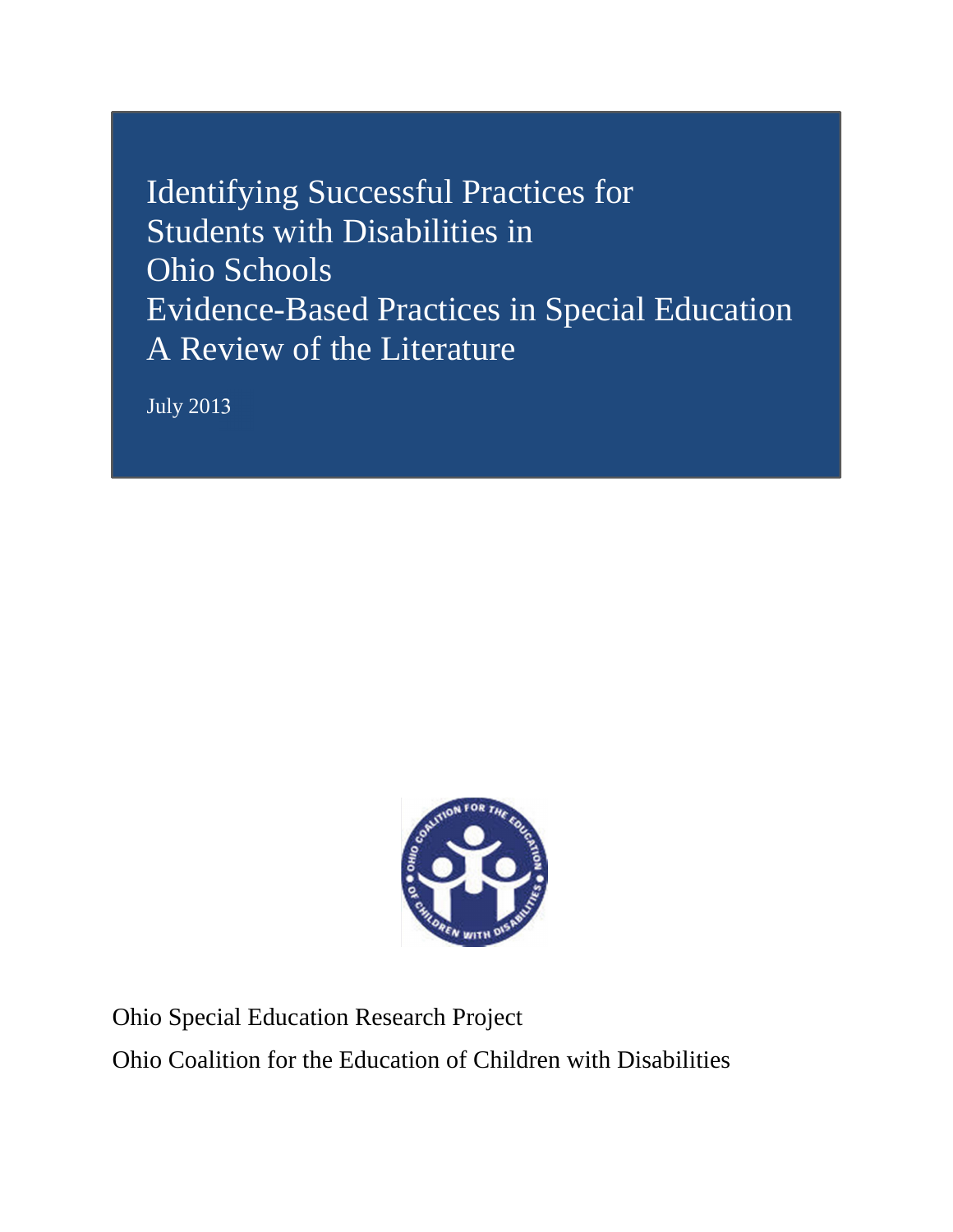### **Ohio Coalition for the Education of Children with Disabilities**

Margaret Burley, Executive Director

#### **Ohio Special Education Research Project**

# **Evidence-Based Practices in Special Education A Review of the Literature**

Authors:

Karen Sanders, Ph.D. (Principal Investigator)

Sonia Jurich, Ed.D.

Kavita Mittapalli, Ph.D.

Laura Taylor, M.Ed.

Publications as part of this study:

*Evidence-Based Practices in Special Education: A Review of the Literature Identifying Successful Practices for Students with Disabilities in Ohio Schools: Final Report OCECD Special Education Research Project: Executive Summary* 

# **This study was funded by the Ohio Department of Education, Office for Exceptional Children.**

#### **IDEA Disclaimer Notice**

There are no copyright restrictions on this document. However, please cite and credit the source when copying all or part of this document. This document was supported in whole or in part by the U.S. Department of Education, Office of Special Education Programs, (Award number H027A130158, CFDA84.027A awarded to the Ohio Department of Education). The opinions expressed herein do not necessarily reflect the policy or position of the U.S. Department of Education, Office of Special Education Programs, and no official endorsement by the Department should be inferred.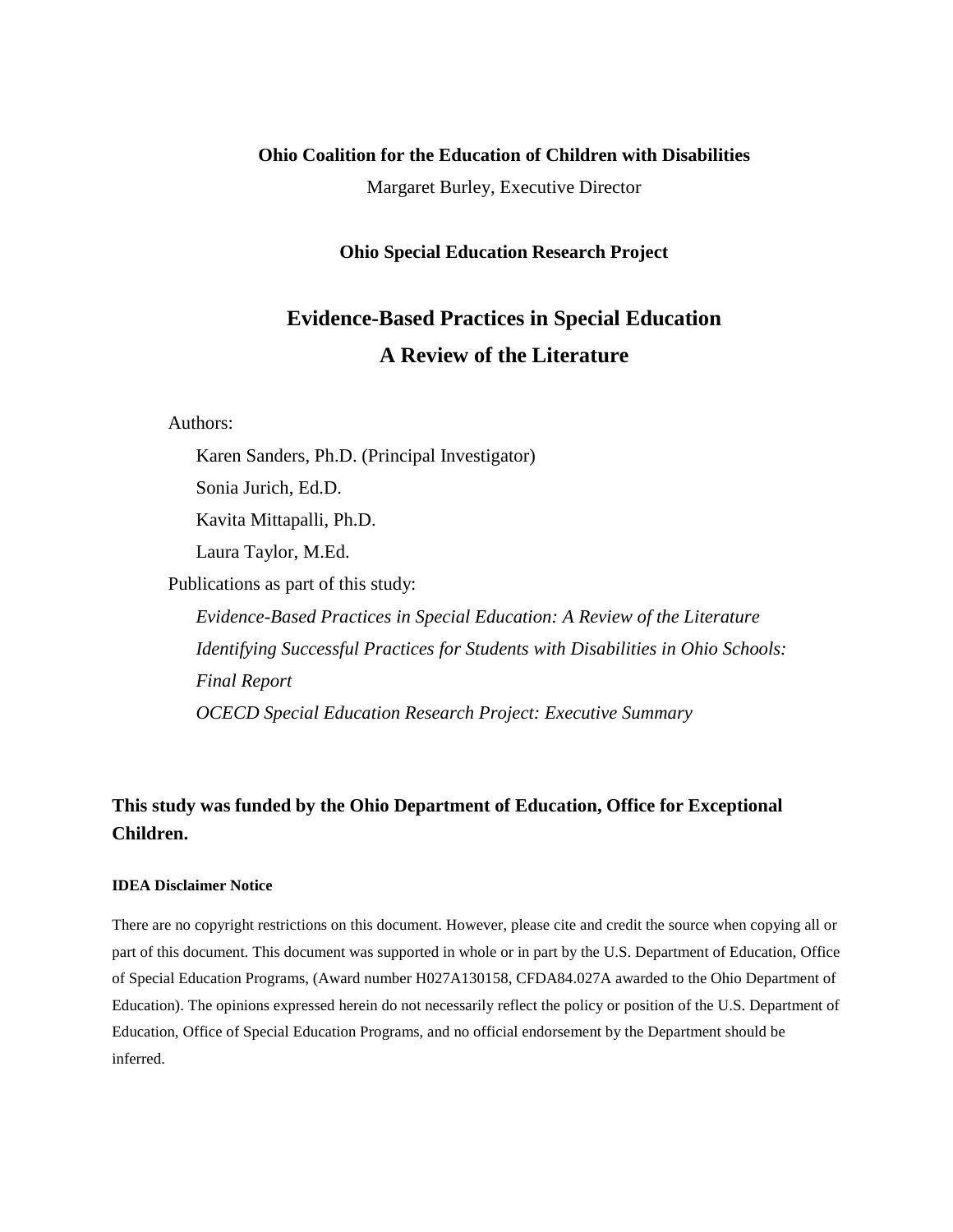# **Table of Contents**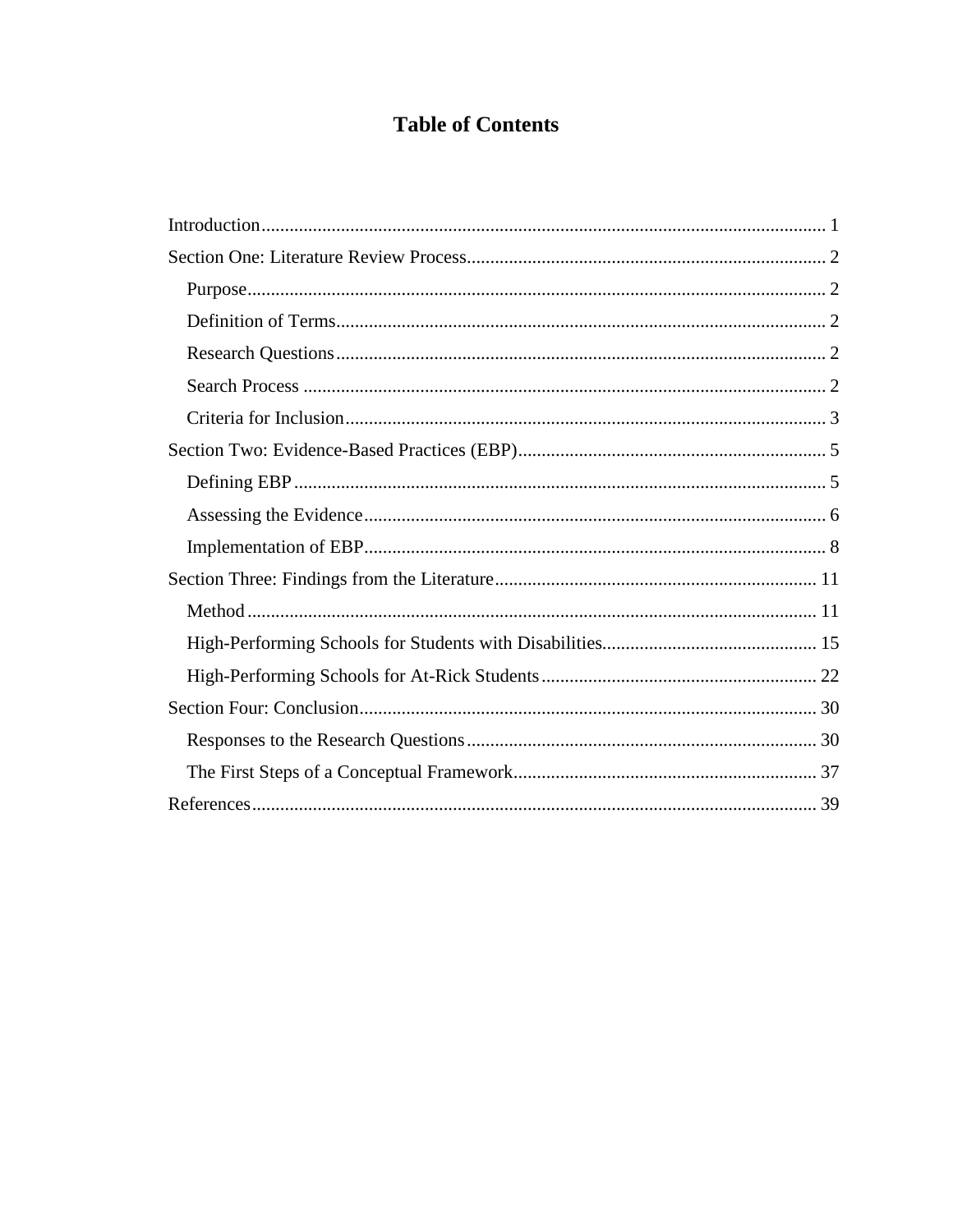# **Introduction**

This report reviews the literature on best practices for students with disabilities and atrisk students. This literature review was conducted as the first stage of the Ohio Special Education Research Project. The goal of the OCECD Project is to enhance the understanding of educational strategies that are commonly found in schools with successful track records in the education of students with disabilities. Funded by the Ohio Department of Education (ODE), the study is being conducted by the Ohio Coalition for the Education of Children with Disabilities (OCECD).

The OCECD Research Project comprised two stages. The first stage, which spanned from October to December 2012, included the review of research on educational practices related to improved academic performance for students traditionally at risk for academic failure; that is, students with disabilities and economically disadvantaged students. The findings from the literature review were then used to build the conceptual framework for the second stage of the study. The second stage comprised a field study conducted between January and May of 2013 with two community schools and 10 public school districts that represented 5 of the 7 school district typologies in Ohio.

The report is divided into four sections:

- Section One defines the goals and strategies adopted for the literature review;
- Section Two discusses the definition of evidence-based practices (EBP) and the types of evidence that are acceptable from a research perspective;
- Section Three presents the findings from the review; and
- Section Four organizes these findings into the framework that guides the study.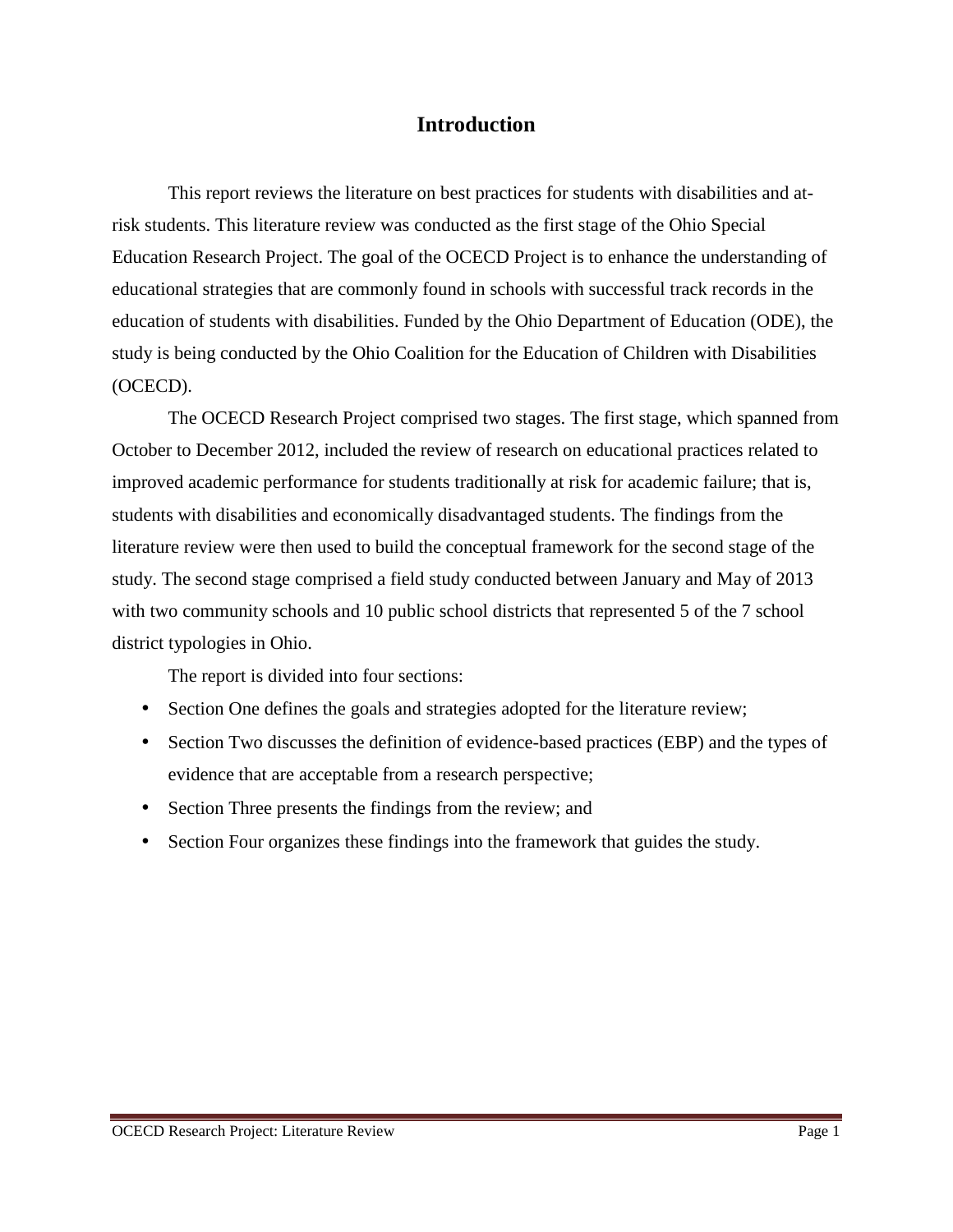# **Section One: Literature Review Process**

### **Purpose**

The goal of the literature review was to identify research related to evidence-based best practices in special education. Therefore, the review focuses on documents supported by research that discuss policies and practices used by school districts and schools with a track record of successfully serving students with disabilities. The ultimate purpose of the literature review is to define the conceptual framework for the OCECD study.

### **Definition of Terms**

For this review, the terms *successful schools* and *high-performing schools* are used synonymously. The terms *high-performing* and *low-performing* were adopted directly from the literature, and a discussion of how these terms are defined in the documents reviewed is provided in Section Three. Likewise, the term *practices* reflects the literature's usage and, as discussed in Section Two, indicates instructional strategies, policies, structural components, or perspectives on education.

### **Research Questions**

- (1) How does the literature define successful or high-performing schools?
- (2) What does the literature say about the practices identified in high-performing schools regarding students with disabilities?
- (3) What similarities and differences exist in practices adopted by high-performing and lowperforming schools related to students with disabilities?
- (4) To what extent are the practices identified in high-performing schools for students with disabilities similar or different from practices identified in high-performing schools for other disadvantaged students?
- (5) To what extent are these identified practices evidence-based?

### **Search Process**

The review focused on literature related to best practices in special education in public, private, and charter schools, from kindergarten through high school, in the United States. Within this topic, the search targeted articles in peer-reviewed research journals, technical documents, and books written in the past 12 years, from 2000 through the present.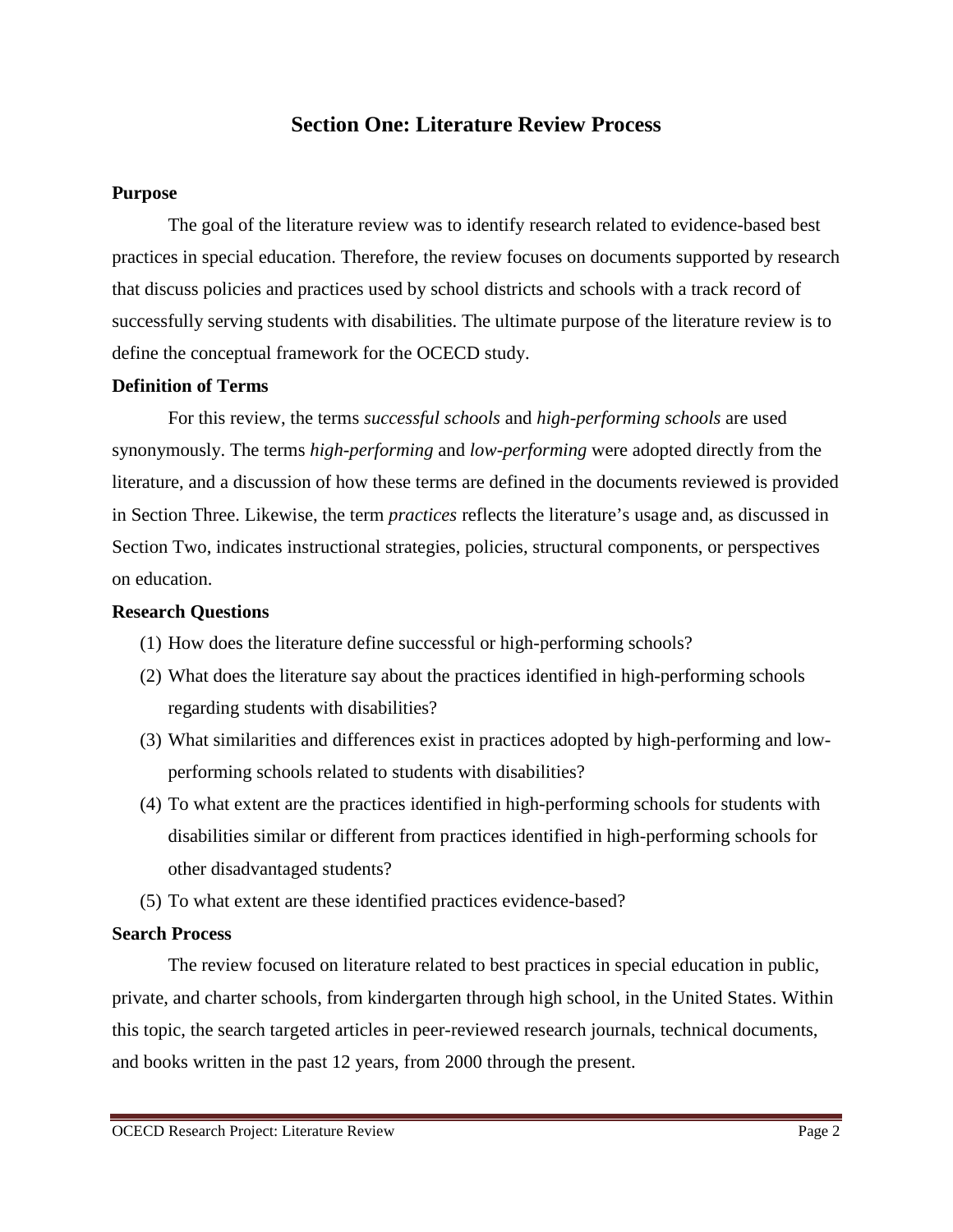The search for documents to be reviewed started with the use of Google Scholar, a broad Internet-based search engine. The next step was a search of Web sites for known public and private organizations, which included, among others,

- U.S. Department of Education (both the National Center for Research Statistics and the Institute of Education Sciences)
- Council of Chief State School Officers (CCSSO)
- National Center on Instruction at RMC Research Corporation
- National Comprehensive Center for Teacher Quality at American Institutes for Research
- National Dissemination Center for Children with Disabilities (NICHY)
- National Center on Educational Outcomes at the University of Minnesota
- Education Trust
- What Woks Clearinghouse

Additionally, the following specialized electronic databases were searched: EBSCO Host Academic Search; Dissertation Abstracts; PsycINFO; and ProQuest Research Library. Web sites of state education agencies (SEAs) also were reviewed, including those from Ohio, California, Florida, New York, Tennessee, and Texas.

Terms used for the search included: special education best practices, special education lessons learned, what works special education, students with disabilities high achievement, evidence-based practices, best practices, and high-performing schools.

# **Criteria for Inclusion**

The process described above produced close to 170 documents with some connection to the topic. The identified documents were screened again according to the following criteria:

- *Research-based*: the review included only documents that reflected research, although no limitations were imposed on the quality or types of research (experimental, quasiexperimental, or qualitative);
- *Evidence of outcome*: the document provided information on the criteria used to define *success* or *high-performance* and for what groups of students;
- *Focus on practices*: accepted documents were required to include information on performance with a focus on practices that could explain the successful performance, rather than the performance itself. Although the term *practices* was defined by the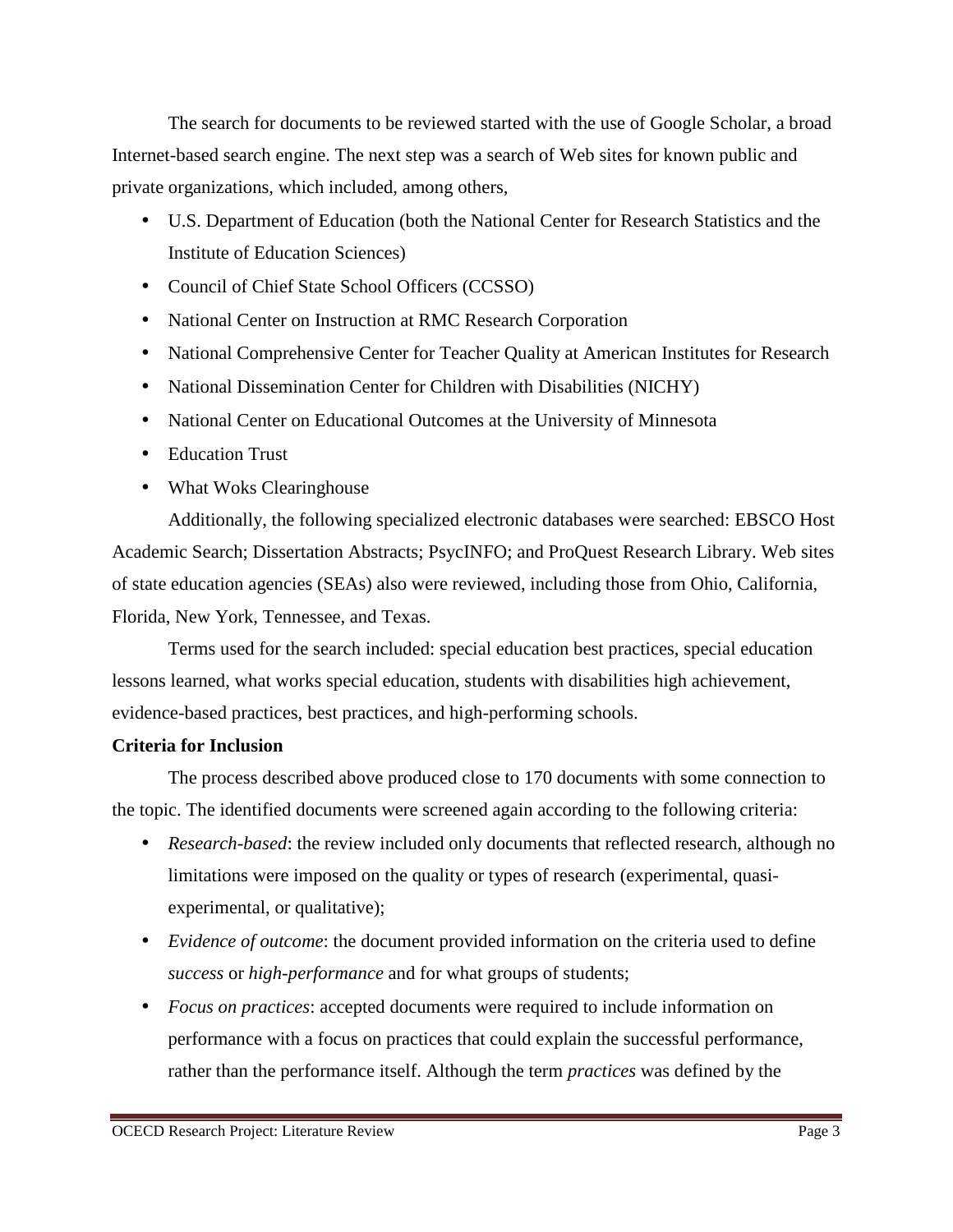various research documents, the focus was on school-wide and/or district-wide practices, rather than specific instructional programs, such as *Success for All* or *Read 180*.

While the focus of the literature review was on research related to best practices in special education, research on best practices in general education, with a focus on economically disadvantaged students also was included for two reasons. First, many students with disabilities come from low socioeconomic backgrounds. Second, both groups struggle academically and exploration of successful strategies for the two groups adds to the generalizability of the findings and feasibility of replication.

Additionally, a number of articles were reviewed related to the definition of evidencebased best practices and standards of quality for educational research. The discussion of evidence-based practices, summarized in Section Two, provides a foundation for the analysis of the literature review.

Despite a concerted effort to find as many documents as possible that were relevant to the theme, the review was far from exhaustive. Few references were published in peer-reviewed journals, the most reliable source in terms of availability, as most journals are easily found in university libraries nationwide. The majority of the references that appeared relevant were from unpublished reports that had once been available on Internet sites but no longer. Others had been available from the Education Resources Information Center (ERIC), which is now in the process of reviewing all of its documents for considerations related to privacy laws. A total of 19 documents were selected. These documents investigate practices in elementary, middle, and high schools across the country that were identified as successful in improving the performance in student subgroups who tend to fall behind academically, particularly students from low socioeconomic background and students with disabilities.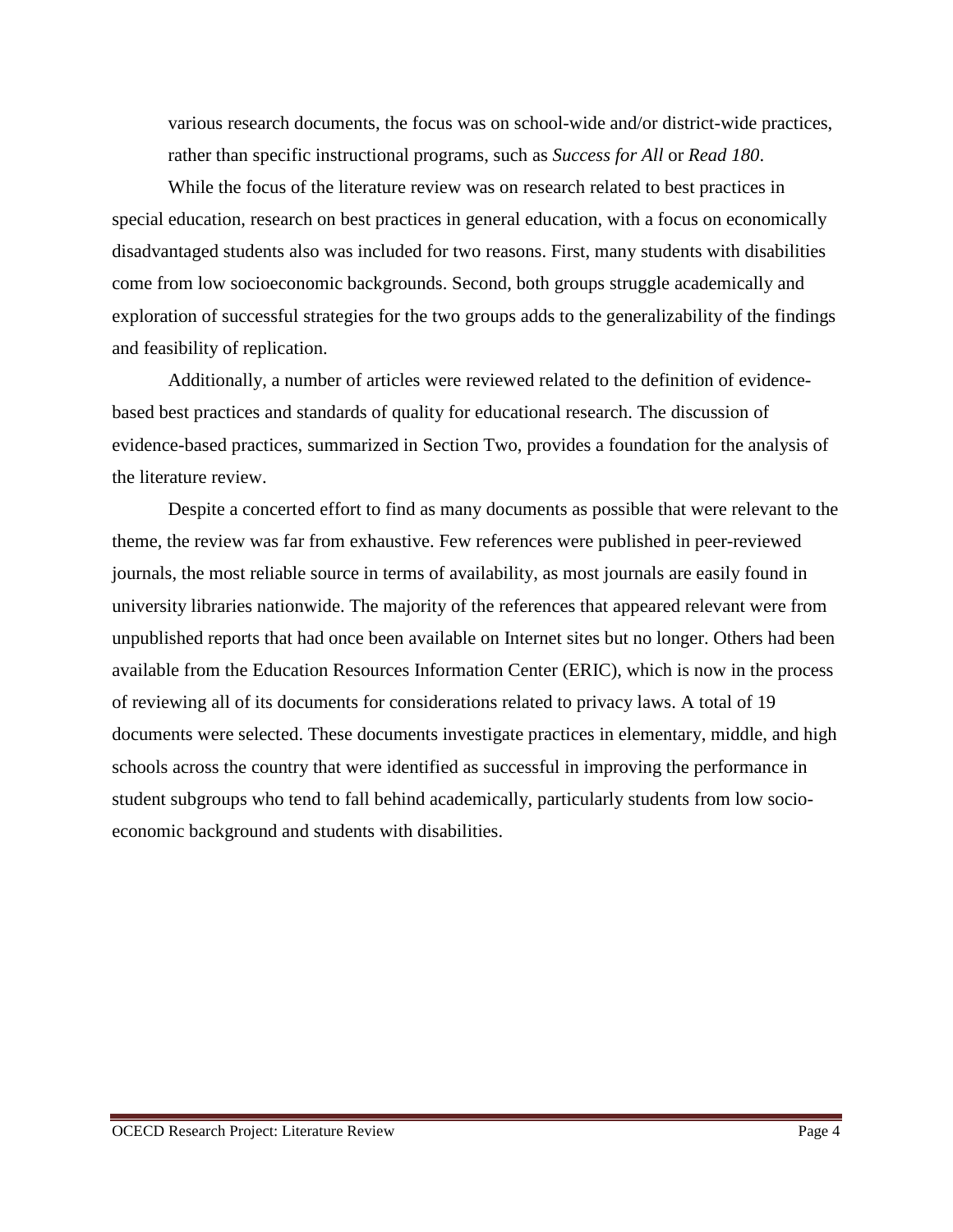# **Section Two: Evidence-Based Practices (EBP)**

### **Defining EBP**

The concept of evidence in the field of education has come into focus during the past decade with the rise of movements for evidence-based practices and policies (Denzin & Giardina, 2008). As part of those movements, the two major federal education legislations—the *Individuals with Disabilities Education Act* (IDEA) and the *No Child Left Behind Act* (NCLB) emphasized the identification and use of practices that are evidence-based or research-based, yet no clear definitions of the terms were presented. Hence, the meaning and potential applications of evidence-based practices (EBP) in education, particularly in special education, are still open to interpretation (Cook, Tankersley, Cook, & Landrum, 2008).

Originated in the medical field, the term *EBP* relates to "the conscientious, explicit and judicious use of current best evidence in making decisions about the care of the individual patient" (Sackett, 1996, p. 71). As defined, the concept refers to individual judgment based on clinical expertise and supported by "the best available external clinical evidence from systematic research" (p. 71).

In education, EBP may refer to a variety of different concepts. Cook and Cook (2011) highlighted two basic meanings: macro-EBP, which refers to educational programs that encompass entire curricula; and micro-EBP, or specific practices within larger programs or initiatives. The review of the literature revealed that EBP is used to indicate concepts as varied as skills (e.g., type of leadership), programs (e.g., Connected Math), instructional techniques or strategies (e.g., sounding out letters), broad initiatives (e.g., professional development), and policies. Within this range of possibilities, EBP identifies the application of the best available evidence in the provision of interventions, strategies, or services to enhance learning outcomes (Cook, Tankersley, & Harjusola-Webb, 2008; Cook, Tankersley, & Landrum, 2009; Metz, Espiritu & Moore, 2007; Peters & Heron, 1993).

The challenge is not so much that EBP may indicate a different set of concepts. As noted by Cook, Tankersley, Cook & Landrum (2008), the challenge is that the term may create the illusion of the existence of reliable, unquestionable evidence that the practices are indeed effective in improving students' educational outcomes.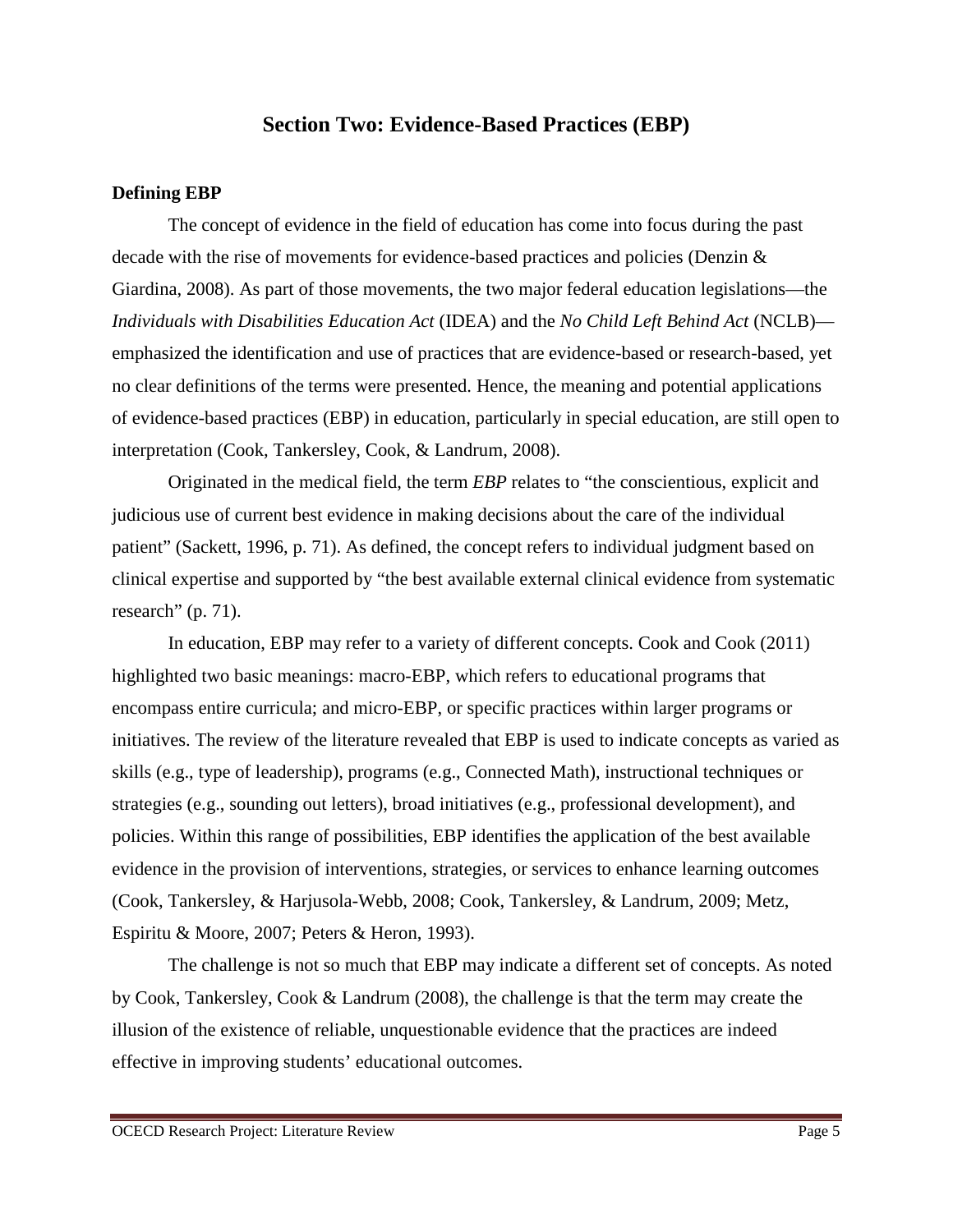#### **Assessing the Evidence**

Researchers recommend two criteria to define a practice as evidence-based: (1) quality of initial research, and (2) the number of quality studies that support the same finding (Coalition for Evidence-Based Policy, 2003; Gersten et al., 2005; Odom et al., 2005).

**Quality**. To address concerns from educators and researchers, the U.S. Department of Education funded the What Works Clearinghouse (WWC) to become the "central and trusted source of scientific evidence for what works in education*"* (Institute of Education Sciences, n.d., para.1). As a foundation for their review work, WWC established evidence criteria divided into three categories: strong evidence, weaker evidence, and insufficient evidence. According to the WWC parameters (What Works Clearinghouse, 2011), "Currently, only well-designed and wellimplemented randomized controlled trials (RCTs) are considered strong evidence, while quasiexperimental designs (QEDs) with equating may only meet standards with reservations" (p. 11).

The WWC accepts that qualitative research, such as case studies, may provide information about the ways in which interventions work; it can also be used to substantiate promising practices (Odom et al., 2005). Qualitative research provides insight into how and why interventions may or may not work and identify personal and contextual factors that influence the implementation and results of the intervention (McDuffie & Scruggs, 2008). Yet, as stated above, the golden and only method by which to establish causal inference is RCT, which rarely fits the context of special education for a variety of reasons (Gersten et al., 2005). First, students who receive special education reflect a heterogeneous group with disabilities that affect learning processes differently, further complicated by the fact that varying intensities may present for a single disability. This heterogeneity creates challenges for a method that relies on the use of equivalent groups. Second, particularly in the case of low incidence disabilities, the limited numbers of students (participants) weakens the power of the analysis. Third, researchers must account for the complexity of the educational context in special education, with its range of options beyond the traditional concept of classroom or even school. Indeed, legislative requirements regarding the right to free and appropriate education, and the changing nature of students' placement in response to individualized education programs/plans (IEPs), create added challenges to the RCT design, whereby a child may be placed in a non-treatment setting based solely on a random selection rather than need (Gersten et al., 2005).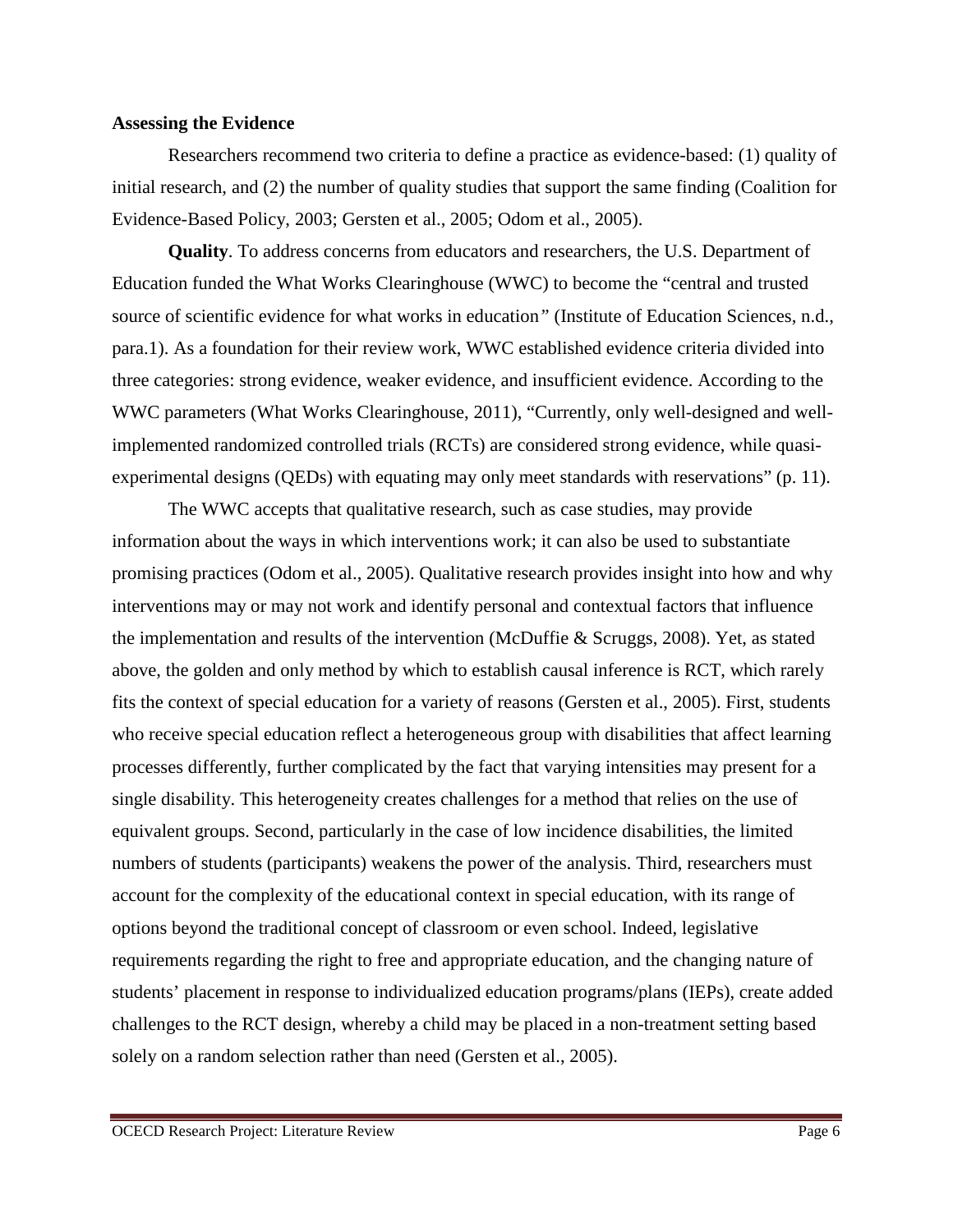It is important to observe that even RCTs cannot be accepted at face value. As highlighted in the WWC citation above, RCTs must be well designed and well implemented. The same rule of rigor applies to other research methods. For qualitative research, the rigor becomes even more demanding with the increased threat of subjectivity and bias (Boaz & Ashby, 2003; Bratlinger, Jimenez, Klinger, Pugach, & Richardson, 2005).

Requirements proposed for qualitative research that can withstand criticisms include: (1) pose significant questions that can be investigated empirically and contribute to knowledge base; (2) apply methods that are appropriate to the research questions; (3) ensure the study design methods and procedures are sufficiently transparent for potential replication; (4) collect data in a systematic and informed manner; (5) base the analysis on clear chains of inferential reasoning supported and justified by relevant literature; (6) evaluate alternative explanations for the findings; and (7) continuously assess the possible impact of systematic bias (Cook & Schirmer, 2006; Cook, Tankersley, Cook et al., 2008; Gersten, Baker, & Lloyd, 2002; National Center for the Dissemination of Disability Research [NCDDR], 2003).

**Quantity.** In addition to well-designed and implemented research, a second criterion to define whether a practice is evidence-based includes the presence of more than one strong research study to corroborate findings. Proposals include at least two studies, if experimental methods are used, and five studies for a single-subject research design (Gersten et al., 2005; Horner et al., 2005). Yet replication of studies in an educational context presents a new series of challenges. Slavin (2008) observed that education research is too context-bound to allow broad generalizations. Therefore, systematic reviews and replication studies in different contexts become essential before a practice can be classified as evidence-based in contexts beyond those of their original application (Slavin, 2008). Particularly in special education, myriad educational settings in which specific programs may be implemented offer unique challenges for researchers.

**Strength**. Cook et al. (2009) proposed a third criterion to define evidence of success: magnitude of effect. It is not enough to say that a practice or intervention caused a change in the measured outcome (criterion one) and that this change was corroborated by a number of similarly well-implemented studies (criterion two). The magnitude of the change should be assessed, particularly as any new practice or intervention comes with costs, including training, resources, and the anxiety of change. Magnitude of effect is measured mathematically by determining effect size, and the WWC defined a six-category scheme by which to rate the impact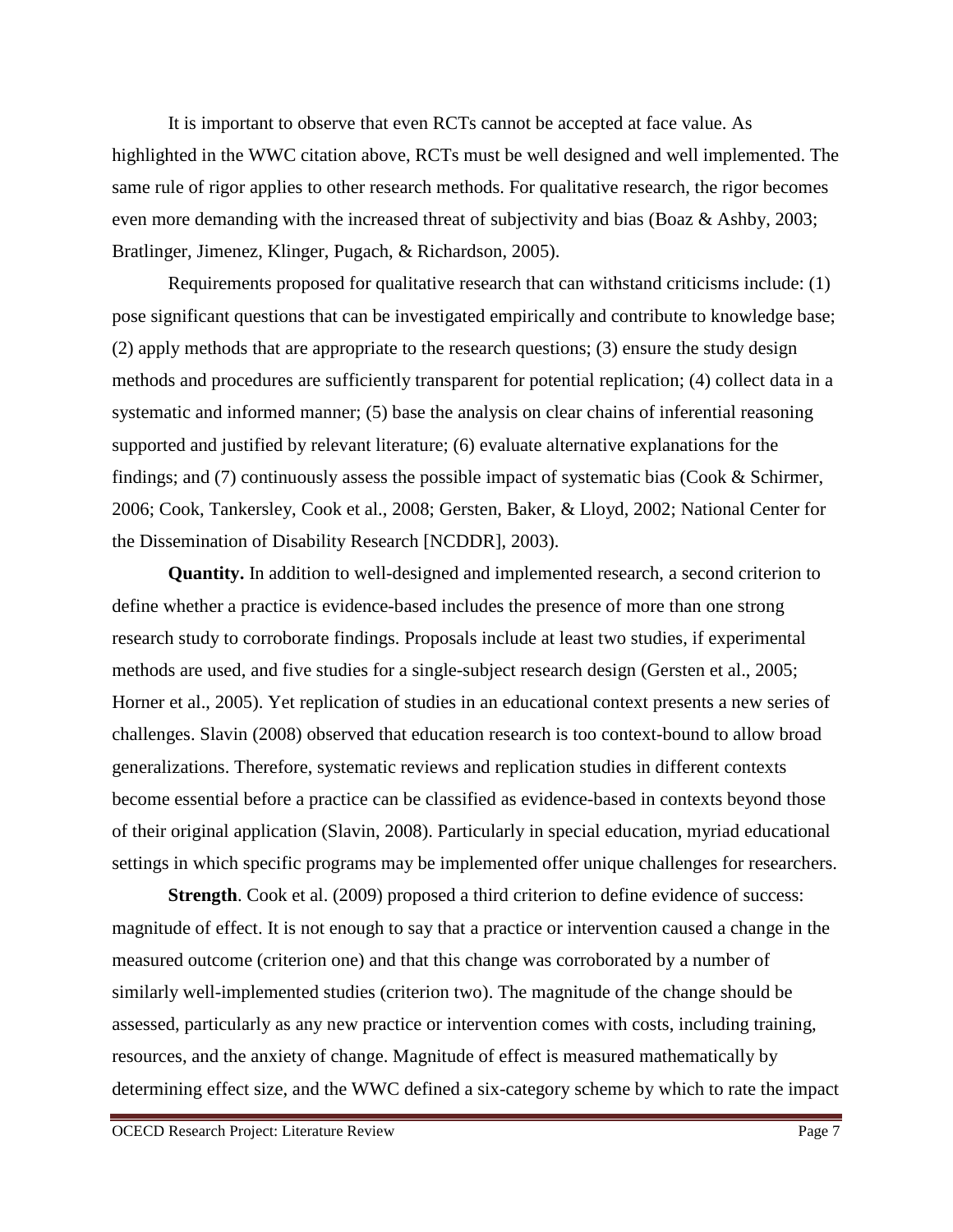of interventions on desired outcomes (WWC, 2011). Yet calculations of effect size require welldefined and measurable outcomes that may not be so easy to obtain.

WWC proposed the following criteria by which to assess the strength of evidence regarding educational programs and practices (WWC, 2010):

- The extent of evidence is medium to large if all of the following are true:
	- o The domain includes more than one study.
	- o The domain includes more than one school.
	- o The domain findings are based on a total sample size of at least 350 students OR, assuming 25 students in a class, a total of at least 14 classrooms across studies.
- The extent of evidence is small if any of the following are true:
	- o The domain includes only one study.
	- o The domain includes only one school.
	- o The domain findings are based on a total sample size of less than 350 students and, assuming 25 students in a class, a total of less than 14 classrooms across studies.

**Summary.** To define EBP, it is essential to (1) understand what is being defined as practices (skills, policies, programs, or techniques), (2) know the type and the quality of the research that produced the statement that the practices are successful, and (3) know how much change these practices impose on the targeted outcome. It is relevant to observe the following:

If different methodologies are appropriate for addressing important questions in special education, then we, as a field, need to be clear about (a) the match between research questions and methodology, (b) the features of each methodology that represent high quality, (c) and the use of research findings for each methodology as scientific evidence for effective practices in special education. (Odom et al., 2005, p. 146)

## **Implementation of EBP**

Despite an increased focus on the use of EBP in special education research, the identification and correct implementation of these practices are still developing. Torres, Farley, and Cook (2012) suggested that to implement EBP effectively, implementers should gauge the student and classroom environment, differentiate practices to suit students' needs, monitor implementation fidelity, and advocate for those practices that prove effective in the attainment of the proposed objectives. Indeed, as stated by Cook and Schirmer (2006), "Identifying effective practices is only meaningful to the extent that they are applied (and applied with fidelity) with children and youth with disabilities" (p. 181).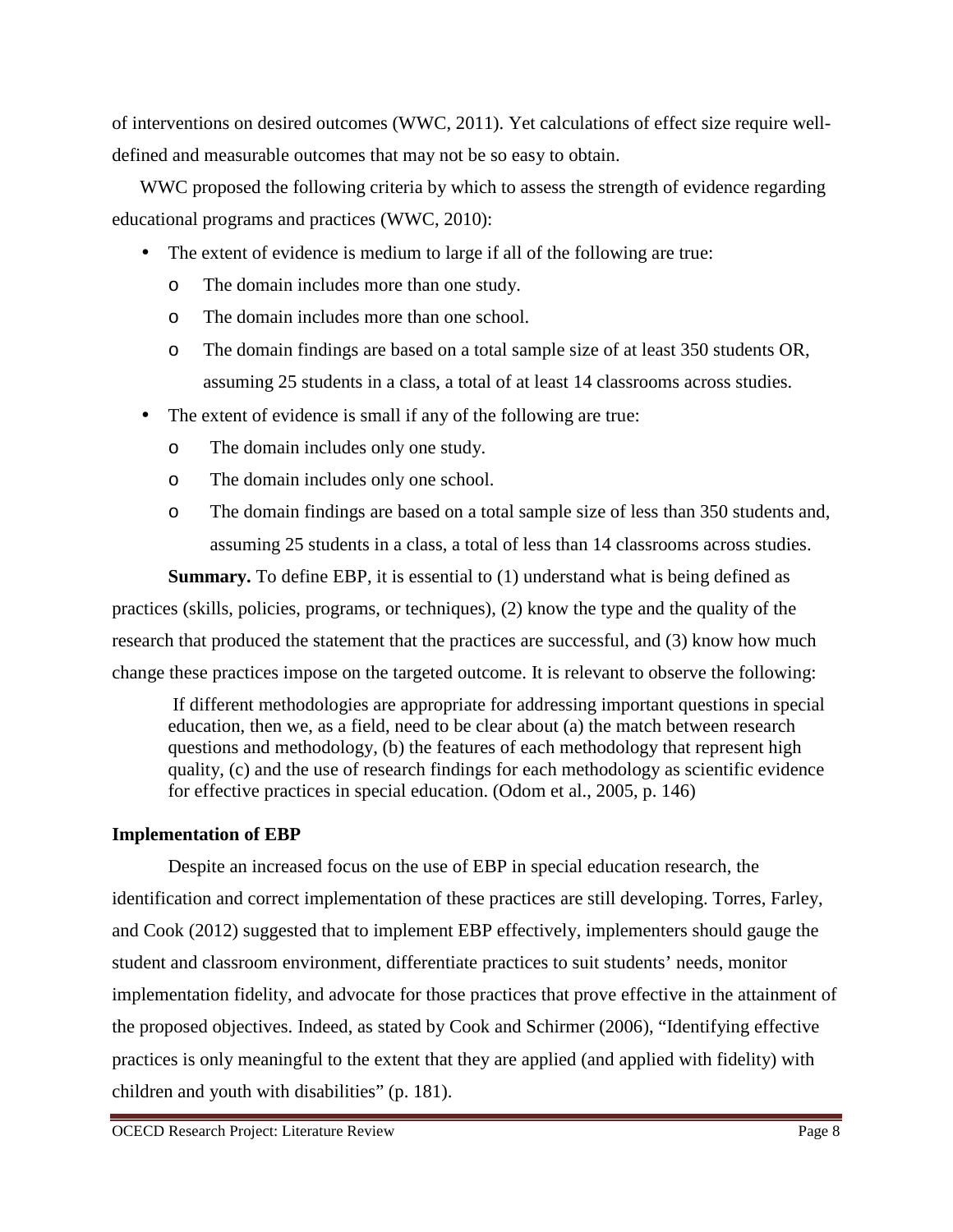Slavin (2008) argued for three essential requirements of evidence-based reform: (1) development of rigorous evaluations for promising innovations that can be used on a broad scale; (2) federal, state, and local policies to support promising innovations and ongoing evaluation; and (3) systematic reviews that translate research findings into a language accessible to educators and policymakers. Without these three requirements, attempts to implement an evidence-based educational system may fail.

Regardless of the quality and strength of research findings, the adoption of EBP is ultimately a decision of school districts and/or schools nationwide. The reason for the adoption of a specific EBP, and most of all, the method by which it is adopted must be known before outcomes can be examined. A review of the literature on implementation research reveals that successful implementation depends on at least four essential factors: (1) the selection and training of all of the individuals involved in the implementation; (2) the presence of infrastructure necessary for training, support, supervision, and ongoing assessment of implementers; (3) consumer involvement in the selection and evaluation of programs and practices to be adopted; and (4) funding, policies, and regulations that support the implementation of those practices (Fixsen, Naoom, Blase, Friedman, & Wallace, 2005).

Cook, Tankersley, Cook et al., (2008) suggested that rather than changing the nature of teaching or requiring teachers to follow prescribed methods, districts and schools should prioritize, rather than impose, EBPs. The authors argued that this process allows teachers to maximize the impact of their instructional efforts, without suffocating their creativity or forcing a one-size-fits-all approach on a diversified student population. According to Cook, Tankersley, Harjusola-Webb (2008), an EBP will have little impact on students' educational experiences if the teachers regard these practices as limiting their instructional freedom and ignoring their professional wisdom. The diversity of students with disabilities (i.e., with varying disabilities, levels of functioning, cultures, and language proficiency) make the selection and implementation of EBPs in special education a complex task. Additionally, findings from implementation research emphasize the need for sustainable professional development and support related to implemented practices and ongoing evaluation of the implementation with corrective action as needed (Cook, Tankersley, Cook et al., 2008; Fixsen et al., 2005).

In a study based on interviews with approximately 50 elementary special education teachers in Texas and Florida, researchers found that teachers seldom used EBP in their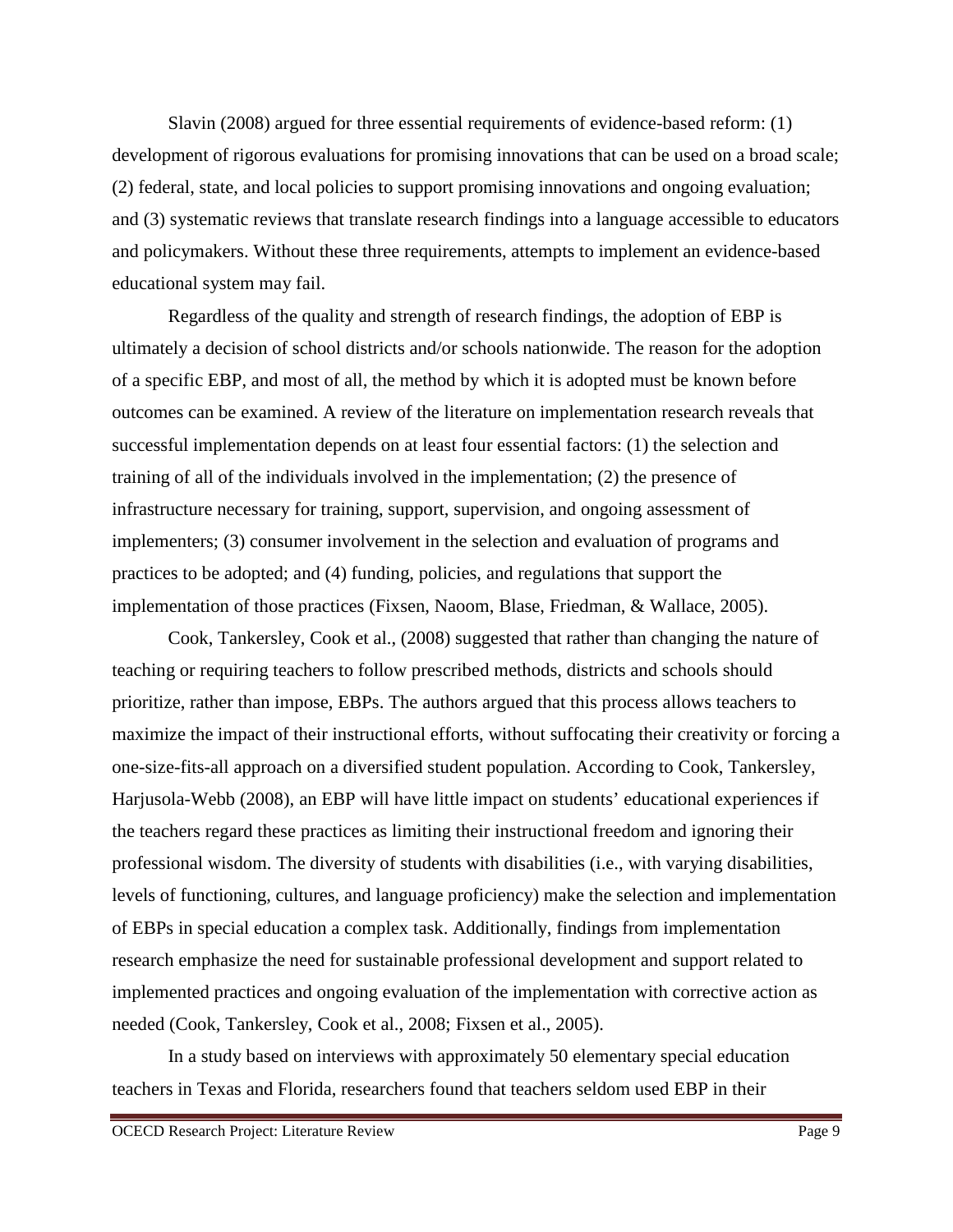classrooms because of a multitude of reasons including: (1) a general disbelief and skepticism regarding EBP and the idea that it is just another fad; (2) diversity of the student population promotes the strong belief that one size does not fit all, particularly in special education; (3) the influence of parents, who may require a different approach; and, (4) lack of time and resources needed to adopt new programs and strategies (Boardman, Arguelles, Vaughan, Hughes, & Klingner, 2005).

A recent article by the Division of Research of the Council for Exceptional Children (Cook & Cook, 2011) provided the following guidelines for the adoption of EBPs in special education: (1) avoid describing empirically validated instructional approaches as best or recommended practices; (2) specify the rationale for recommending practices on the basis of theoretical, ethical, legal, or anecdotal support rather than referring to such practices as best or recommended; (3) specify the level and type of research that supports a practice rather than referring to practices that have some empirical support but do not meet evidence-based criteria as research-based; and (4) refer to practices as EBPs only when these practices are supported by studies that meet prescribed evidence-based criteria related to research design, quantity and quality, and magnitude of effect (Cook & Cook, 2011).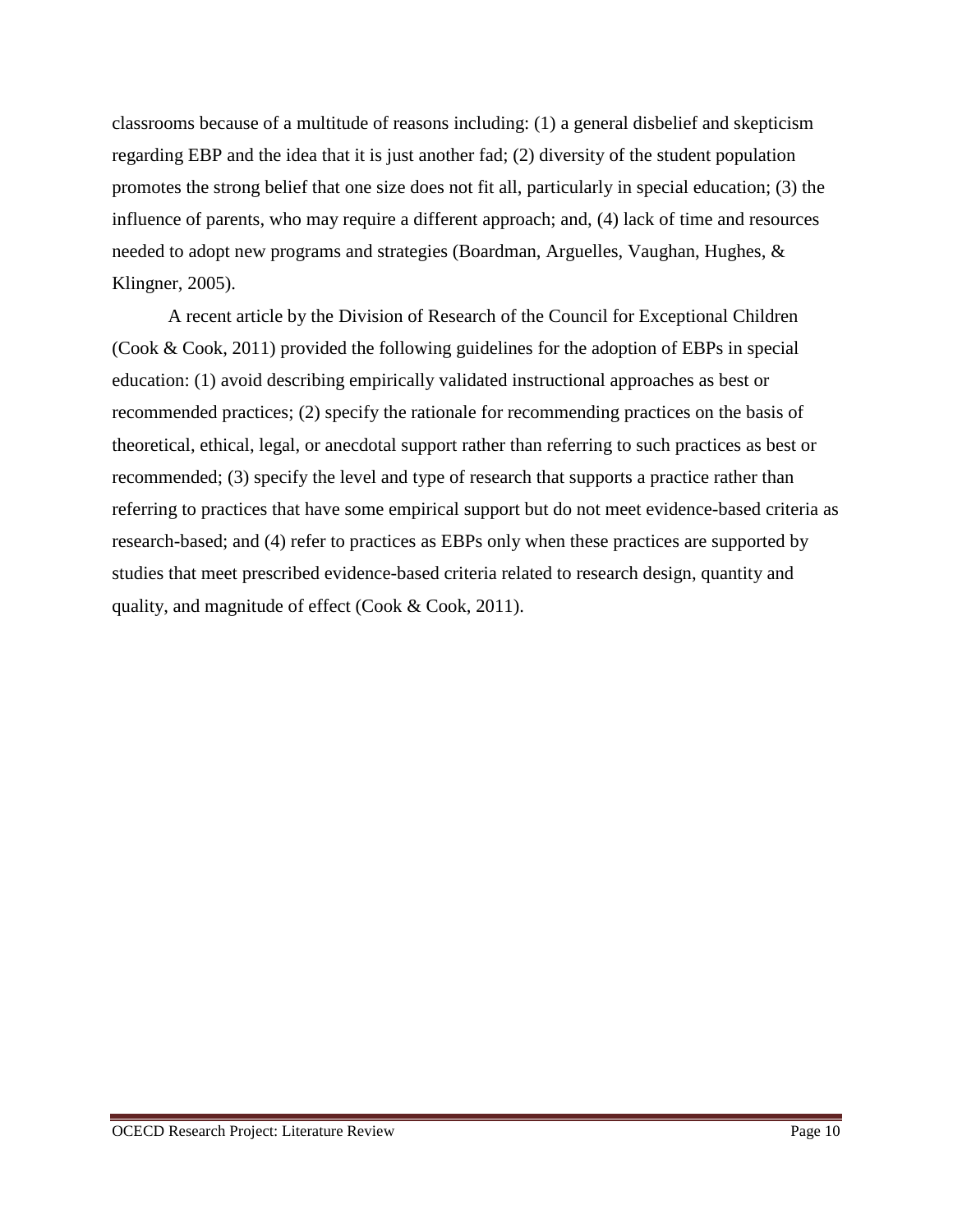## **Section Three: Findings from the Literature**

#### **Method**

Using the process described in Section One, 18 documents were found that reflect the three proposed inclusion criteria: the documents (1) were published between 2000 and 2012; (2) employed an investigative process for data collection and analysis; and (3) focused on practices adopted by schools that were successful in improving the academic performance of students with disabilities and those schools that were successful in improving the academic performance of other groups of struggling learners (or at-risk students), particularly economically disadvantaged students. Note that in this report we refer to these schools as *high-performing schools*. Studies of high-performing schools that focus on the performance of at-risk students have common attributes with those that focus specifically on students with disabilities. Per request from the funder, one more report was included that focused on five school districts that were obtaining strong results with improving the performance of students with disabilities through the use of assessment and accountability. Therefore, this review encompasses findings from 19 reports.

Seven of the 19 reviewed documents focused on high-performing schools for students with disabilities, and the remaining 12 studies examined high-performing schools that served a majority of at-risk students. The documents reflected practices adopted in schools located in Alabama, California, Colorado, Florida, Georgia, Illinois, Indiana, Kentucky, Massachusetts, North Carolina, Tennessee, Texas, and Washington. Five of the studies involved Ohio schools.

Three of the 19 documents reflected different research methods: a literature review, an audit process to examine and collect data, and a review of the status of special education in three large Midwest cities. The remaining studies identified achievement by examining results for one or more indicators of student performance, particularly statewide assessments, while taking into account school and students' characteristics, including demographics, school size, geographical location, and others. Data regarding practices in the selected schools were then collected by using interviews, site visits, and, in some cases, surveys. Three documents compared practices from high-performing to those used at low-performing schools.

The following seven studies focused on schools that were successful in improving the performance of students with disabilities: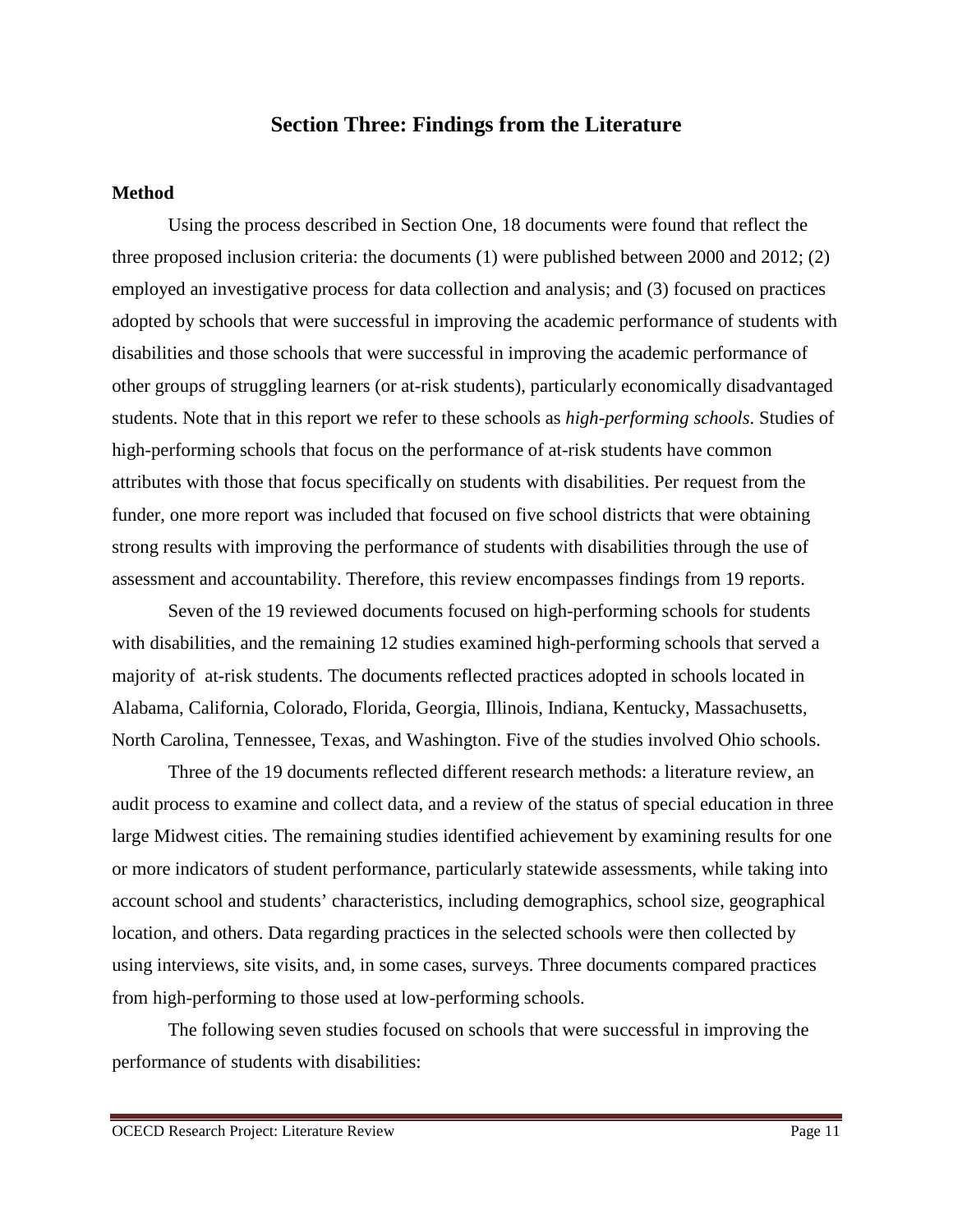- *Ellis, Gaudet, Hoover, Rizoli, and Mader (2004)* reviewed demographics relative to students who received special education services in Massachusetts and divided the school districts in four categories, according to the percentage of minorities and economically deprived students. Within each category, the authors examined the achievement of students with disabilities in four statewide assessments (both results and growth) and determined a proficiency index and pass rate. Nine districts defined as high-performers were then subdivided into the four categories and a team of researchers visited five of those districts. The data collection method included observations and interviews.
- *Edmonds and Spradlin (2010)* reviewed five-year results of Indiana's statewide assessments and controlled for contextual factors, including family income and singleparent homes. Data on district and school practices were collected from focus groups with representatives of the five top-ranked districts.
- *Huberman and Parrish (2001)* reviewed the scores of students with disabilities on statewide assessments in California during four school years (2005-06 through 2008-09) and controlled for student demographics. Twenty districts were identified; from those, eight were selected for further study: four districts with poverty levels above the state average and four with poverty levels below the state average. Data collection included a one-hour phone interview with special education directors from each district.
- *Huberman, Parrish, Arellanes, Gonzalez, and Scala (2012)* revisited the performance of Californian students but focused on results for all student subgroups, including students with disabilities. As in the study above, the selection of districts involved only the unified school districts, which serve about 70% of the state's student population. A district achievement index was created to represent the difference between actual academic performance of each student subgroup and the statistically predicted performance based on student demographic. The research team conducted site visits in districts that obtained the highest indices to interview school district leaders and randomly selected principals of elementary, middle, and high schools.
- *Mandlawitz* (2003) examined the status of special education in three cities: Cleveland, OH; Chicago, IL; and Milwaukee, WI. Although the study did not focus on highperforming schools, it provided important insights about the successes and challenges of educating students with disabilities in large urban settings.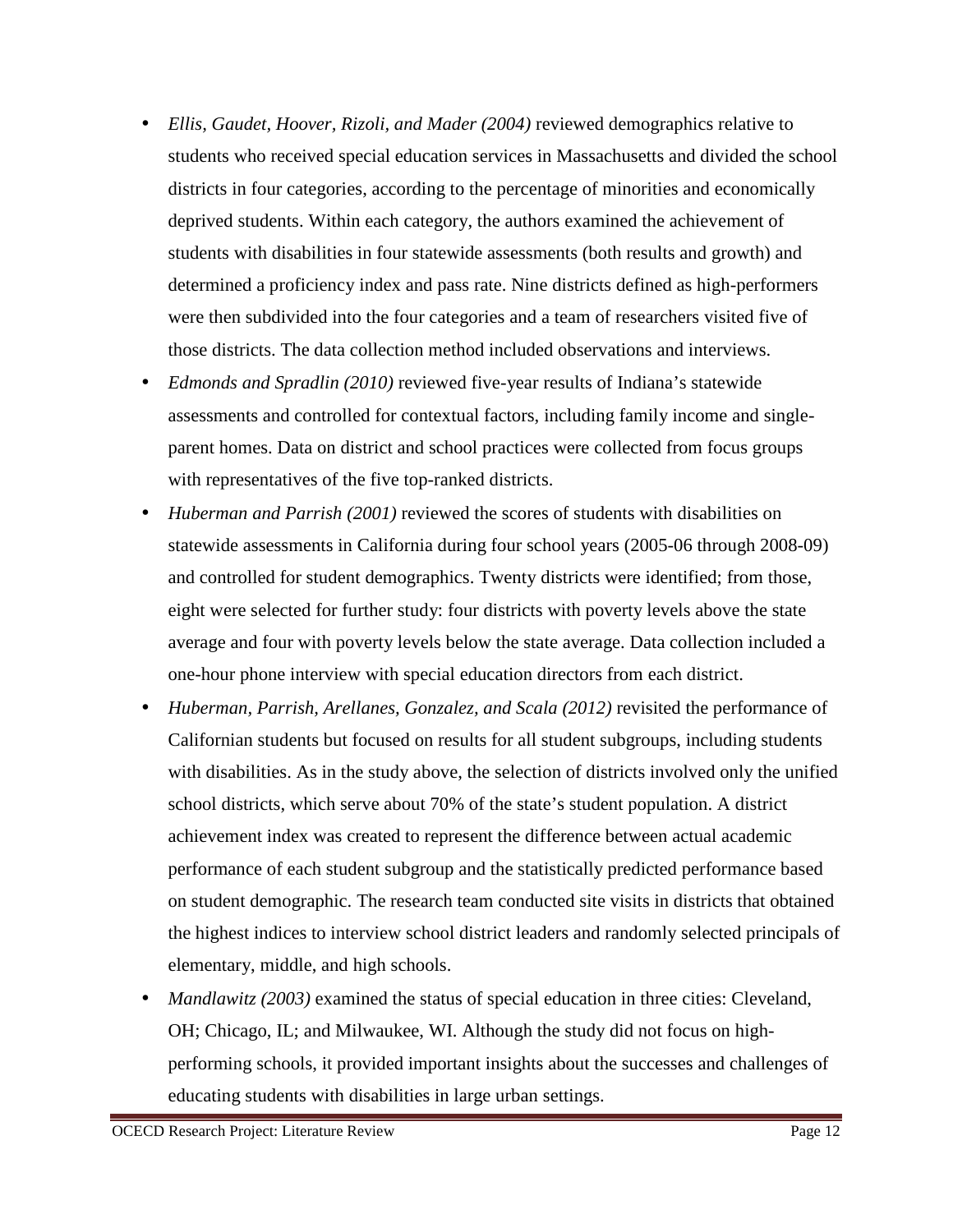- *Ohio State University (OSU), Center for Special Needs Population (2005)* conducted a study of Ohio's Schools of Promise that had high passing rates for students with disabilities. ODE recognizes as Schools of Promise those that have 40% or more of their students from low-income backgrounds and meet or exceed state standards (75% passing rates in reading, mathematics, or both for all student subgroups). The study involved 18 schools (12 elementary, 2 middle, and 4 high schools). Interviews were conducted with principals, teachers, parents, and students. In some schools, curriculum directors, superintendents, community members, and special education supervisors from the Educational Service Centers also were interviewed.
- *Telfer (2011)* describes how school districts in places as far as Ohio, Illinois, Florida and Georgia have improved the performance of students with disabilities by using data to inform instructional practices.

Twelve documents focused on high-performing schools that serve large percentages of at-risk students:

- *Anderson and DeCesare (2008)* studied eight schools in Colorado. The schools were selected according to their results in the state assessments for reading, writing, and mathematics between 2004 and 2006. Selected schools exceeded 50% of students from low-income backgrounds. At each school, the researchers interviewed school leaders and faculty members and reviewed data related to personnel, funding, and allocation of resources.
- *Bowers (2008)* drew from literature on successful corporations to develop a conceptual framework for high-achieving school districts. He then tested the framework with a school district in a Midwestern state (not identified) by using the difference between actual composite scores in the state test and predicted composite scores to identify highachieving districts. Data collection included classroom observations and interviews with teachers, administrators, and district staff.
- *Craig et al.* (2005) examined six schools in Tennessee that scored in the  $80<sup>th</sup>$  percentile or above on the NCE and ACT tests, and elementary schools that scored in the 95<sup>th</sup> percentile on the NCE tests. Content areas examined included English, mathematics, and writing. Data on school practices were collected using interviews, document reviews, and surveys that involved teachers, parents, and community members.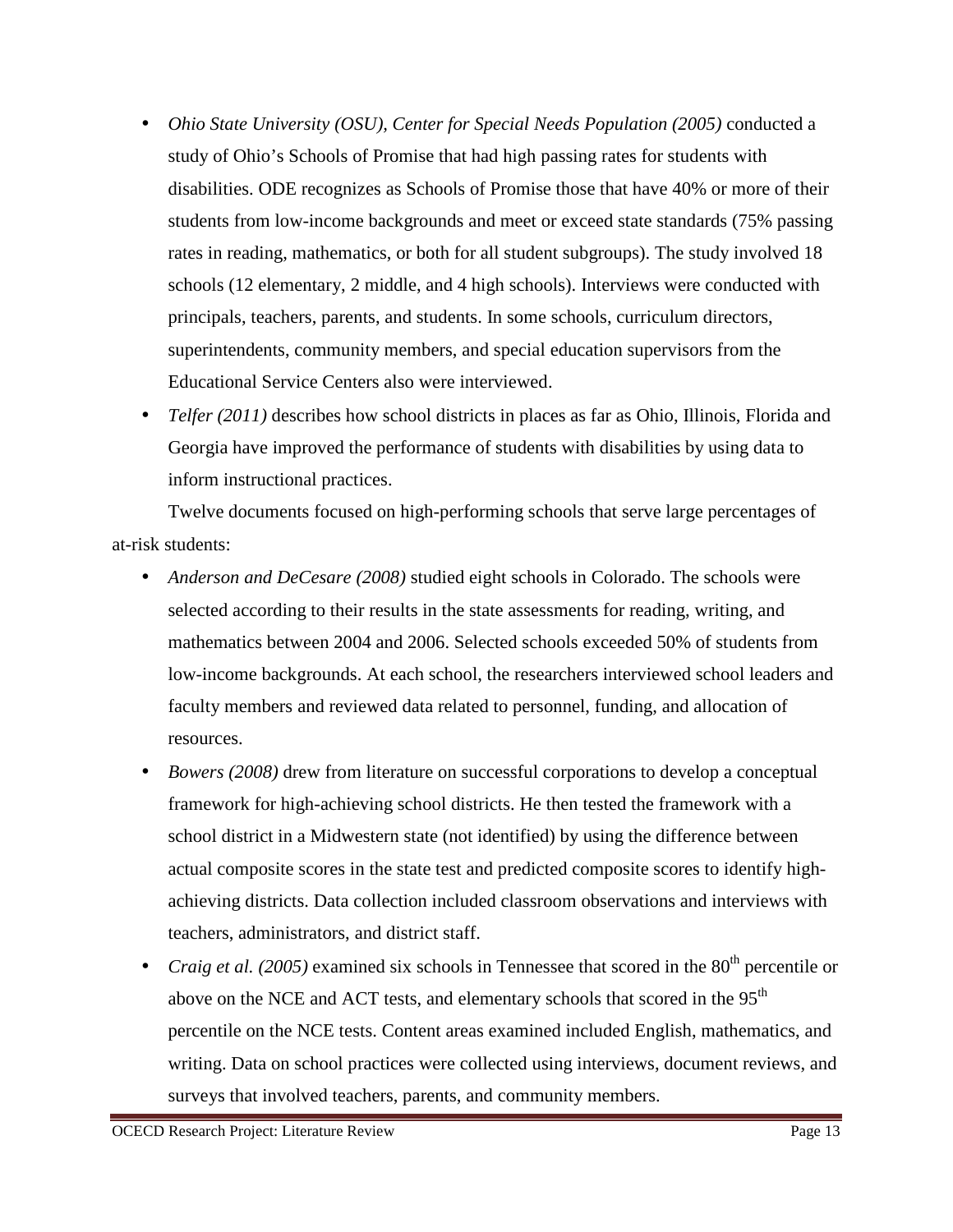- *Dailey et al.* (2005) reviewed literature on strategies that help public schools districts in high-poverty areas promote high achievement for all students.
- *Hagelskamp and DiStasi (2012)* examined nine high-poverty schools in Ohio with at least 85% graduation rates and at least 75% of students (overall and by subgroup) passing the state assessments in reading and mathematics. Data on school practices were collected from focus groups with teachers, parents, and students and individual interviews with school leaders, support staff, and community partners. This is the only study that mentioned that the researchers provided schools and faculty with monetary incentives for participation.
- *Kannapel and Clements (2005)* used the Kentucky audit process to identify highperforming and low-performing schools that served large percentages of at-risk students. In addition to information from the audit documents, the authors conducted site visits to selected schools, where they observed classrooms and interviewed staff members.
- *Ragland, Clubine, Knight, Schneider, and Smith (2001)* ranked high schools in highpoverty districts in Texas using a number of indicators: the Texas Learning Index, Algebra I examination, enrollment in advanced placement courses, and improvement in the Texas Assessment of Academic Skills. Researchers visited five of the high schools at the top of the list and conducted interviews, observations, and document reviews. The report is part of a number of studies supported by The Dana Center at the University of Texas, Austin, related to high-performing schools in Texas. The most recent report of the series was unavailable.
- *RMC Research Corporation (2003)* reviewed six urban schools identified as Schools of Promise (at least 40% of students from low income backgrounds and at least 75% with passing rates in statewide assessments). The study used the Schools of Promise (SOP) Framework of Practice to identify the extent to which those schools adopted researchbased practices related to school improvement.
- *Robinson, Stempel, and McCree (2005)* compared four high-impact schools with three middle-impact schools with similar student demographics. The authors defined *highimpact* as schools that had greater-than-expected growth across three years in reading and mathematics and curtailed achievement gaps across student subgroups. The schools were located in North Carolina and California. Data were collected from document reviews;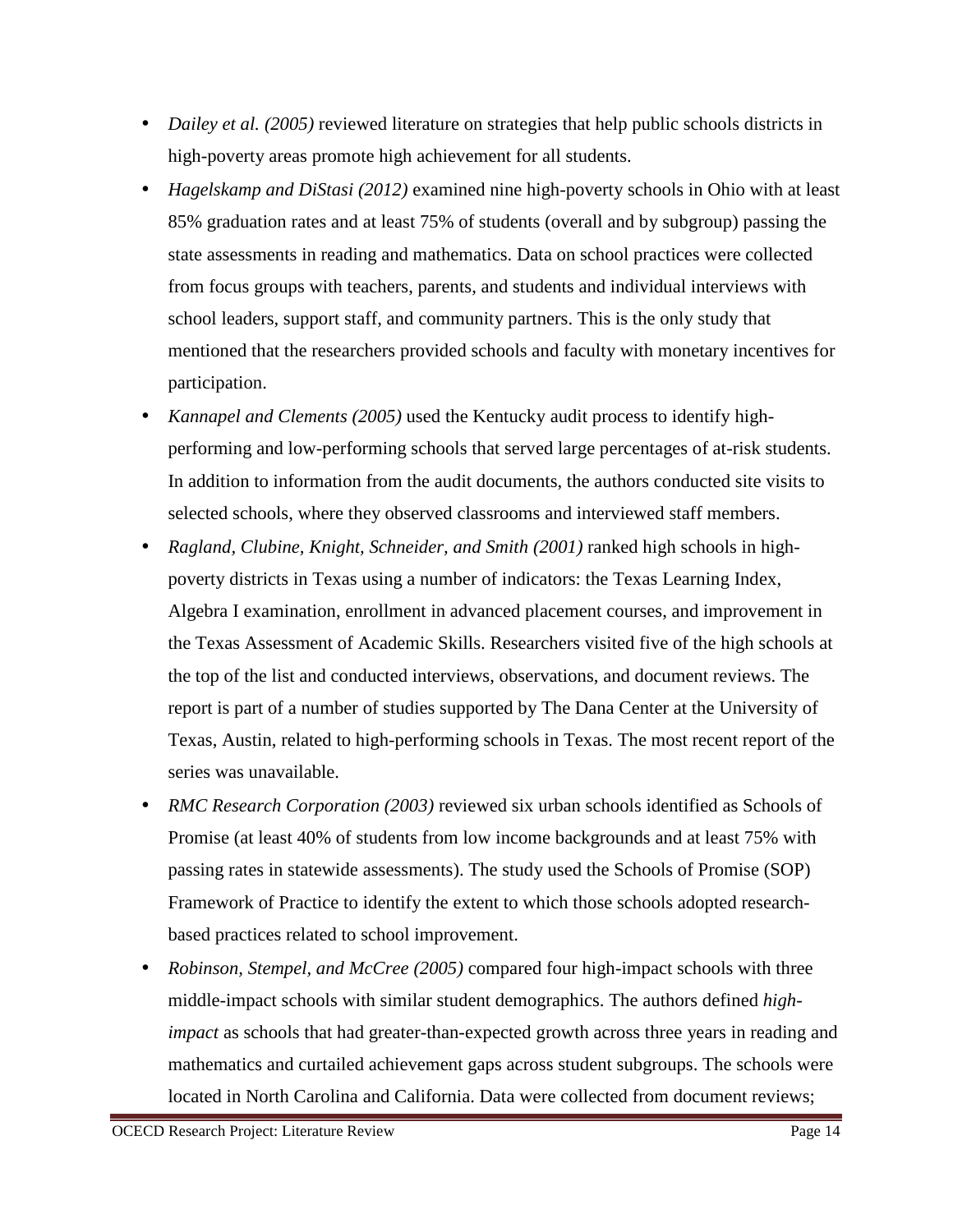classroom observations; focus groups with teachers and students; and surveys of administrators, teachers, and students.

- *Shannon and Bylsma (2007)* updated a previous study conducted in 2002 with highperforming schools in Washington. The document reported on a discussion about the state of the literature five years after the original study.
- *Suffren and Wallace (2010)* authored a study on high-poverty urban schools in Ohio. They used three-year results on statewide assessments to identify high-performing schools and collected data using interviews and site visits to eight of the selected schools. The schools visited were 4 public schools, 2 charter schools, and 2 magnet schools.
- *William, Kirst, and Haertel (2005)* conducted a large-scale survey in California that involved 5,500 teachers and 257 principals. Survey responses were compared using a score to differentiate school performance, controlling for student demographics. The next two subsections summarize findings from these two groups of studies

separately. Initially, findings from the studies on high-performing schools for students with disabilities are summarized. The summary of findings from high-performing schools for at-risk students then follows.

### **High-Performing Schools for Students with Disabilities**

The review of the literature on high-performing schools for students with disabilities presented findings that range from vision to specific instructional interventions. These findings are organized into six broad categories: IDEA requirements, defining principles, infrastructure, school organization, external supports, and instructional strategies. To facilitate reading, within this subsection the term *high-performing schools* identifies those high-performing schools for students with disabilities.

**IDEA requirements.** Although common sense may suggest that good educational practices should be effective for all students, the education of students with disabilities involves specific requirements dictated under IDEA. Least restrictive environment, Individualized Education Planning (IEP), and a focus on transition, particularly of students from high school to adult life, are some of the statutory requirements that regulate special education. It is thus interesting to observe the dearth of references to these requirements in studies that focused on the education of students with disabilities.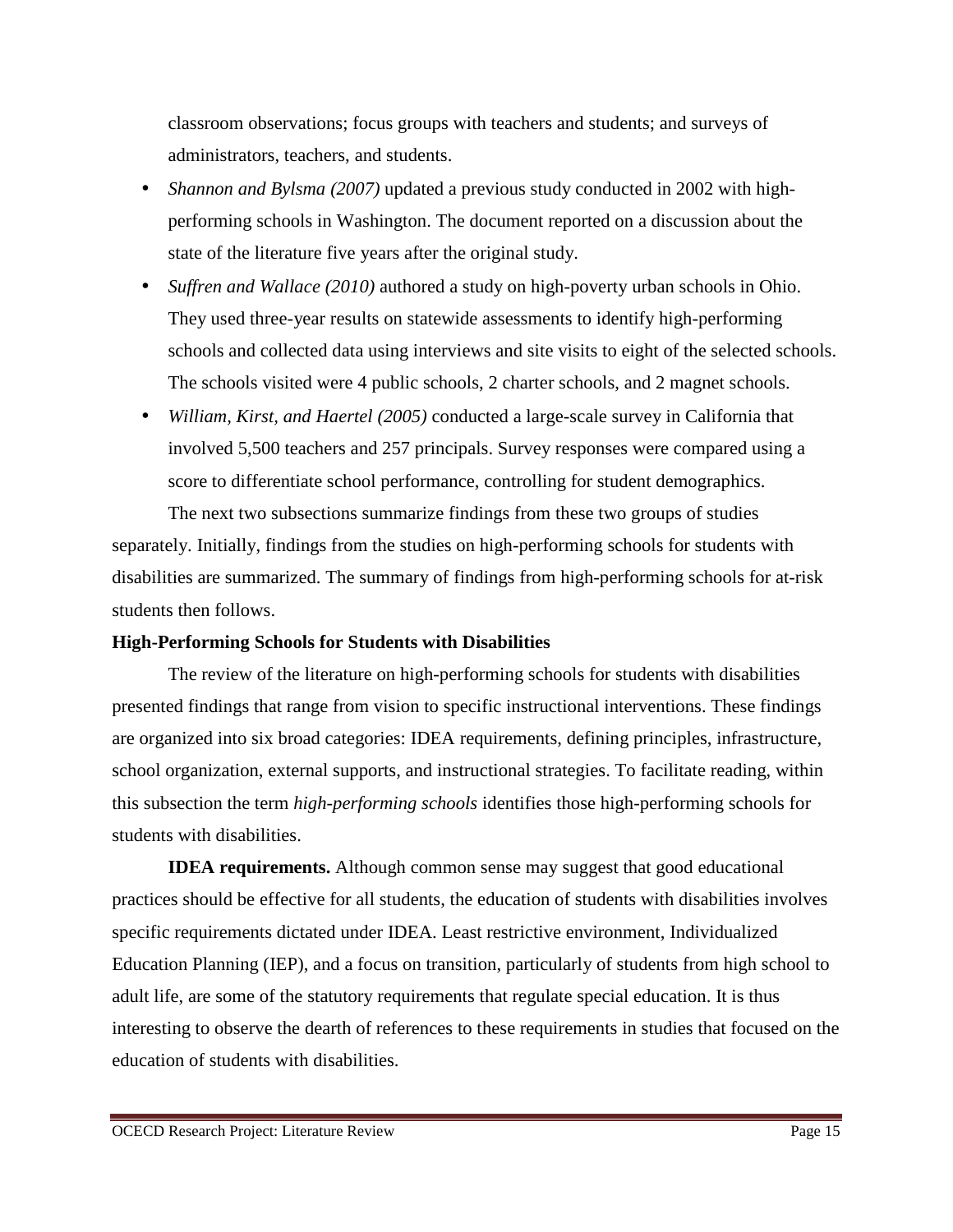Before students can receive services funded under IDEA, they need to be identified as having a disability. The process of identification and referral is the first step into special education. The Massachusetts high-performing schools had a focus on early identification of students who may enter special education (Ellis et al., 2004). Mandlawitz (2003) observed improvements in the process of identification of students and referral for services in Chicago. However, he also highlighted that the processes for early identification and referral were still inadequate and many children were entering school without proper services.

All students who receive special education services under IDEA must have an IEP that is reevaluated frequently. Mandlawitz (2003) observed that one of the three cities studied (Milwaukee) had streamlined the IEP process. Yet, this was the only reference to IEP in the reviewed literature.

Transition was a focus of high-performing schools in the study by Huberman et al. (2012). Schools in this study placed special attention on transitions at all levels of education and offered specific programs to integrate students in their new environments, including, in some schools, peer mentoring (Huberman et al., 2012). Alternatively, Ellis et al. (2004) highlighted transition as an area of concern at the studied schools, with a loss of student support in key points, such as the transition from elementary to middle school, from middle to high school, and from high school to adult life.

IDEA also establishes that students with disabilities must be taught in the least restrictive environment possible. The placement of students with disabilities in general classrooms has been adopted by many school districts across the country as a way to address this requirement and to improve the academic performance of these students. All four districts studied by Huberman and Parrish (2001) used this inclusion strategy. In two of the districts all students with disabilities were taught in regular classrooms, and the other two districts had adopted a blended system. However, in all districts, students with disabilities had access to the core curriculum, regardless of whether or not they were being taught in inclusive classrooms (Huberman & Parrish, 2001). Ellis et al. (2004) found that high-performing schools adopted a range of strategies to ensure that students with disabilities have access to the core curriculum, including co-teaching, in which a general and special educator share full responsibility for teaching, or resource teachers contribute to the process. While observing the expansion of inclusion in Cleveland, Mandlawitz (2003) expressed a concern that teachers (general and special education) were stretched too thin and the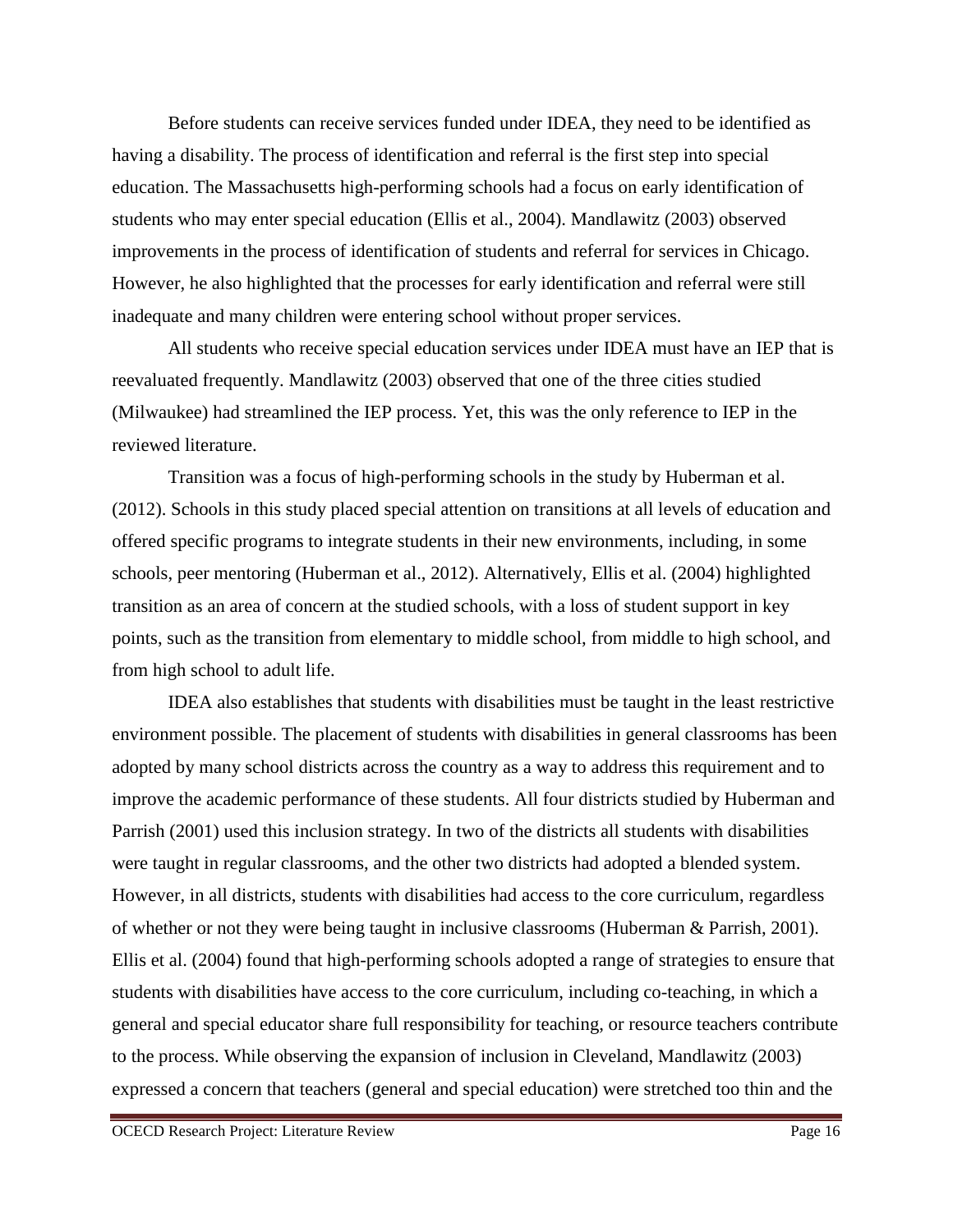paperwork required from teachers was making it more difficult for the district to attract and maintain quality personnel.

Two studies identified concerns related specifically to special education. Ellis et al. (2004) emphasized the challenges faced by schools in educating students with disabilities who have limited English proficiency. Mandlawitz (2003) highlighted the impact of courts on the districts' policies and practices, as litigation has become a prominent feature of special education.

**Defining principles.** Defining principles include findings related to goals, vision, and attitudes that characterize the schools' approaches to education. Five of the seven documents reported that the high-performing schools shared clear instructional vision, which included high expectations for all (faculty and students alike) and the belief that all students can learn (Edmonds & Spradlin, 2010; Ellis et al., 2004; Huberman et al., 2012; OSU, 2005, Telfer, 2011). Describing the Indiana high-performing schools, Edmonds and Spradlin (2010) found an emphasis on positive relationships that foster a sense of belonging and trust. In these schools, administrators, faculty, and students shared responsibility for the teaching-learning process.

**Infrastructure***.* Infrastructure is the framework that supports the schools and without which they cannot function. This includes buildings, funding, and resources, such as technology. Funding was mentioned in two of the reviewed documents. Mandlawitz (2003) highlighted inadequate funding as a concern across the three cities visited. Lack of funding was threatening to bring cuts to personnel and programs, thus compromising the delivery of services (Mandlawitz, 2003). Ellis et al. (2004) commented that high-performing schools in Massachusetts were using different strategies to expand resources, including partnering with nearby universities or colleges and applying for grants.

The impact of the physical environment on students was mentioned in one study. Ellis et al. (2004) observed that all of the high-performing schools visited were either in new or renovated buildings, and the authors wondered about the impact of the pleasant environment on students' performance. In a century dominated by information and communication technologies, it is noteworthy that only one study mentioned technology, such as the use of computer for skill development (Huberman et al., 2012).

**School organization.** While defining principles and infrastructure provide the conceptual and physical framework within which a school operates, its organization establishes the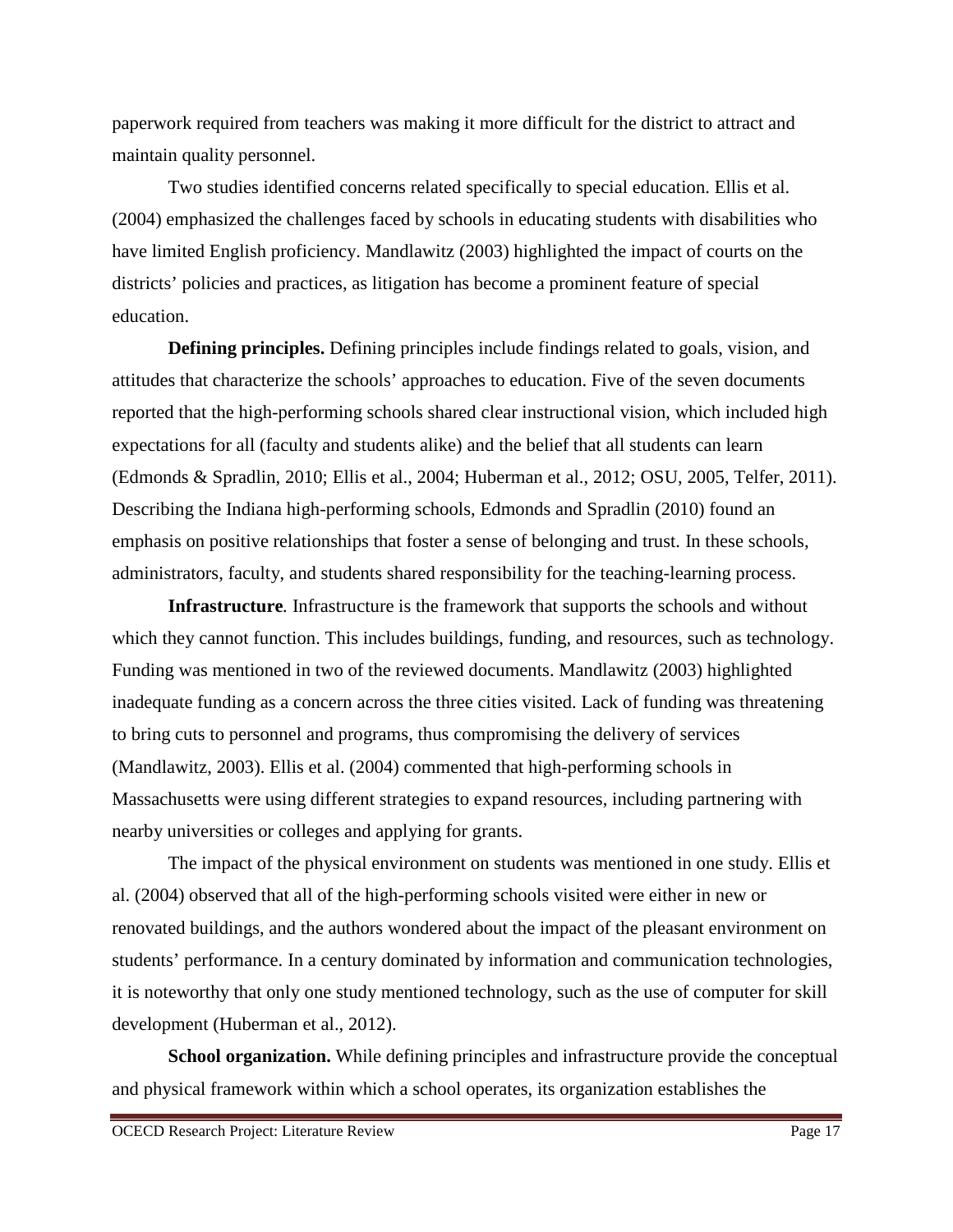necessary processes to move principles into action. The organization also creates facilitators or barriers to instruction. The term school organization includes findings related to school environment, leadership, and teachers' organization and supports.

Two of the reviewed studies noted that high-performing schools for students with disabilities were concerned with providing a safe environment conducive to learning (Ellis et al., 2004; OSU, 2005). In both studies, the schools implemented clear rules of behavior that were consistently imposed school-wide, known to all (faculty, students, and parents), and aimed at the creation of safe environments. Ellis et al. (2004) observed that the approach to discipline in these schools emphasized responsibility for one's actions and shifted the behavior management approach from punishment for negative actions to rewards for good behavior. The Ohio schools that were studied by OSU (2005) had adopted various behavior management programs, including the Positive Behavior Intervention and Supports (PBIS).<sup>1</sup> The common feature in the behavior management approaches adopted by those schools was the focus on rewards for positive behavior and celebration of student success (OSU, 2005).

Mentions of the role of school leadership were found in three studies: Edmonds and Spradlin (2010), Ellis et al. (2004), and OSU (2005). Leaders in these schools were described as engaged, sharing decisions with school staff (Edmonds & Spradlin, 2010), unafraid to take risks and support creativity (Ellis et al., 2004), and focused on improving instruction (OSU, 2005). All three studies observed that no single style of leadership was connected to high-performing schools. According to Ellis et al. (2004):

The presence of effective leaders is not surprising, as most research into high performing schools highlights the crucial role of leaders in developing and implementing a vision for their district or school building. The sometimes frustrating aspect of this observation is that leadership is difficult to replicate and a leadership style that works well in one setting may not work as well in another. (p. 11)

The processes used to organize and support teachers at high-performing schools were highlighted in six reviewed documents, and collaboration among teachers was the common finding of all of those studies. Huberman and Parrish (2001) observed collaborative work among teachers in all four districts visited and the presence of special education teachers as part of leadership teams. In one of the districts, general and special education teachers formed

 $\overline{a}$ 

<sup>&</sup>lt;sup>1</sup> For more information, visit the Center for Technical Assistance on PBIS at http://www.pbis.org/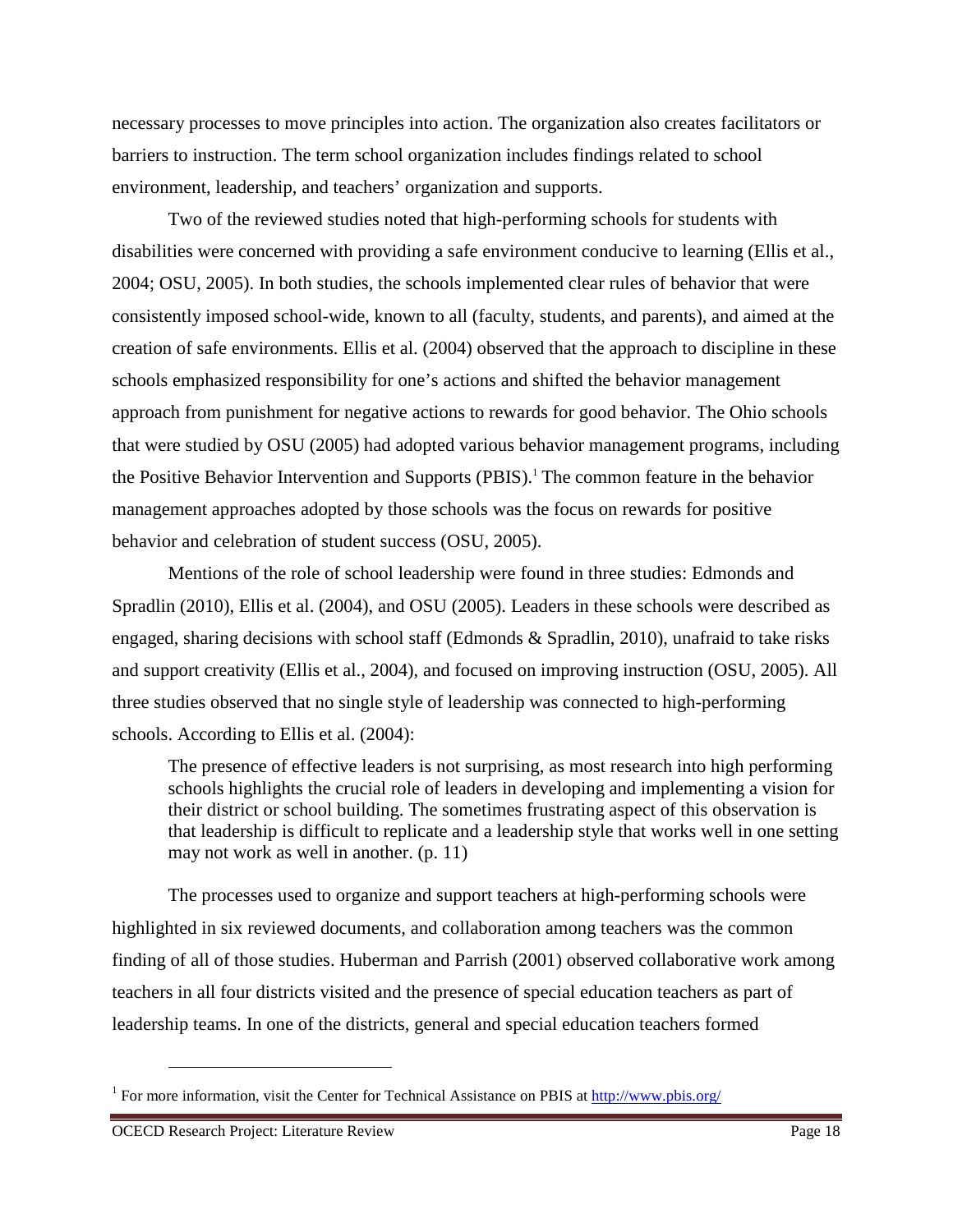professional learning communities, which also included the school psychologist (Huberman  $\&$ Parrish, 2001). The use of professional learning communities and collaboration between general education and special education teachers also were noted by Edmonds and Spradlin (2010) and Huberman et al. (2012). Edmonds and Spradlin (2010) commented that the professional learning communities provided teachers with an enhanced sense of self-efficacy and professional growth. Ellis et al. (2004) found collaboration among teachers to be a common feature of the highperforming Massachusetts schools. There, one school district adopted co-teaching and others offered extra support to the general education teachers by the use of specialists. Mandlawitz (2003) noted that Milwaukee was improving collaboration among general education and special education teachers as a strategy to improve results for students with disabilities.

Although collaboration was a common finding in the literature, only one study (Ellis et al., 2004) noted the value of respect for teachers' planning time to guarantee the collaborative process. However, the authors observed that in the majority of the schools, common planning time occurred within grade level, and collaboration across grades and across content areas was hampered by a lack of time or happened at the expense of teachers' free time. One school resolved the challenge by hiring a permanent substitute teacher who was familiar with the students and available to cover when teachers needed time for planning (Ellis et al., 2004).

Three documents reported a focus on professional development. Mandlawitz (2003) observed that Chicago used IDEA funds to improve teacher training. In the schools studied by Ellis et al. (2004), professional development was intensive and either offered to all staff or used a train-the-trainer approach whereby one staff person received training under the obligation to train peers. Huberman and Parrish (2001) also observed an emphasis on professional development at high-performing schools in California. The professional development involved all teachers and was targeted to meet the needs of a diversified student population; special education teachers received training focused on improving their understanding of the core curriculum (Huberman & Parrish, 2001).

**External support.** External support is provided to the schools by three main stakeholders: district, families, and community. District support may take different forms, including supportive hiring policies, emphasis on teacher retention and growth, and instructional leadership. Hiring practices were observed in 3 of the 7 reviewed documents. Huberman et al. (2012) reported that high-performing schools aimed to hire teachers and leaders whose vision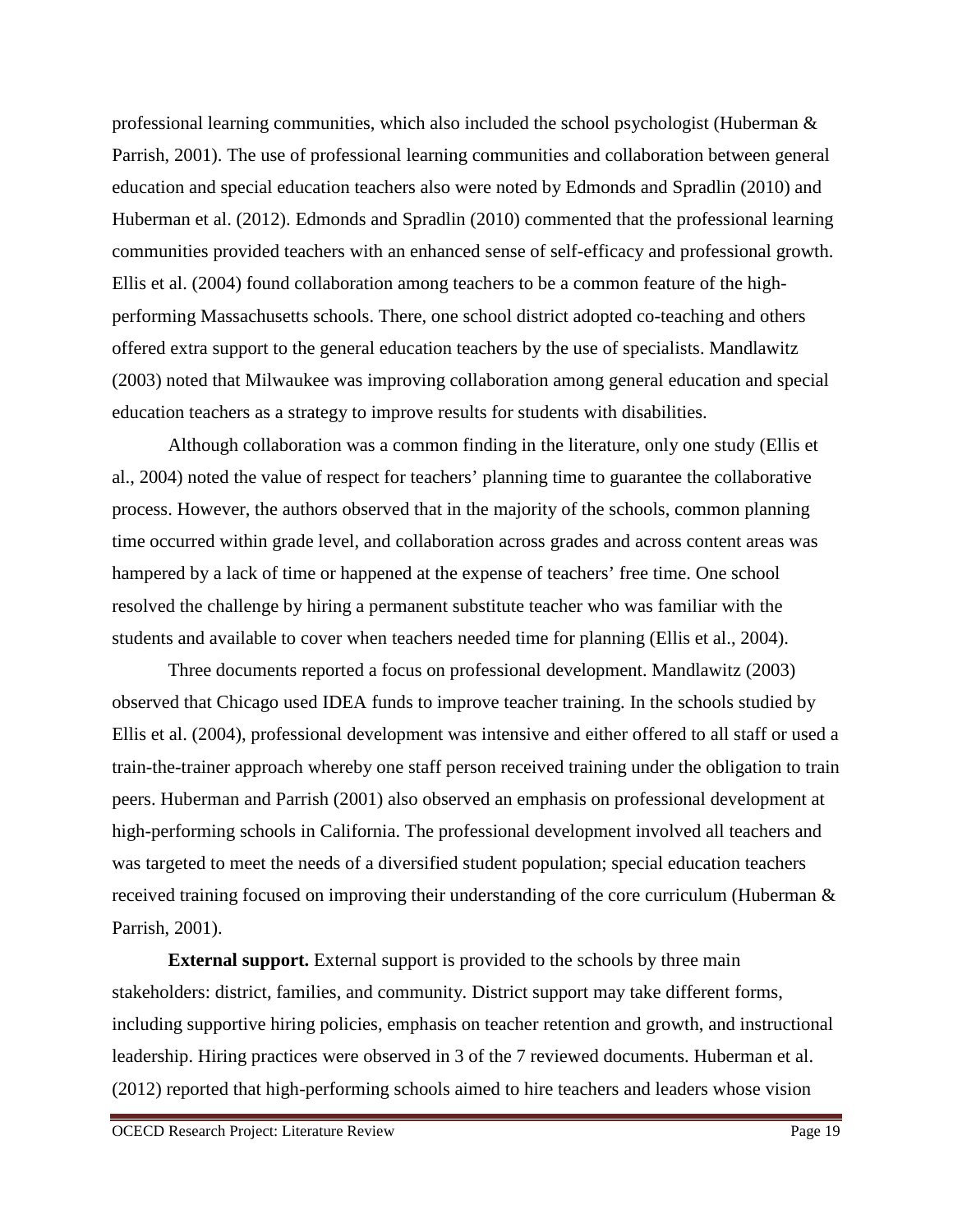aligned that of the school. In one of the districts visited by Ellis et al. (2004), all teachers had dual certifications (general and special education); in another district, the human resources staff would reach out to colleges as early as January to recruit interns for training as new teachers. The visited districts had instituted mentoring processes for new teachers and focused on placing teachers according to their abilities rather than using a seniority system (Ellis et al., 2004). Huberman et al. (2012) and OSU (2005) found that in some districts, central office staff were actively involved at the school level and visited schools to provide mentoring and support. Alternatively, Ellis et al. (2004) expressed concern that districts may create obstacles to school improvement by implementing policies that add or move programs from one school to another before their impacts can be studied.

As a characteristic of high-performing schools, parental (or family) support was only found as a factor in the study conducted by OSU (2005) in Ohio. The schools emphasized that they worked closely with parents and maintained ongoing communication with the families. Some schools had a parent liaison staff position, and others offered services to parents, such as parent libraries (OSU, 2005). Ellis et al. (2004) included parental involvement as a concern, as the schools were using different strategies to engage parents, but none of these strategies appeared to be working. Mandlawitz (2003) also commented on the lack of parental involvement in the systems she examined.

Community support was mentioned in the OSU study (2004) and Ellis et al. (2004). Partnerships with business, institutions of higher education, and governmental agencies provided added resources to schools such as tutoring, mentoring, and job-shadowing.

**Instructional strategies.** Under this category are included findings related to curriculum, instructional programs, assessments, and use of data. The literature reviewed highlighted two major findings regarding curriculum. First, as related to the concept of inclusion, students with disabilities in high-performing schools had access to the core curriculum (Ellis et al., 2004; Huberman & Parrish, 2001; Mandlawitz, 2003; OSU, 2005). These schools offered rigorous curricula that were aligned with the state standards and supported teachers in the implementation of the curricula (Ellis et al., 2004; OSU, 2005). Ellis et al. (2004) mentioned the use of instructional coaches and content leaders (e.g., math leaders) to support general and special education teachers. OSU (2005) described the use of curriculum mapping, pacing charts, vertical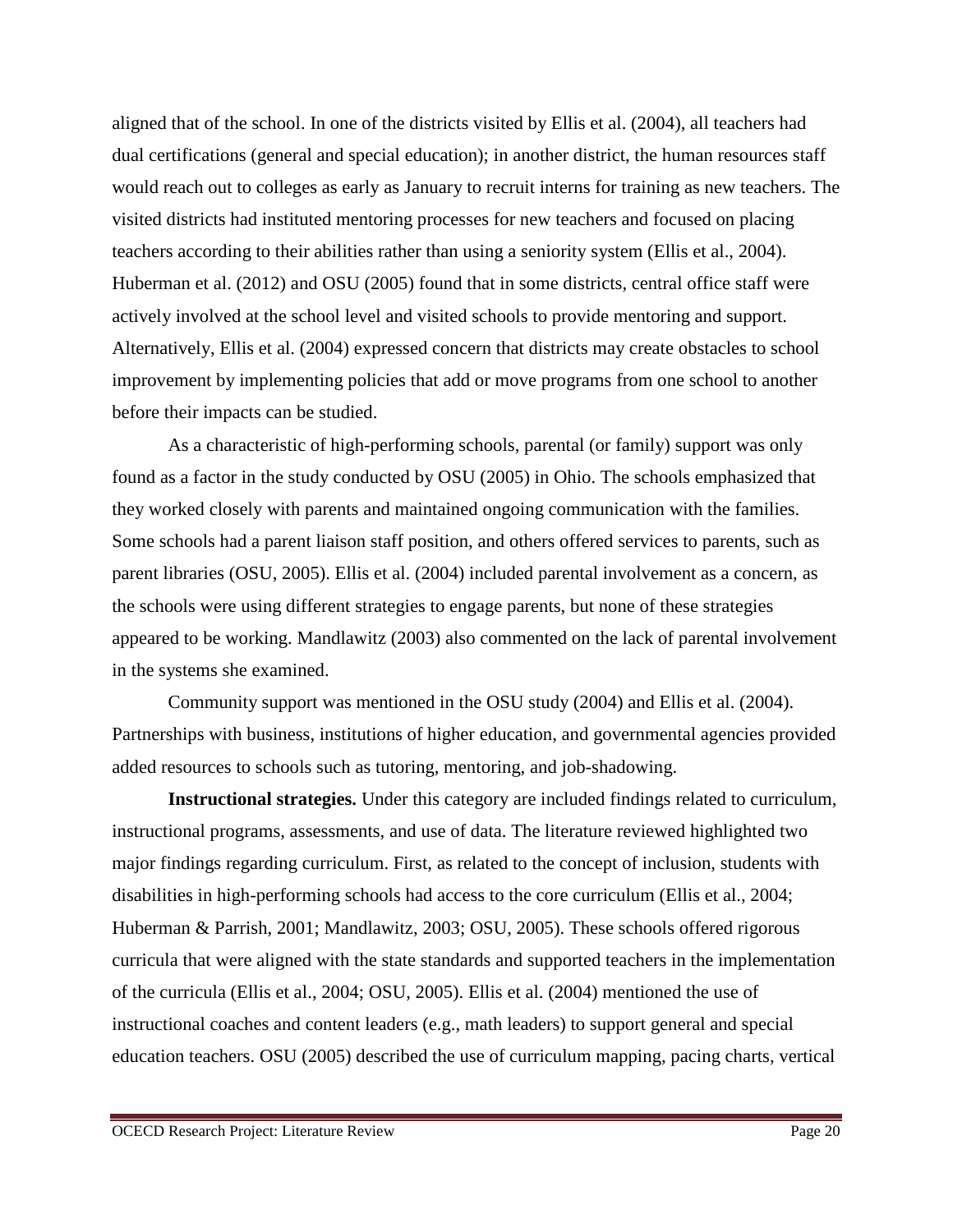curriculum alignment (from middle to high school), and the use of student groups organized by learning needs rather than the presence or absence of disabilities.

High-performing schools also were found to use assessments to monitor student progress (Huberman & Parrish, 2001; Mandlawitz, 2003; OSU, 2005, Telfer, 2011). In the schools studied by Ellis et al. (2004), teachers took extra time to prepare students for the statewide assessment, plan accommodations for students with disabilities, and help families understand the assessment process to reduce anxiety. At the same time, these teachers created other opportunities for students to succeed rather than rely solely on the state assessment program (Ellis et al., 2004). Directly related to the assessments is the finding of use of data to plan instruction (Ellis et al., 2004; OSU, 2005). In both studies, teachers were found to use different assessments, including homegrown assessments, to gauge student progress and guide instruction accordingly. The school districts in Telfer (2011)'s study used student performance data to establish a process of continuous improvement. Funded upon the analysis of student academic and behavioral data, schools fine-tuned their goals, modified strategies that were not working, strengthened those that were working, and brought new strategies that better addressed newly defined needs and goals.

The adoption of specific instructional methods to provide or support instruction was mentioned in two studies. Of the four districts studied by Huberman and Parrish (2001), two used Explicit Direct Instruction (EDI), one used Guided Language Acquisition Design (GLAD) strategies, and 3 of the 4 were adopting Response to Intervention (RtI).<sup>2</sup> Huberman et al. (2012) mentioned the use of RtI and smaller learning communities, in addition to extra supports offered to struggling learners in after-school programs, during-school programs, and peer mentoring. Practices mentioned in the OSU (2005) study included full-day kindergarten, a focus on reading at all levels, and various strategies for extra support, such as the use of an academic coaching program or an additional 30 minutes added to the end of the school day. Ellis et al. (2004) found a diversity of instructional programs, connected by the overall concern that any program or practice adopted by the schools had to be aligned with the state standards and district curriculum.

<u>.</u>

<sup>&</sup>lt;sup>2</sup> For information, please see the following sites: EDI (http://www.dataworks-ed.com/research/edi); GLAD Project (http://www.projectglad.com/glad.html); and RtI (http://www.rti4success.org/)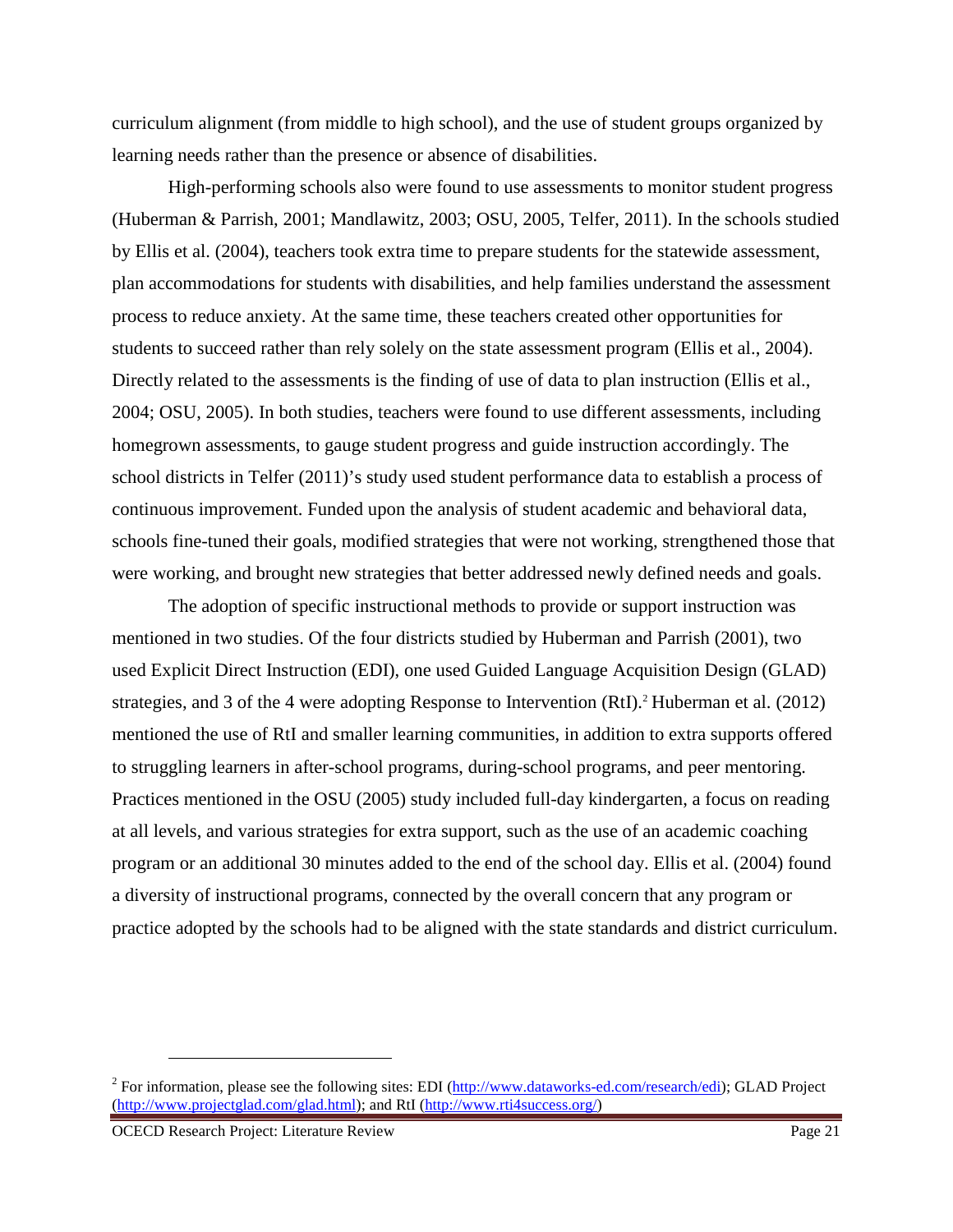### **High-Performing Schools for At-Risk Students**

Findings from the 12 documents that examined high-performing schools for at-risk students were organized within the same components described above, except for the IDEA requirements, which apply only to students who receive special education services. These components are: defining principles, infrastructure, school organization, external supports, and instructional strategies. In this subsection, the term *high-performing school* refers to schools that have been successful in improving the academic performance of economically disadvantaged students.

**Defining principles.** The authors of all 12 documents identified high-performing schools as a learning environment inspired by strong principles that include a culture of *we can* (Suffren & Wallace, 2010), and with clear and high expectations that are shared by administrators, teachers, students, and families (Dailey et al., 2005; Hagelskamp & DiStasi, 2012; Ragland et al., 2001; RMC, 2003; Robinson et al., 2005; William et al., 2005).

Robinson and colleagues (2005) compared high-performing (called *high-impact*) schools and average-impact schools in Kentucky. The researchers found that the high-impact schools had clear expectations for all students and faculty maintained these expectations consistently, whereas expectations in the average-impact schools were inconsistent (e.g., teachers tolerated standards and assessments but did not embrace them). Another finding from this study was that high-impact schools focused on preparing students for life beyond high school; that is, for college and career, whereas average-impact schools focused on high school graduation (Robinson et al., 2005).

Craig et al. (2005) observed that high-performing schools in Tennessee had a studentcentered mission and a focus on supporting teaching and learning. In three studies in different states (Kentucky, Texas, and Washington), high-performing schools were found to be committed to high expectations but also to foster positive relationships among teachers, administrators, students, and families and to create a nurturing environment in which individuals feel valued (Kannapel & Clements, 2005; Ragland et al., 2001; RMC, 2003; Shannon & Bylsma, 2007). Hagelskamp and DiStasi (2012), studying high-performing Ohio schools, found that administrators and teachers committed to make a difference in students' lives, set high expectations for all students, and made no excuses for academic failure. This sense of personal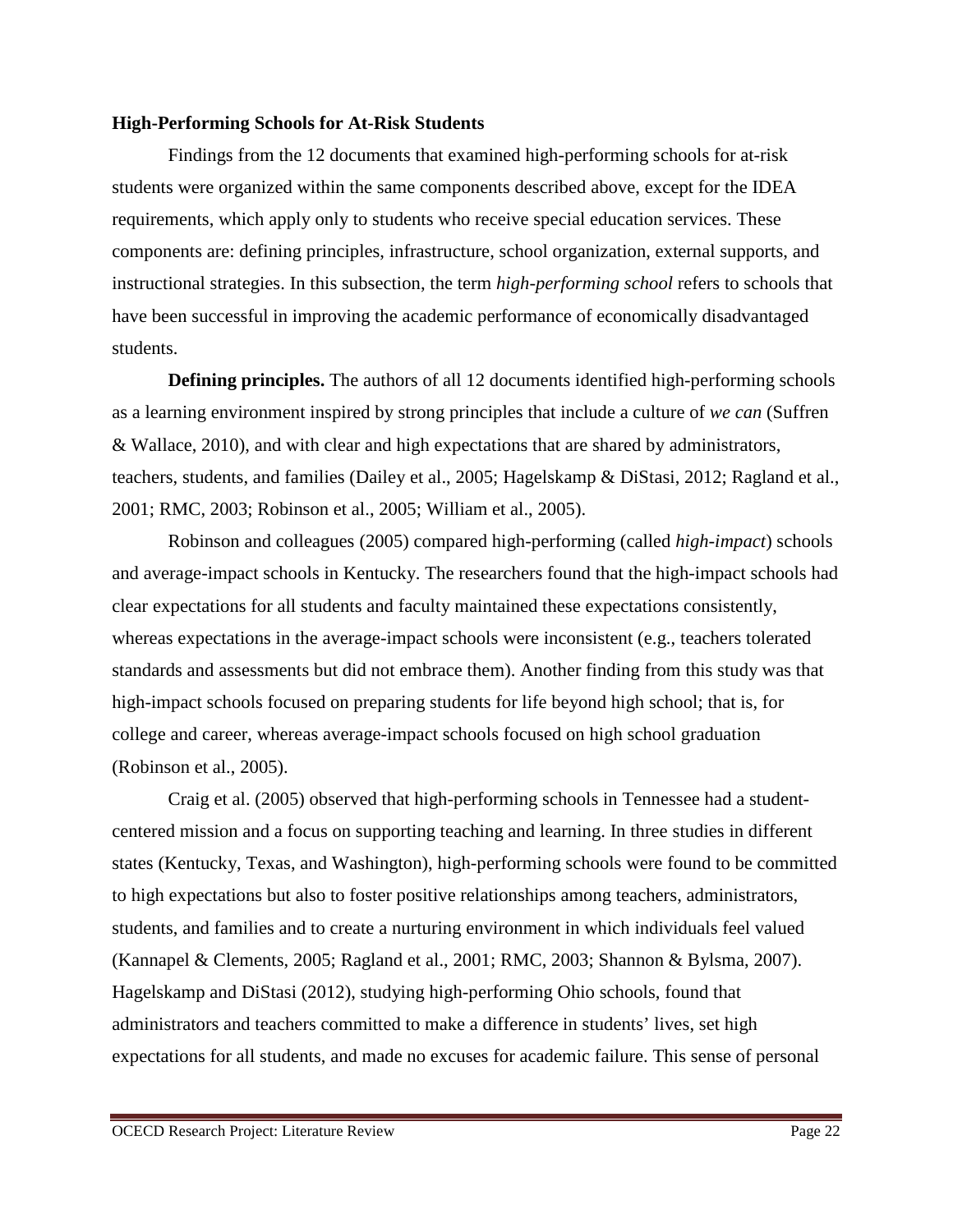responsibility and accountability for student learning also was a finding of the study on Colorado high-performing schools by Anderson and DeCesare (2008).

**Infrastructure**. Seven of the 12 documents made some reference to components of infrastructure, mainly funding and technology. Researchers discussed funding as a concern for the struggling schools to maintain personnel and resources (Dailey et al., 2005; Shannon & Bylsma, 2007; Suffren & Wallace, 2010). Bowers (2008) noted that the schools used a variety of strategies to generate funds, such as pooling funding sources and applying for grants. Kannapel and Clements (2005) observed that even high-performing schools were poor in technology, although they used the available resources efficiently. Alternatively, in the California study, the high-performing schools were more likely than low-performing schools to be located in districts that provided them with sufficient and up-to-date instructional materials (William et al., 2005). Anderson and DeCesare (2008) found the high-performing Colorado schools had purchasing power for technology, supplies, professional development, and staff support. Two of the schools in that study had complete budgetary discretion and others were allowed flexible use of their budget (Anderson & DeCesare, 2008).

**School organization**. As in the previous subsection, this component includes findings related to school environment, school leadership, and teachers' organization and supports. The implementation of a safe environment with clear expectations for student behavior was a finding of three studies (Hagelskamp & DiStasi, 2008; RMC, 2003; Suffren & Wallace, 2010). Hagelskamp and DiStasi (2008) observed that administrators and teachers set high expectations for student behavior, enforced rules consistently, and promoted a school climate focused on learning. Suffren and Wallace (2010) reported the use of positive reinforcement, with consequences for behavior consistently applied and embedded in the school culture.

Ten of the 12 studies mentioned school leadership as an important factor in highperforming schools. In six studies, leaders in high-performing schools were found to focus on instruction, spend time in the classrooms, provide supports to teachers, and hold them accountable for student learning (Anderson & DeCesare, 2008; Craig et al., 2005; Dailey et al., 2005; RMC, 2003; Shannon & Bylsma, 2007; Suffren & Wallace, 2010). Three studies highlighted the use of shared leadership, whereby administrators involve teachers in decisions related to the school (Craig et al., 2005; Hagelskamp & DiStasi, 2008; Shannon & Bylsma, 2007). William et al. (2005) found that principals in high-performing schools use data to develop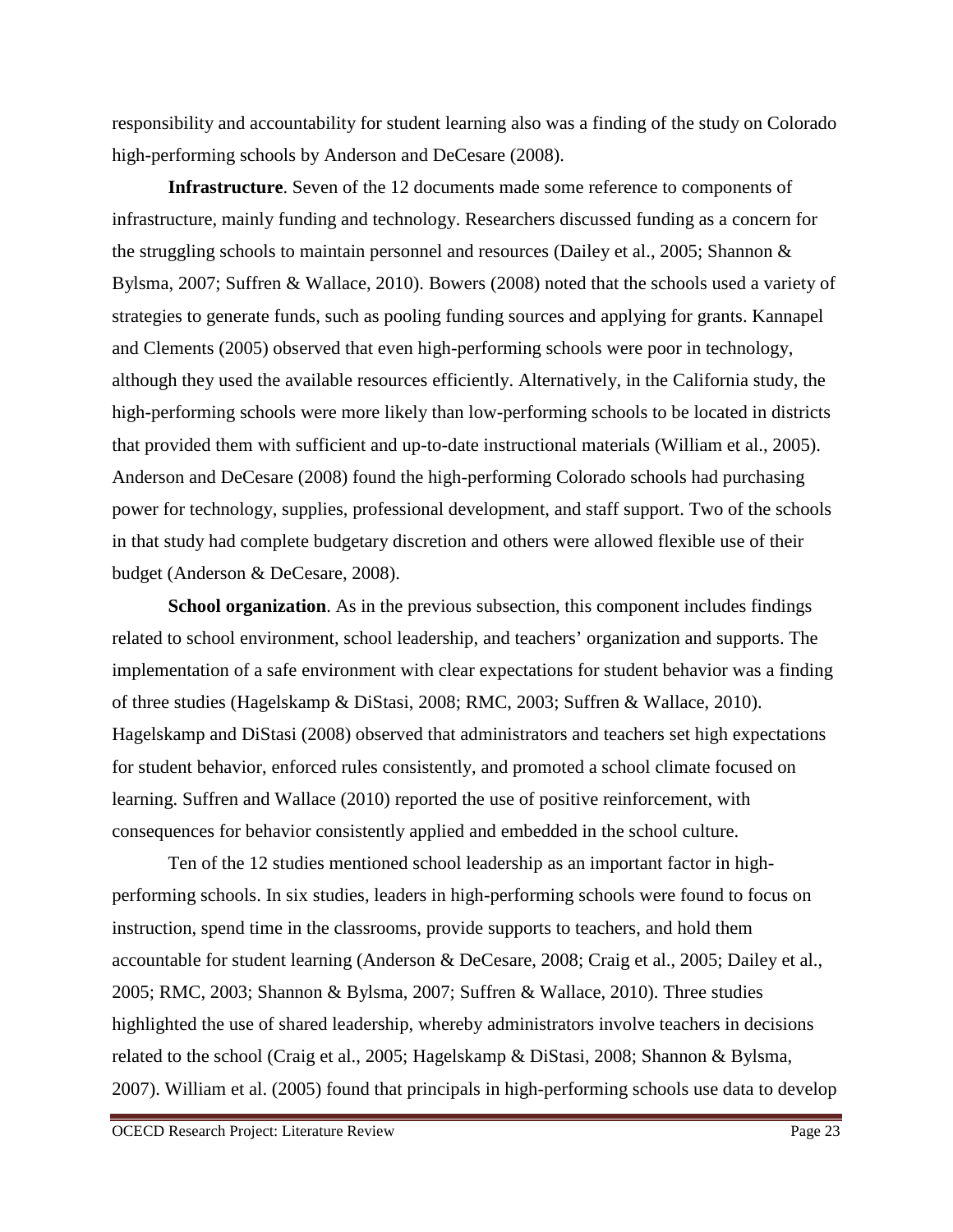strategies and follow student progress. Likewise, Ragland et al. (2001) observed the principals take over the work of examining data to give teachers more time for instruction.

According to Robinson et al., (2005), principals in high-impact schools were willing to adjust class sizes so that teachers with struggling learners had smaller classes and could provide more individualized attention to their students. Alternatively, teachers with less needy students had larger classes. Principals in average-impact schools imposed uniform class sizes, regardless of students' needs. Hagelskamp and DiStasi (2008) noted that principals in high-performing schools led with strong and clear vision, engaged staff in problem-solving and decision-making, and never lost sight of the school's goals and students' outcomes. School leaders and teachers in those schools sought to improve practices and results continuously and used successes to energize and challenge one another and to motivate students (Hagelskamp & DiStasi, 2008). In contrast, the review of state audits in Kentucky found that leadership was one of the few standards for which scores for high-performing and low-performing schools showed no differences (Kannapel & Clements, 2005).

Two studies mentioned low leadership turnover as an asset of high-performing schools (Anderson & DeCesare, 2008; Suffren & Wallace, 2010). The challenge, according to Suffren and Wallace (2010), is to find methods by which to ensure continuity of leadership for those schools.

Teacher collaboration was a finding in 6 of the 12 studies (Anderson & DeCesare, 2008; Craig et al., 2005; Hagelskamp & DiStasi, 2008; Kannapel & Clements, 2005; Ragland et al., 2001; RMC, 2003). Anderson and DeCesare (2008) mentioned an engrained sense of collaboration among teachers and between teachers and administration in the Colorado highperforming schools. According to Hagelskamp and DiStasi (2008), administration in highperforming schools provided opportunities and incentives for teachers to collaborate and teachers enjoyed the opportunity to work together and share best practices. The RMC study on Ohio Schools of Promise described the use of coaches or teacher leaders to provide extra support. Teacher leaders (or content area leaders) also were found in the schools examined by Suffren and Wallace (2010). Scheduled planning time was mentioned in two studies (Ragland et al., 2001; RMC, 2003). However, in the Ohio study, common planning time was provided only for same grade level but not across grades or across content areas (RMC, 2003).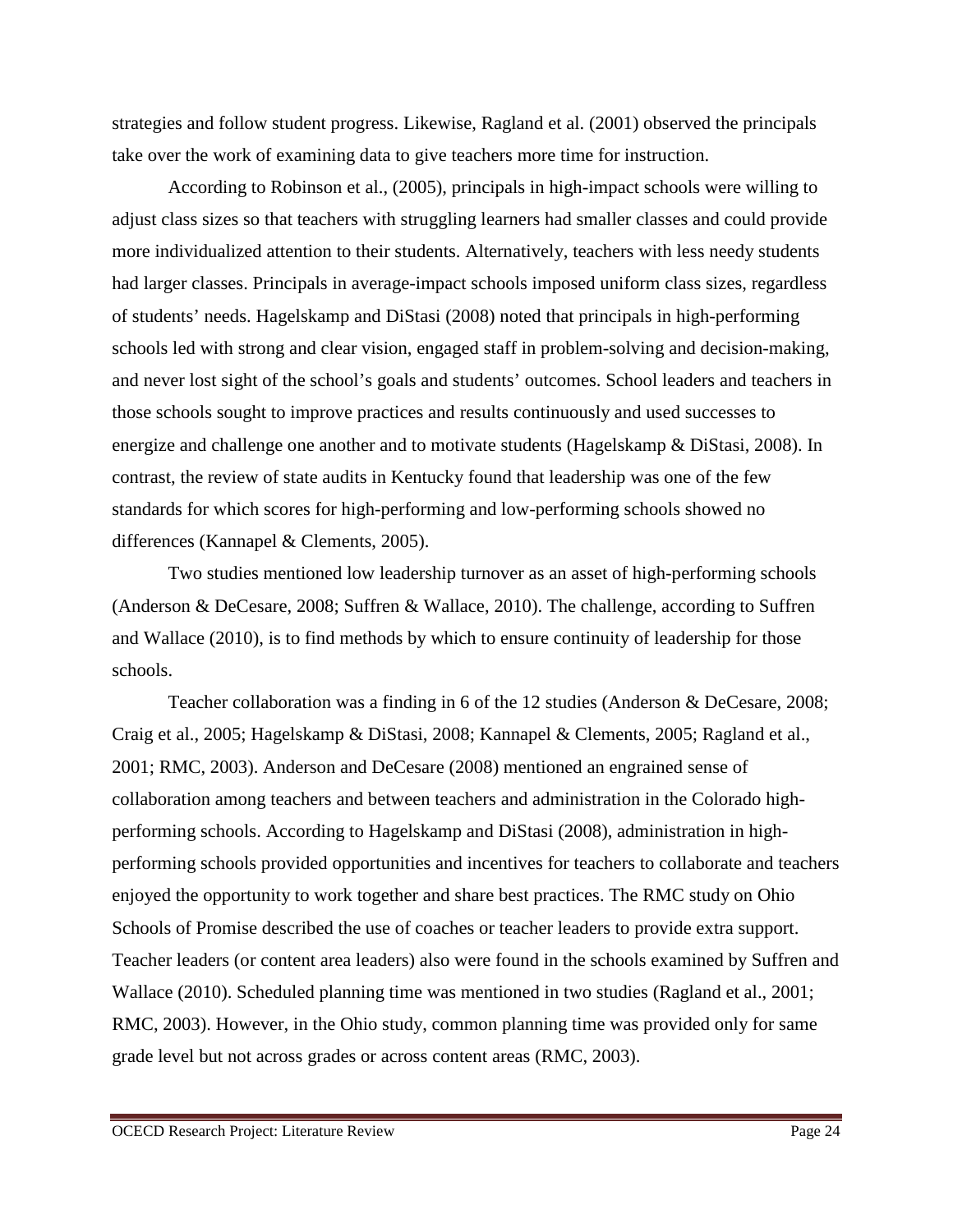Four of the documents mentioned professional development. In high-performing schools, professional development is tied to teachers' needs (Craig et al., 2005) and focused on the analysis of data on student performance (Kannapel & Clements, 2005). Anderson and DeCesare (2008) noted that administrators and teachers were actively involved in planning professional development, and leaders assured time for training by allowing early release, duty-free time during school hours, and similar strategies. In the study by Robinson et al. (2005), the highimpact schools were found to have structures in place to support new teachers, as compared to the average-impact schools, where supports for new teachers took more of a social nature. In the 2005 review of the literature, high-performing schools were found to offer multiple, professional learning opportunities for principals and teachers, including in-school support, such as mentorships (Dailey et al., 2005). Bowers (2008) found an innovative solution to ensure time for teacher planning and professional development. The district hired long-term substitute teachers (100-day substitute) who were trained with the regular teachers to become familiar with the schools, the curricula, and the students. These substitute teachers could easily cover classrooms as needed, to free the classroom teacher for planning and professional development activities.

**External support.** These supports are offered to the schools by the district, families, and communities. Regarding community and family involvement, Craig et al. (2005) observed that all six schools studied were near universities and had strong community and family involvement. Robinson et al. (2001) commented that although both high- and average-impact schools had partnerships with business and colleges, they differed in the ways they profited from the partnerships. High-impact schools were more likely to use the partnerships to prepare students for postsecondary life, whereas average-impact schools used partnerships for school activities, such as drug abuse and dropout prevention.

The schools studied by Anderson and DeCesare (2008) required parents to sign agreements that spell out the expectations of all stakeholders, including parents. High-poverty, high-performing schools in Texas had an open-door policy for parents (Ragland et al., 2001), whereas the Ohio urban Schools of Promise focused on engaging families and community (RMC, 2003). Two of those schools had parent liaison positions, and two had business partnerships (RMC, 2003). Alternatively, the Ohio schools examined in the study by Hagelskamp and DiStasi (2012) did not focus on parent or community involvement. Moreover, according to those authors, the faculty did not see the absence of partnerships as an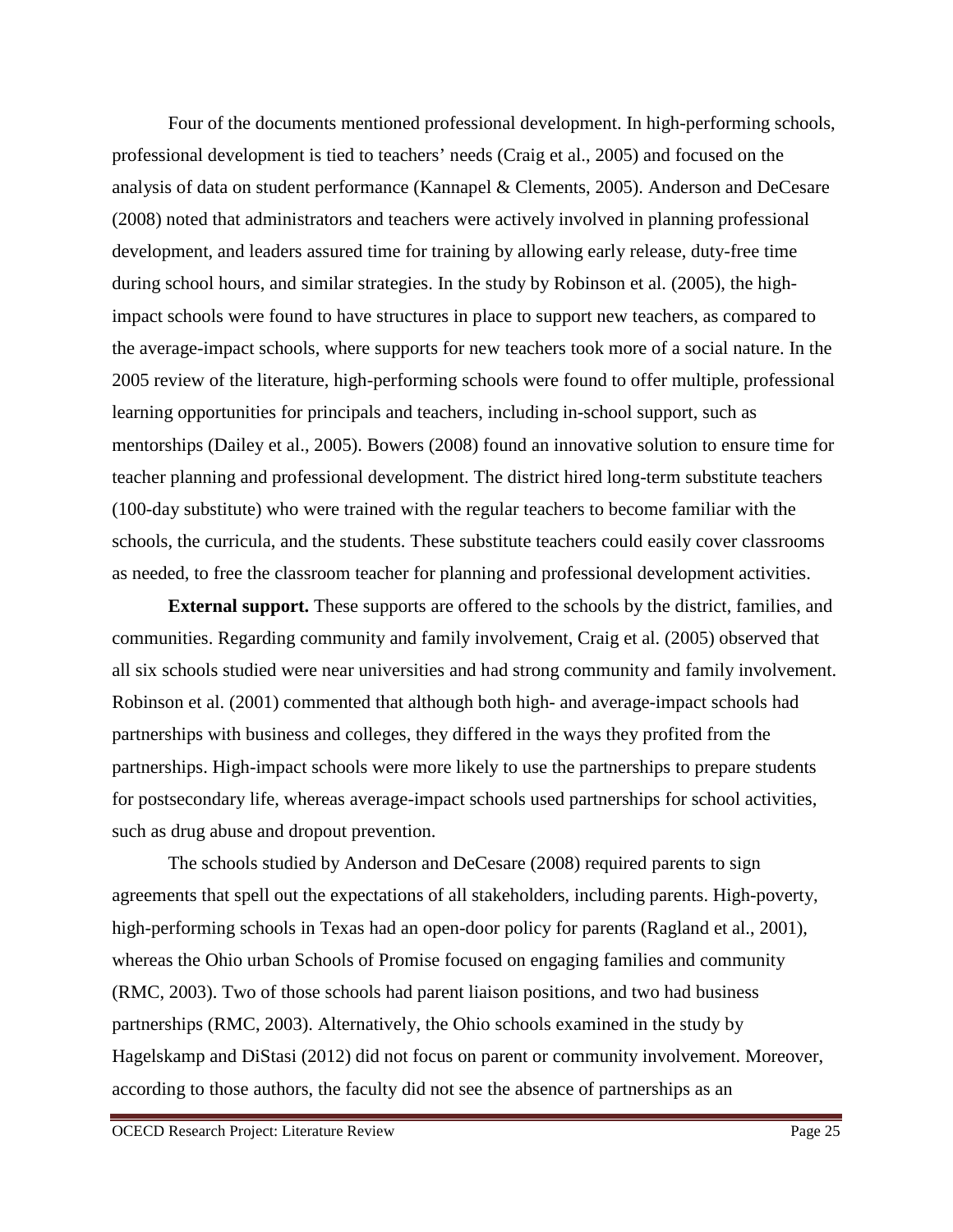insurmountable barrier to student learning. Likewise, the literature review conducted by Dailey et al. (2005) elicited conflictive findings, with some studies showing a critical impact of community supports, whereas others found that family and community partnerships were not as important.

District supports include policies, hiring practices, and instructional leadership. Findings within this topic were not consistent. Kannapel and Clements (2005) found that district support varied across schools and had little influence in their performance. Suffren and Wallace (2010) defended more autonomy for the schools, proposed the expansion of charter schools, and recommended that neighborhood assignments should be forgotten in favor of more parental choice. Alternatively, the responses to the California survey showed a correlation between highperforming schools and supportive districts (William et al., 2005).

One of the ways a district may support or hamper school performance is with hiring practices. Suffren and Wallace (2010) proposed that decisions regarding the hiring process be maintained at the school level, which reflects the belief that the presence of structured hiring processes and a culture of high expectations is sufficient to attract and retain quality teachers. Teachers' commitment is a common feature of those high-performing schools, and teachers see their collective contracts as a floor, rather than a ceiling for their responsibility (Suffren  $\&$ Wallace, 2010). The involvement of school personnel, including teachers, in the hiring process also was a finding for high-performing schools in California and North Carolina (Robinson et al., 2005) and Colorado (Anderson & DeCesare, 2008). In the high-performing schools studied by Bowers (2008), applicants for teaching positions were evaluated for their potential to be team players, and teachers were involved in the hiring process to assess whether the new colleague would fit as member of the team.

Responses to a statewide survey in California suggested that high-performing schools have more experienced teachers with at least five years' experience (William et al., 2005). In Tennessee high-performing schools, Craig et al. (2005) found that new teachers received supported from both formal and informal mentoring systems.

Instructional leadership is another finding related to district support. Dailey et al. (2005) found in their review of the literature that high-performing districts focus on improvement of instruction, work collaboratively with schools, and share responsibility for student learning. These districts also enact comprehensive, system-wide reform policies with a long-term focus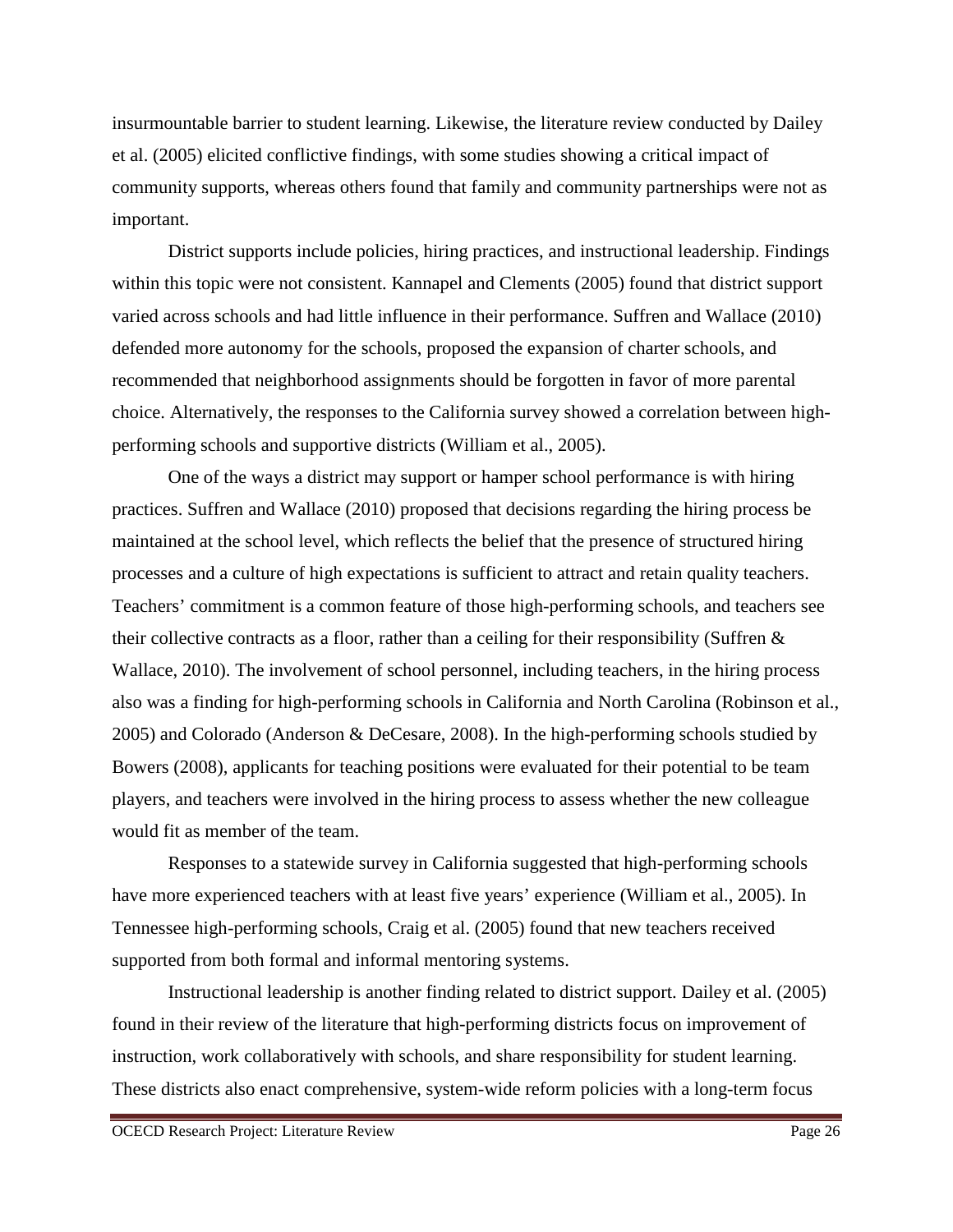but gradual implementation. Likewise, Bowers (2008) commented that the high-performing district prioritizes instructional resources and quality implementation of programs, creates consistency across schools, and requires school administrators to be instructional leaders. In the California study, responses to the survey suggest that supportive districts are more likely to include schools with higher academic performance by their students. These districts evaluate principals based on the alignment of school curriculum to district standards, use student data from a variety of sources (state assessments, curriculum tests, commercial standardized tests) to evaluate teacher practices and identify areas for improvement, and provide site-level support for improvement (William et al., 2005).

**Instructional strategies.** Findings organized under this broader component included references to curriculum alignment, ongoing assessments of student performance, use of instructional strategies or programs, and extra support for students who struggle academically. Five studies emphasized the importance of alignment between school curriculum and state standards (Anderson & DeCesare, 2008; Craig et al., 2005; Kannapel & Clements, 2005; RMC, 2003; Shannon & Bylsma, 2007). Anderson and DeCesare (2008) found that high-performing schools focus on core content areas without jeopardizing humanities and arts education. Ohio urban Schools of Promise align the curriculum within grades (horizontal) and across grades (vertical; RMC, 2003). A focus on implementation of standards-based curriculum and programs and the use of vertical and horizontal alignment also were findings for high-performing schools in California (William et al., 2005).

Another finding related to instruction is the ongoing use of assessments for student screenings, diagnostics, and/or progress monitoring (RMC, 2003; William et al., 2005). Highperforming schools were found to use multiple measures to evaluate student progress and plan instruction (Craig et al., 2005; Dailey et al., 2005; Kannapel & Clements, 2005; RMC, 2003; Suffren & Wallace, 2010). Anderson and DeCesare (2008) observed that target assessments are central to student academic success, with teachers using benchmark assessments, regular checkins, and scheduled time to discuss the data with administrators. Likewise, high-performing schools in Washington used multiple forms of student assessment to engage in frequent reflections about teaching and learning (Shannon & Bylsma, 2007). In Texas high-performing schools, teachers are trained in the use of data to make instructional decisions (Ragland et al., 2001).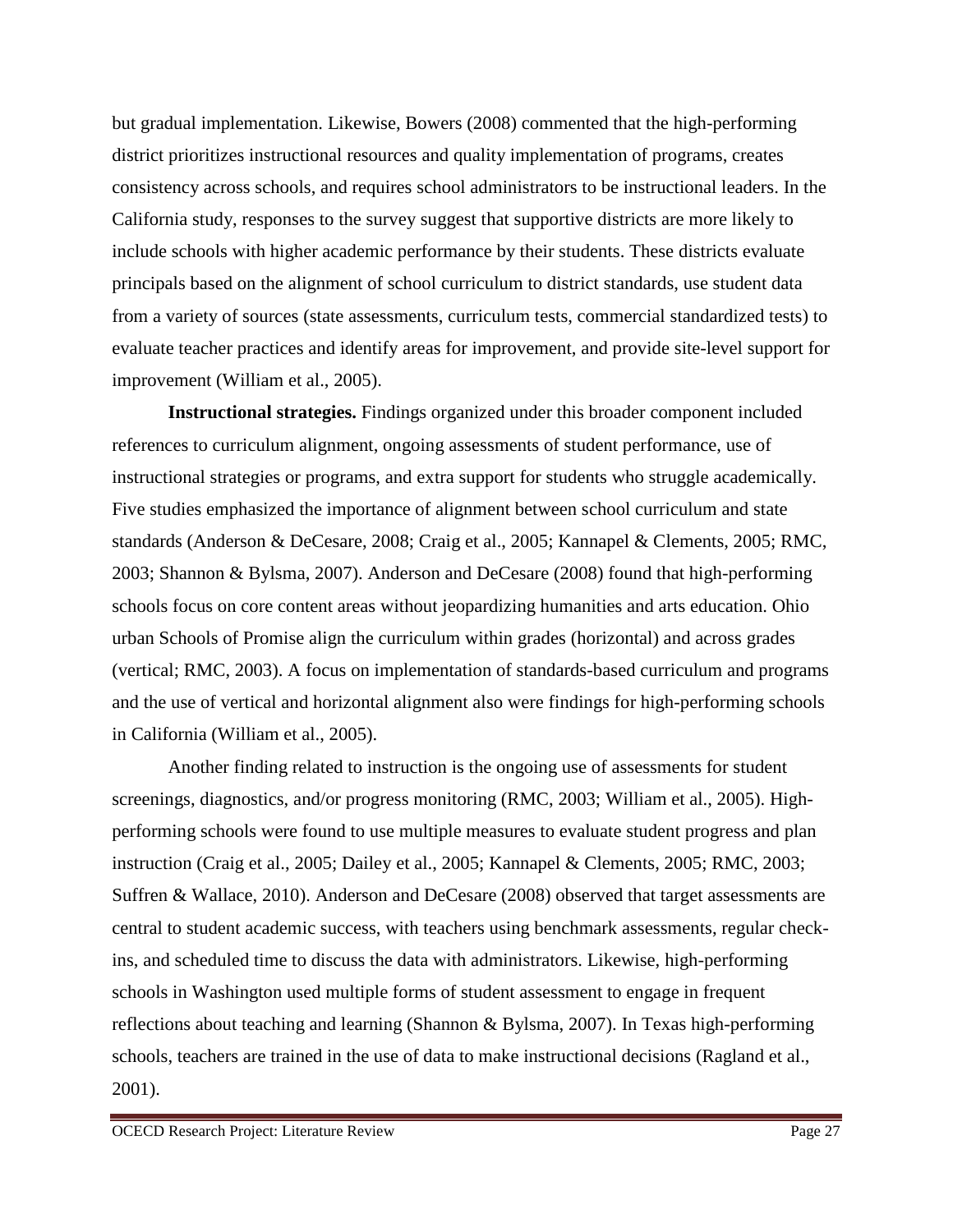Teachers in high-performing schools in Ohio expressed that the analysis of data on student performance is informative and helpful in their planning instruction, and provides them with opportunities to share information and experiences with their peers (Hagelskamp & DiStasi, 2012). All teachers from those schools used statewide assessment data and some collected their own information by using homegrown assessments and student surveys (Hagelskamp & DiStasi, 2012). Robinson et al. (2005) observed a considerable difference in the use of data related to the level of school achievement. The high-impact schools use data to plan lessons and improve curriculum and teacher assignments, and the average-impact schools use data to measure past student performance (Robinson et al., 2005).

None of the studies highlighted the use of a set of organized instructional strategies or program (e.g., Read 180, EDI), except for Bowers (2008), who studied a district that was implementing *Success for All*. 3 The author described the district's concern with the rigorous implementation of the program and its success (Bowers, 2008). Craig et al. (2005) observed that high-performing schools adopt a variety of strategies to support struggling learners, including reinforcement or remediation of essential skills, reteaching, additional assignments, and field trips. Individualized attention to struggling learners was a finding in four studies: Anderson and DeCesare (2008); Craig et al., 2005; Kannapel & Clements (2005); and Ragland et al. (2001).

High-performing schools were found to be concerned with preservation of instructional time (Suffren & Wallace, 2010) and the efficient use of instructional time (Kannapel  $\&$ Clements, 2005). The Ohio urban Schools of Promise use pacing guides to ensure consistency of instruction and reserve time for core content areas (e.g., elementary schools had 75-120 minutes a day for English and 75-90 minutes for mathematics; RMC, 2003).

Extra academic supports for struggling learners were noted in three studies. Highperforming schools in Colorado provide students with an elective period to finish work in core content areas (Anderson & DeCesare, 2008). In the study by Robinson et al. (2005), high-impact schools ensure extra help in English and mathematics, mostly within class time, to maintain the students in college preparatory courses rather than pull them into remedial instruction. Additionally, these schools use a variety of warning systems for early identification of struggling learners, require these students to enroll in intervention strategies, and involve counselors in the

<u>.</u>

<sup>&</sup>lt;sup>3</sup> For information on *Success for All*, please see http://www.successforall.org/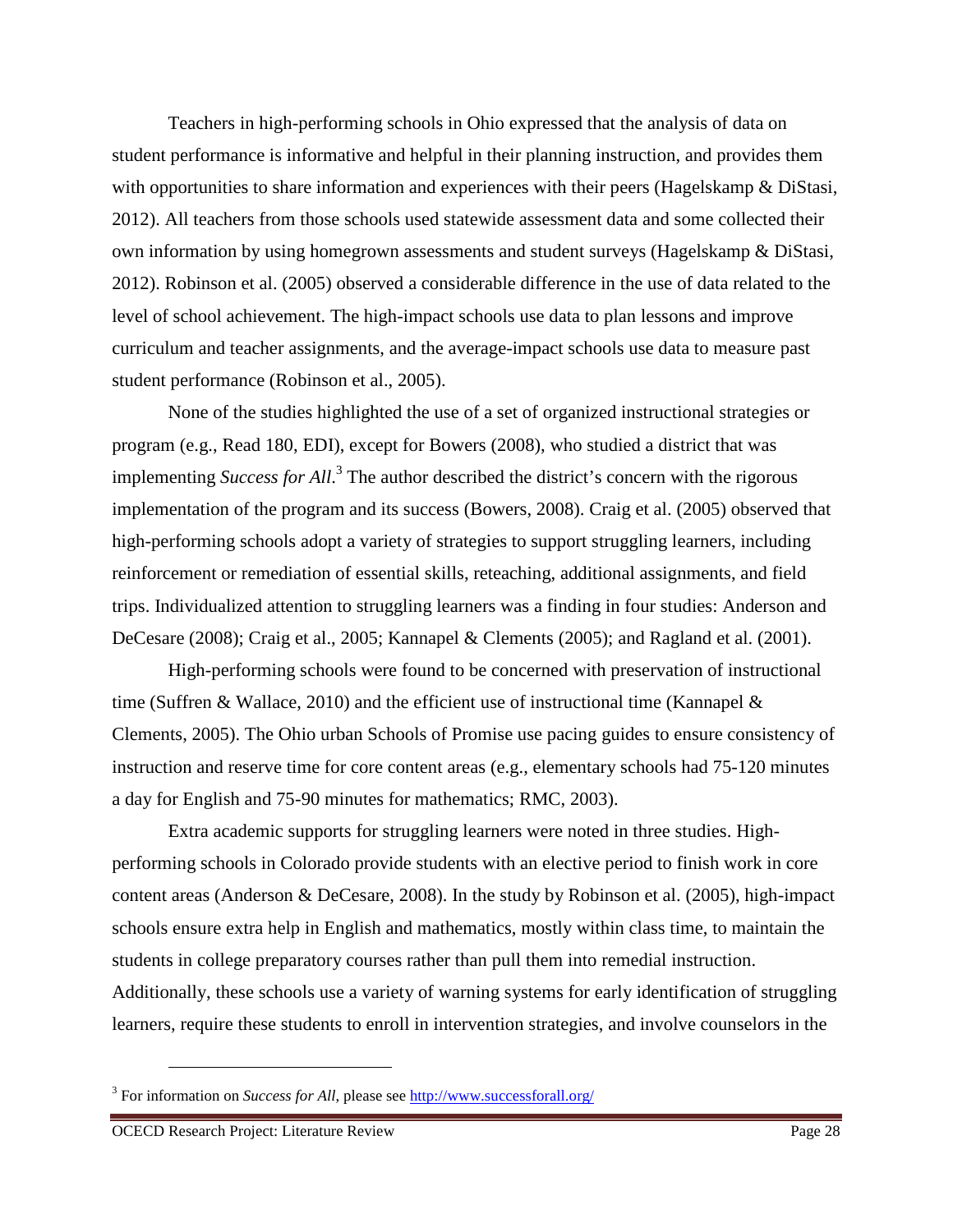process. Alternatively, in average-impact schools, instead of attending college preparatory courses, struggling learners are enrolled in low level, remedial courses and have no time to complete the courses required for college entrance. Additionally, extra help tends to be optional, and counselors are not involved in the academic support process (Robinson et al., 2005).

Hagelskamp and DiStasi (2012) found that students in Ohio high-performing schools feel valued and confident that teachers will help them whenever needed. School administrators and faculty are creative in the use of incentives for student academic success and positive behavior, such as increased computer time, free food, class trips, or movie nights, within their limited budgets. As Hagelskamp and DiStasi (2012) commented,

None of the schools examined here followed the exact same path to high achievement. The diverse stories of these nine schools provide encouraging evidence that change is possible and can occur in different ways. Yet in each school, administrators and staff pointed to some form of a fresh start as impetus for change. And nearly all told us that they began seeing improvements once they became willing to experiment with practices, to self-assess and to make adjustments along the way. (p. 4)

An aspect of high-performing schools noted in three studies was the potentially provisional nature of their success. Every year, schools deal with a new cohort of students who have a variety of backgrounds, experiences, and needs (Craig et al., 2005; Ellis et al., 2004; Suffren & Wallace, 2010). To remain high-performing in the face of continuous mobility is a challenge that schools must face.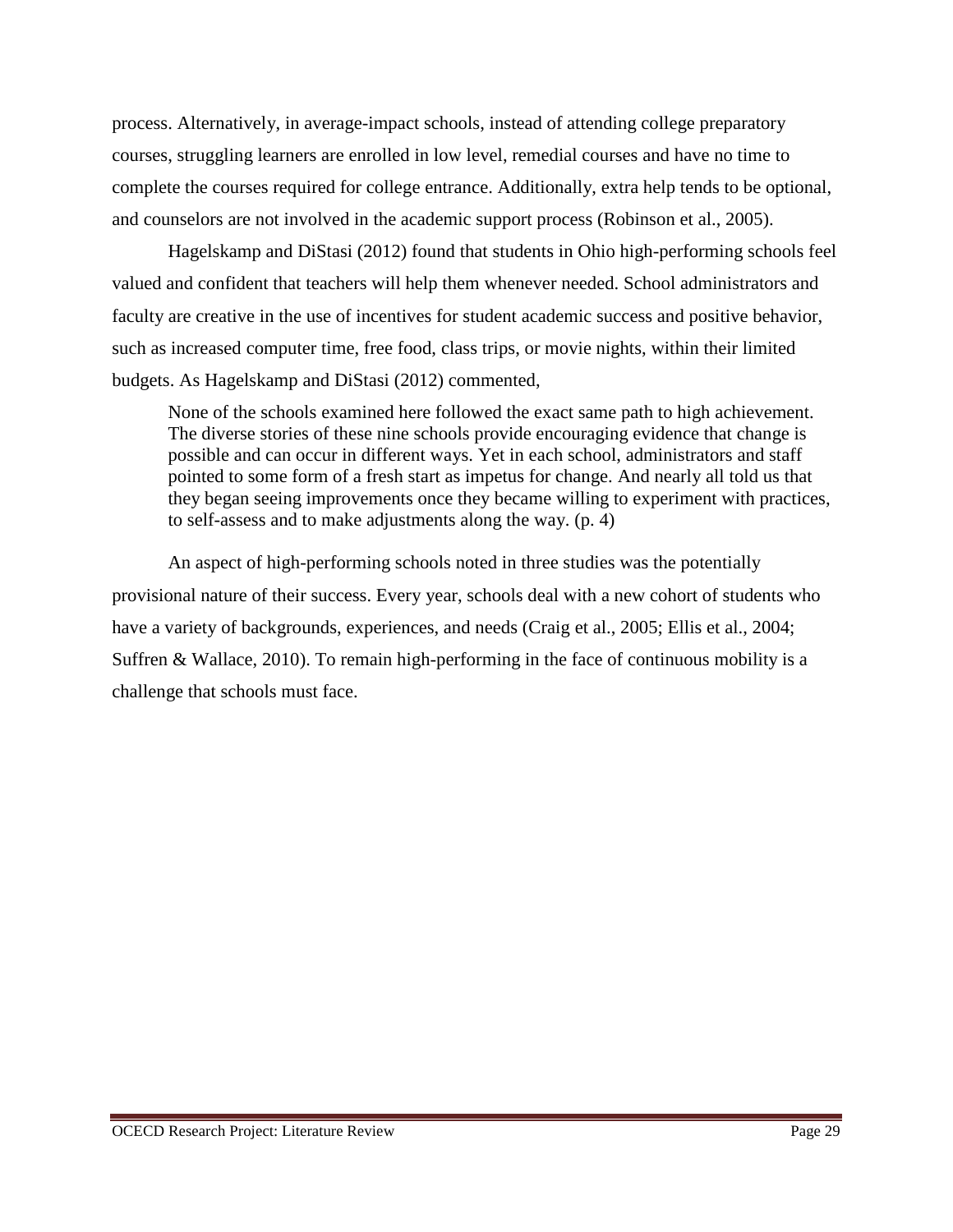## **Section Four: Conclusion**

This section revisits the findings in Section Three to address the five research questions posed in Section One. The purpose of this section is to sift through the lists of findings to identify those with higher frequency in the two groups of studies (i.e., studies on highperforming schools for students with disabilities, and studies on high-performing schools for atrisk students). Commonalities and differences in findings across the two groups are noted followed by a brief analysis of how these findings fit into a discussion of evidence-based practices. The section ends with an initial proposal of components for a conceptual framework from which to examine school practices that may be related to success in improving the academic achievement of all student subgroups.

#### **Responses to the Research Questions**

### *(1) How does the literature define high-performing schools?*

Of the 19 documents reviewed, one reflected the analysis of responses from a statewide survey of teachers and school administrators (William et al., 2005), another was a literature review (Dailey et al., 2005), and two others were descriptive studies of special education practices in selected school districts across the nation (Mandlawitz, 2003; Telfer, 2011). The remaining studies used a mix of quantitative and qualitative methods to rank the schools and examine their practices. As detailed in Section Three, researchers used a variety of indicators of student academic performance to identify school achievement, most frequently results in the statewide assessment programs. Some studies used multiple indicators to develop a district (or school) performance index (e.g., Craig et al., 2005; Ellis et al., 2004; Huberman et al., 2012). Some researchers were careful to control for school demographics and location, and others used statistical techniques to compare potential and actual growth. Edmonds and Spradlin (2010) controlled even for family income and single-parent families. A few studies used state definitions of high-performing schools (e.g., Kannapel & Clements, 2005; OSU, 2005; RMC, 2003). After ranking districts or schools according to their performances, researchers collected data on districts and /or schools' vision, organization, and practices by using mostly qualitative methods, such as interviews, classroom observations, and/or document reviews. Quantitative methods, such as surveys, also were used, although with less frequency.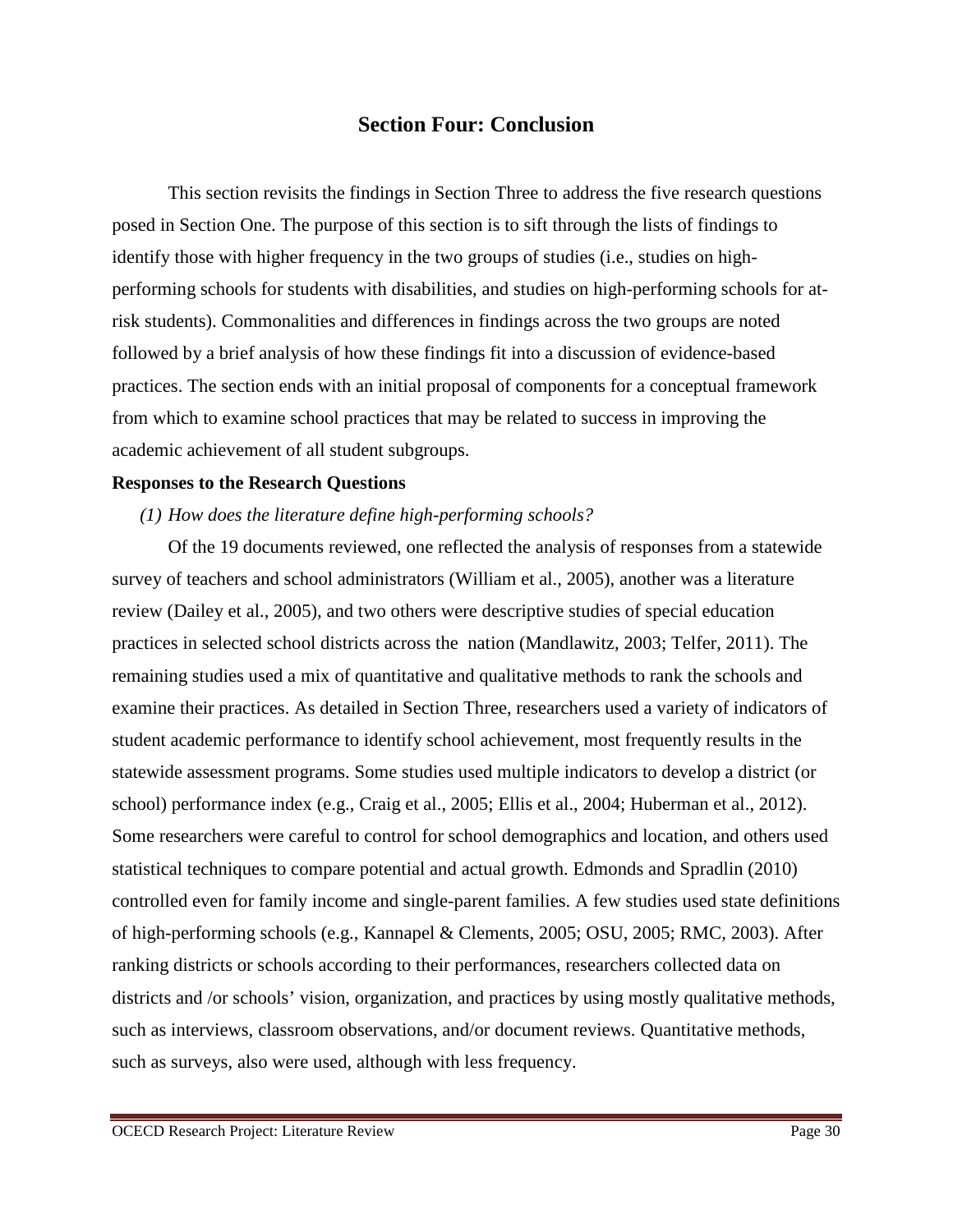*(2) What does the literature say about the practices identified in high-performing schools for students with disabilities?* 

Seven studies focused on schools that were succeeding in improving the academic performance of students with disabilities (Group A). Table 1 summarizes the findings and the number of studies that reported those findings. As in any summary, the table omits or oversimplifies the wealth of information revealed by these studies. Section Three supplements the information provided in the table. The categories on the left-hand side of the table are artifacts created by the research team to organize the findings in fewer, related groups.

**Table 1: Summary of Findings: High-Performing Schools for Students with Disabilities** 

| <b>Categories</b>           | <b>Findings</b>                                                             | # of Studies   |
|-----------------------------|-----------------------------------------------------------------------------|----------------|
| <b>IDEA</b> requirements    | Early identification                                                        |                |
|                             | Focus on facilitating transition                                            |                |
|                             | Use of inclusion                                                            | 2              |
| Defining principles         | High expectation for all and shared responsibility for<br>achievement       | $\overline{4}$ |
| Infrastructure              | Creative use of funding                                                     |                |
|                             | New/renovated buildings                                                     |                |
| School organization         | Clear behavior expectations and positive reinforcement                      | 2              |
|                             | Leadership focuses on instruction but no specific style                     | 3              |
|                             | Teacher collaboration (general education & special education)               |                |
|                             | Professional learning communities                                           |                |
|                             | Guaranteed planning time to collaborate                                     |                |
|                             | Ongoing professional development tailored to teachers' needs                | 3              |
| External supports           | District policies focused on hiring & maintaining high quality<br>personnel | 3              |
|                             | District staff supporting instruction at school level                       |                |
|                             | Family involvement                                                          |                |
|                             | Business, universities, colleges partnerships                               | 2              |
| Instructional<br>strategies | Access to core curriculum for all students                                  | 4              |
|                             | Ongoing assessments with the use of data to inform instruction              |                |
|                             | No specific instructional strategies and programs                           | 3              |

*Note*. Total number of studies = 7.

Although the list is quite long, only four findings were shared by more than half of the Group A studies. Collaboration among teachers, particularly among general and special education teachers, was a common finding in all seven studies, although only one (Ellis et al., 2004) mentioned that those teachers had scheduled planning time to collaborate. Ongoing use of student assessments to plan and modify instruction was a finding in five (71%) of the Group A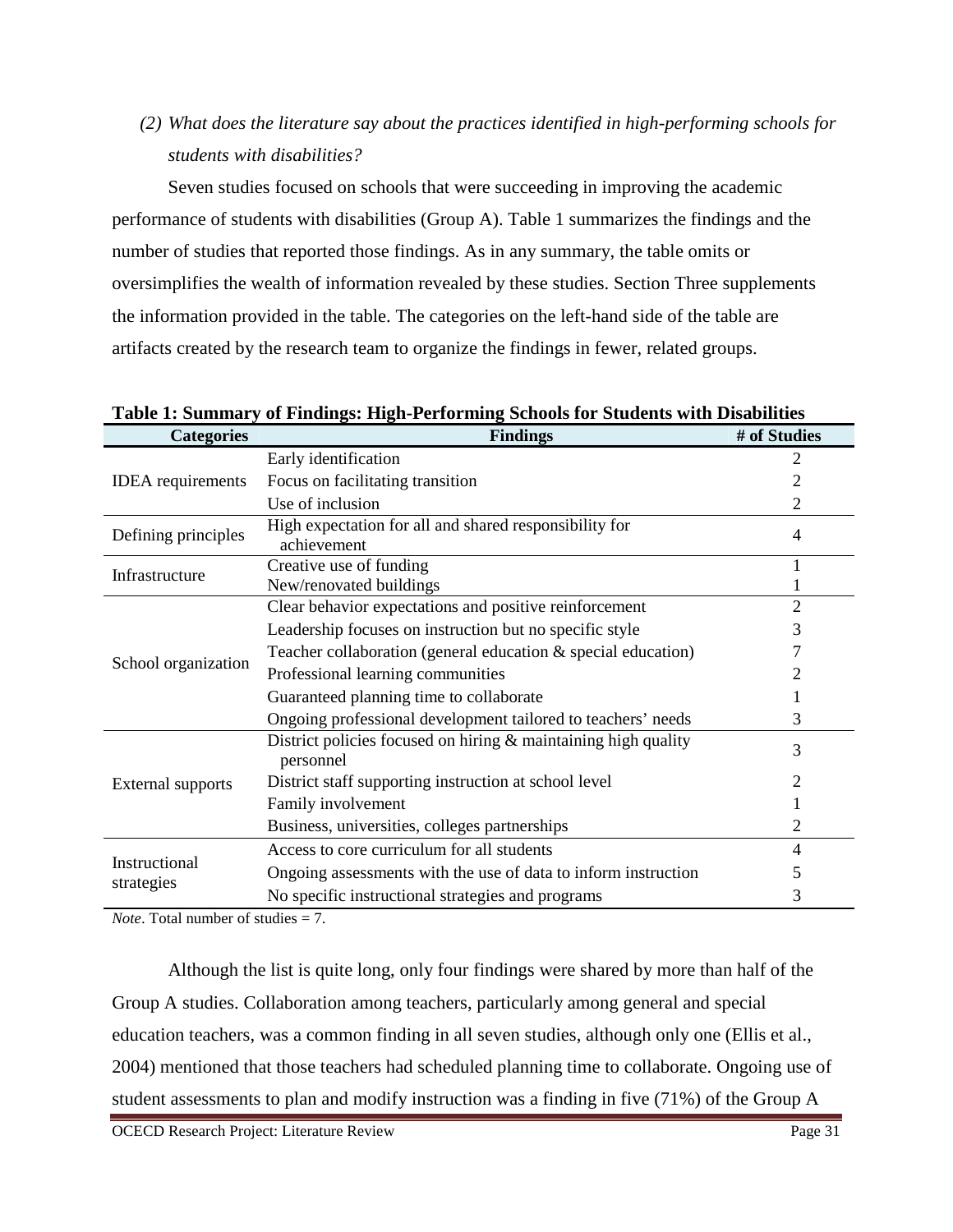studies. A finding common to four (57%) of the studies was high expectation for all stakeholders (administrators, teachers, students, and sometimes families) with a shared sense of responsibility for student learning. Access to core curriculum for students with disabilities was also a finding in four (57%) of the studies. It is important to observe that access to core curriculum was a finding even in schools (and districts) that were not identified as having full inclusion.

Findings common to three (43%) of the Group A studies included: school administrators as instructional leaders; ongoing professional development tailored to teachers' needs; and districts with policies focused on hiring and maintenance of high quality personnel. Three studies also observed that the schools used different instructional strategies or programs, such as RtI, PBIS, or EDI, and no one program was common across schools (even within the same study).

*(3) What similarities and differences exist in practices adopted by high-performing and lowperforming schools related to students with disabilities?* 

None of the Group A studies included information on low-performing schools. Therefore, this question cannot be answered.

*(4) To what extent are the practices identified in high-performing schools for students with disabilities similar or different from practices identified in high-performing schools for at-risk students?*

This question is addressed in three stages. First, findings from the Group B studies (highperforming schools for economically disadvantaged students) are summarized in the same way as for question (1), followed by a discussion of similarities and differences between highperforming and low-performing schools, still within Group B studies. The most frequent findings from Group A and Group B studies are then compared.

# *(4a) What does the literature say about the practices identified in high-performing schools for at-risk students?*

Table 2 summarizes the findings from the 12 Group B studies. Three findings were common to more than half of the Group B studies: high expectations shared by all stakeholders (administrators, teachers, students, and families); administrators as instructional leaders; and the use of ongoing student assessments to plan and modify instruction. When the list incorporates findings from half of the studies (i.e., six studies), two new findings are included: teacher collaboration and professional development tied to teachers' needs.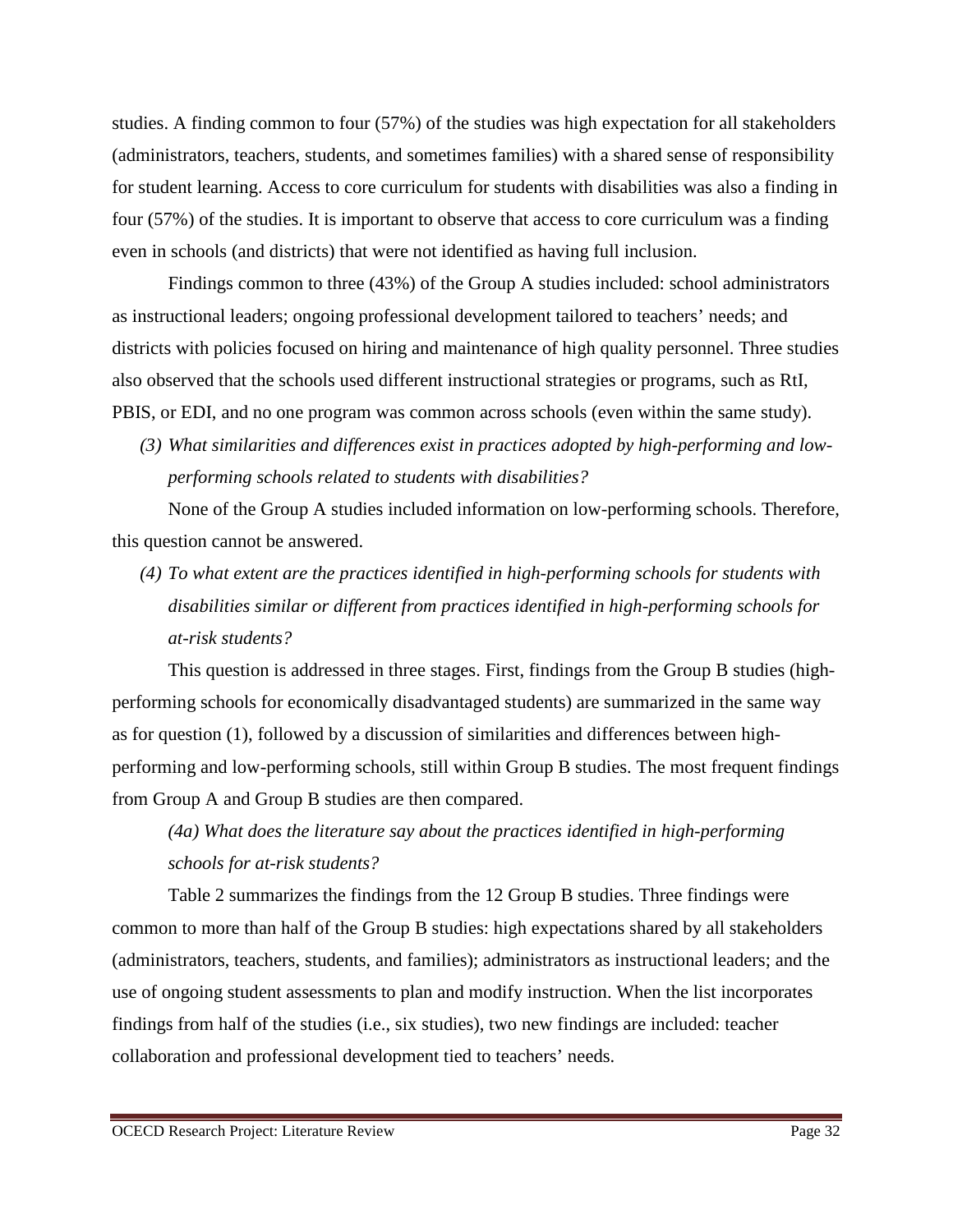| <b>Categories</b>           | <b>Findings</b>                                                         | # of Studies   |
|-----------------------------|-------------------------------------------------------------------------|----------------|
| Defining principles         | High expectations shared by all                                         | 12             |
| Infrastructure              | Presence of updated technology                                          | $\overline{2}$ |
| School organization         | Clear rules of conduct consistently enforced in positive ways           | 3              |
|                             | Administrators as instructional leaders                                 | 10             |
|                             | Shared leadership, creative leadership                                  | 4              |
|                             | Collaboration among teachers                                            | 6              |
|                             | Teacher support through coaching and mentoring                          | 3              |
|                             | Professional development tied to teachers' needs                        | 6              |
| External supports           | Partnerships with business, colleges and universities                   | $\overline{2}$ |
|                             | Families and communities support schools                                | 5              |
|                             | Family involvement is not essential                                     | 2              |
|                             | District has little or negative influence on school achievement         | 2              |
|                             | District has strong influence on school achievement                     | 4              |
| Instructional<br>strategies | Curriculum alignment with state standards                               | 5              |
|                             | Ongoing assessments with the use of data to inform instruction          | 10             |
|                             | Individualized attention to students who are struggling<br>academically | 4              |
|                             | Attention to time in instruction                                        |                |
|                             | Extra academic supports for needy students (after school, etc.)         | 3              |

**Table 2***.* **Summary of Findings: High-Performing Schools for At-Risk Students**

*Note*. Total number of studies = 12.

*(4b) What similarities and differences exist in practices adopted by high-performing and low-performing schools related to at-risk students*?

Three studies compared practices adopted by high-performing and low-performing schools. In the study by Robinson et al. (2005), the high-impact schools, when compared to average-impact schools, were more likely to:

- Have high, consistently maintained expectations regarding all stakeholders;
- Prepare students for college and careers rather than limit their focus to preparation of students to graduate from high school;
- Use community partnerships to prepare students for careers and college, such as tutoring, job shadowing, and mentoring;
- Have formal structures to support new teachers;
- Involve teachers in the hiring of school personnel;
- Use student achievement data to improve instruction;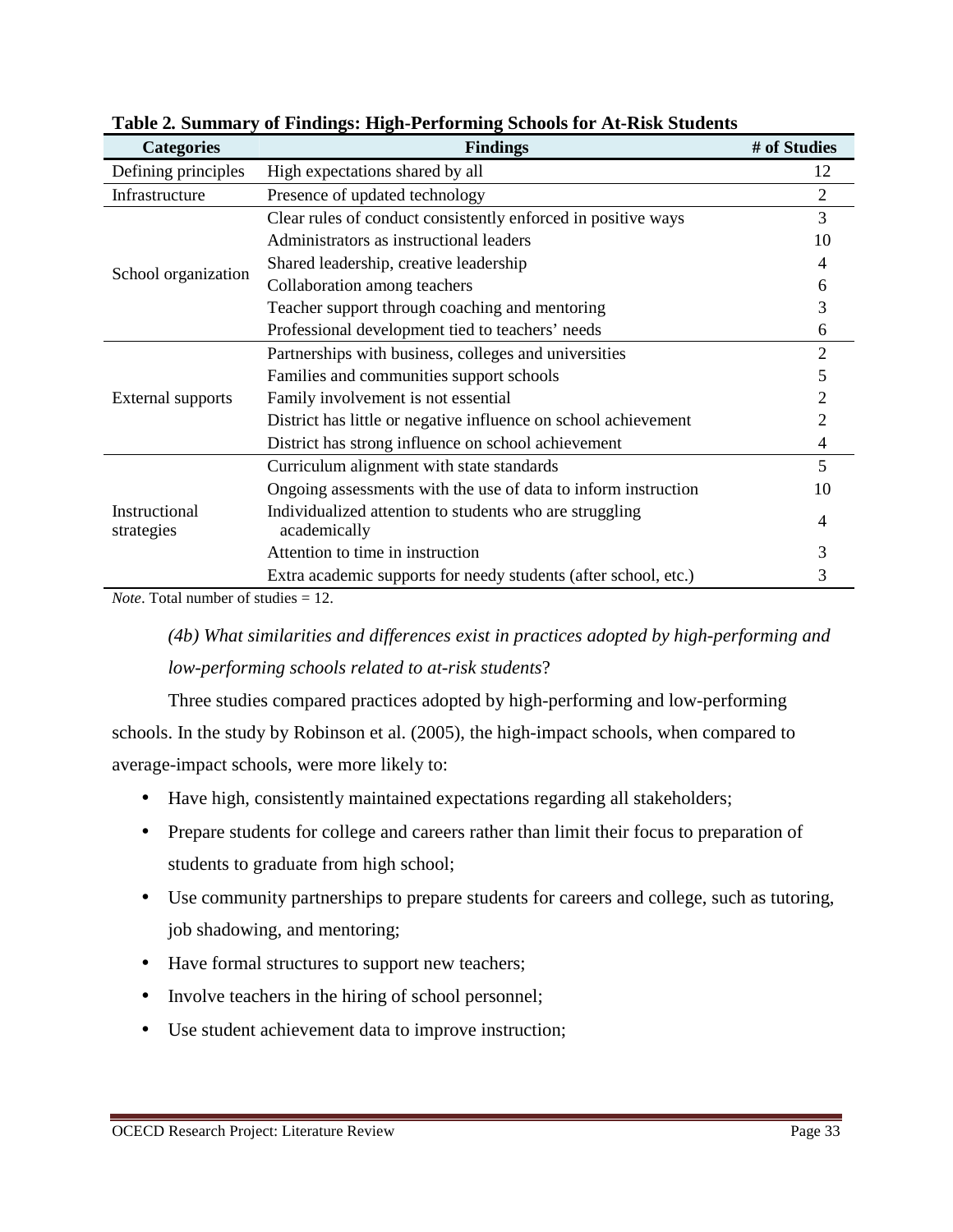• Provide all students access to college preparatory courses and create a system of early warning signs and mandatory supports to ensure that struggling learners can succeed in those courses.

William et al. (2005) conducted a large-scale survey in California and compared responses using a district performance index. Responses from teachers and administrators in districts that scored high were more likely to indicate:

- Teachers and principals are involved in ongoing analysis of data on student progress to improve instruction;
- The majority of teachers in those schools had five or more years of experience;
- The schools had sufficient and up-to-date instructional materials;
- A focus on implementation of standards-based curriculum and programs and the use of vertical and horizontal curriculum alignment by both districts and schools; and
- Districts use student performance data to evaluate teacher practices and identify areas for improvement; district staff visits the schools to provide mentoring and support.

Kannapel and Clements (2005) reviewed state audits and showed that high-poverty, highperforming schools scored significantly higher than high-poverty, low-performing schools in the following four standards:

- Review and alignment of curriculum;
- Caring, nurturing environment of high expectations for all students;
- Ongoing professional development connected to student achievement data; and
- Efficient use of resources and instructional time.

*(4c) How do findings from both groups of studies compare?* 

Table 3 lists side by side the most frequent findings from Group A and Group B studies. To be included in the table, findings had to be mentioned in at least half (50%) or more of the studies in each group or be a specific finding in at least two of the studies that had comparison groups. Additionally, the absence of findings (such as no use of a specific program) is omitted. Findings from one of the Group A studies are not integrated into this table (Telfer, 2011) because of its particular focus on one element (use of data).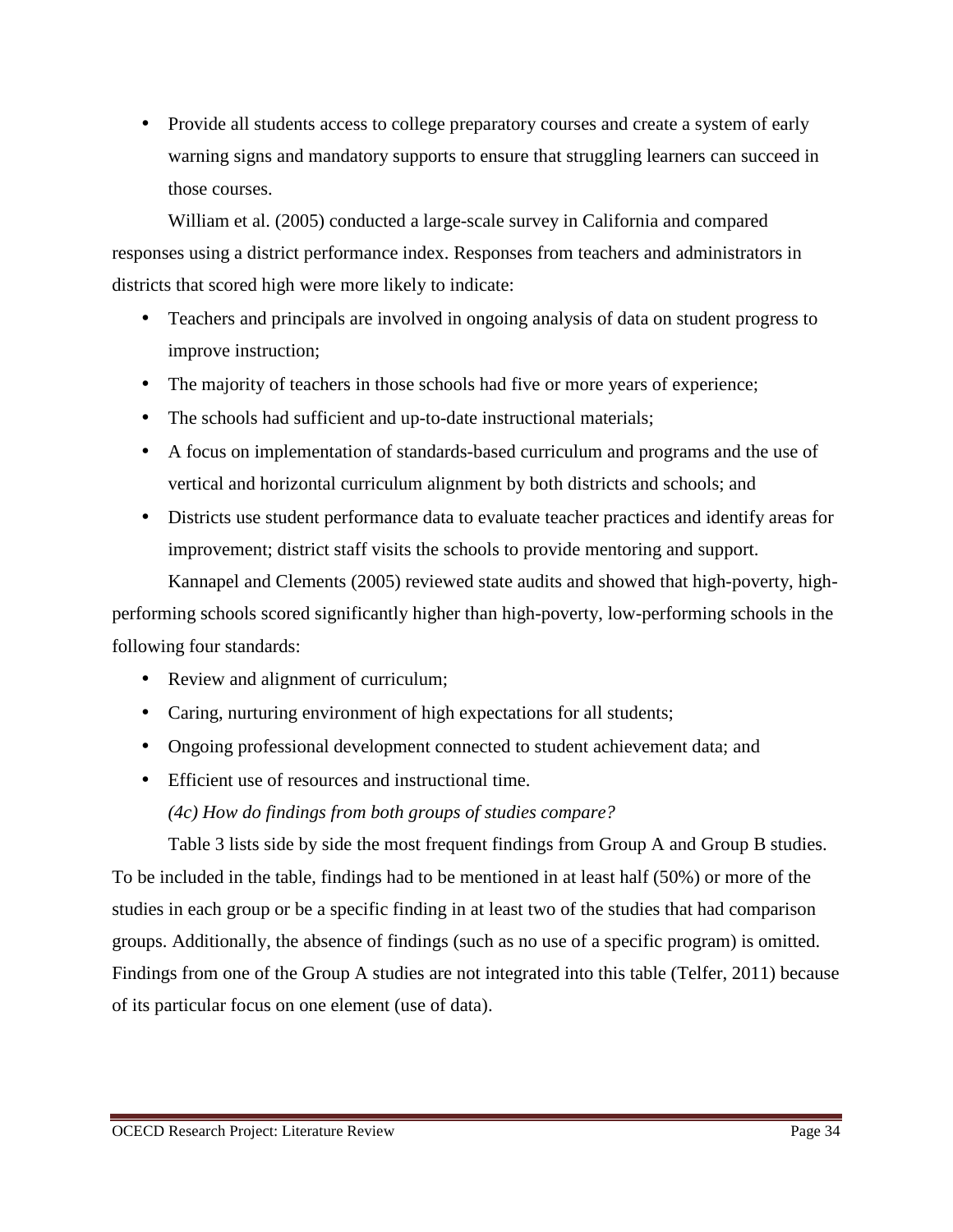| <b>Group A: Students with Disabilities</b>  |        | <b>Group B: At-Risk Students</b>            |          |
|---------------------------------------------|--------|---------------------------------------------|----------|
| <b>Findings</b>                             | $\% *$ | <b>Findings</b>                             | $\% *$   |
| Teacher collaboration                       | 100    | Teacher collaboration                       | 50       |
| High expectations for all                   | 67     | High expectations for all                   | 100      |
| Access to core curriculum                   | 67     |                                             |          |
| Ongoing assessments/data inform             | 67     | Ongoing assessments/data inform instruction | 83       |
| instruction                                 |        |                                             |          |
| Administrators as instructional leaders     | 50     | Administrators as instructional leaders     | 83       |
| Ongoing professional development tailored   | 50     | Ongoing professional development tailored   | 50       |
| to teachers' needs                          |        | to teachers' needs                          |          |
| Districts focused on hiring and maintaining | 50     |                                             |          |
| high quality personnel                      |        |                                             |          |
|                                             |        | Alignment of curriculum and standards       | $C^{**}$ |
| Number of studies in the group              | 6      | Number of studies in the group              |          |

# **Table 3***.* **Comparison of Findings: Students with Disabilities and At-Risk Students**

*Note.* \*Percentage of studies that included those findings;

\*\*C: This finding was common to all three studies that used comparison groups.

Therefore, in this somewhat simplistic analysis, five characteristics of high-performing schools were frequently found in studies for each group (A *or* B) and common to both groups of studies (A *and* B). These findings are:

- Collaboration among teachers: Collaboration may have been more important for students with disabilities as general and special educators must work together to help those students. However, it also is a frequent finding for schools in the Group B studies;
- High expectations for all stakeholders, including administrators, faculty, students, and families;
- Use of ongoing assessment of student performance to plan and modify instruction;
- School administrators use a variety of leadership styles but share a focus on teaching and learning; and
- Professional development is ongoing and tailored to the needs of teachers.

Findings related to district support were contradictory for Group B studies but appeared more relevant for the education of students with disabilities (Group A). Access to core curriculum is a common finding of the Group A studies, and comments regarding curriculum from Group B studies focused on alignment of curriculum to state standards. The similarity between these findings emphasizes the importance of schools' offering all students access to high level curricula that are aligned with state standards (and state assessments).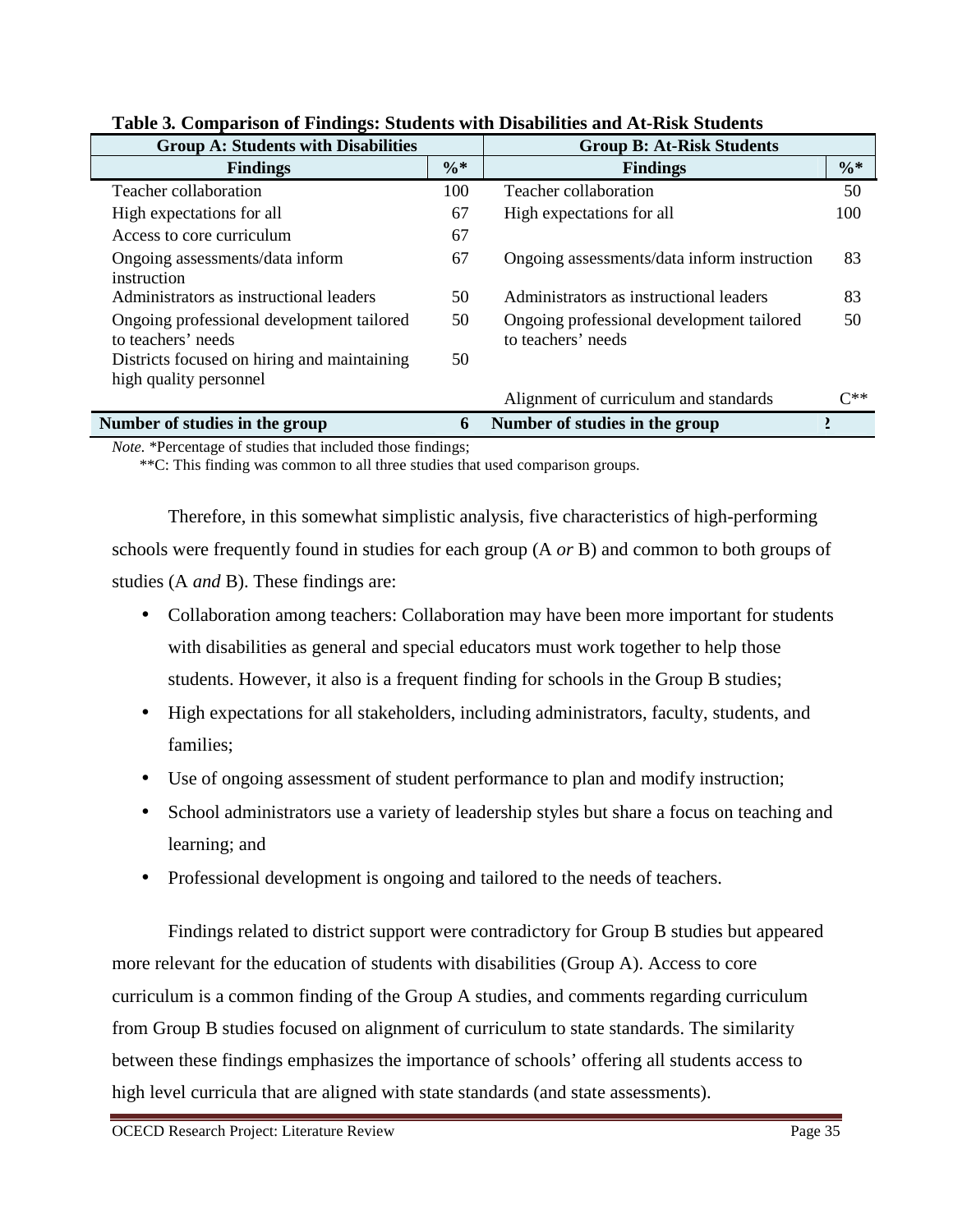In addition to showing the assets of high-performing schools, the literature reviewed also identified challenges faced by them. Challenges raised in the Group A studies included lack of funding that threatens the delivery of services, personnel being stretched too thin and dealing with a plethora of paperwork, lack of long-term commitment from districts to programs (i.e., changing programs before seeing results), and the growth in the number of students with disabilities who also have limited English proficiency.

In the Group B studies, two challenges were mentioned. One challenge is student mobility, as each cohort of students is different and brings different needs that must be addressed by the schools; therefore, strategies that may be successful with one cohort may not work with another group. A second challenge is personnel mobility, as schools and districts must find ways to maintain continuity of leadership and high quality teaching.

*(5) To what extent are these identified practices evidence-based?* 

Re-examination of the documents for the EBP criteria discussed in Section Two reveals that none of the findings qualify as strong evidence, according to the WWC (2010) criteria. No study adopted an experimental design, and few used a quasi-experimental design. Additionally, although the process by which the *high-performing* label was determined is quite clear in most studies, the methods for selection of schools to be visited and the processes of data collection and analyses are not so clearly presented (with some exceptions).

A comparison of findings from between studies also is of limited value because the studies used different measures of performance. The main indicator, and sometimes the only one, was results of statewide assessments. These assessments may vary considerably across states in content and/or depth of knowledge, even within the same school grade. Therefore, successful schools in one state may not be comparable to schools likewise classified as successful in another state with the use of a different assessment. More importantly, only three of the reviewed documents made an effort to compare and contrast alternative explanations regarding school practices. Without a comparison, it is not clear which practices may be exclusive to successful schools and which ones may be common to both high-performing and low-performing schools.

The fact that some school components (e.g. infrastructure) are described in one or two studies and not in the others does not mean that these components were not relevant. It simply means that the researchers either were not looking for them or did not see them for a variety of reasons: limitations in the conceptual framework used to collect and analyze the data, limitations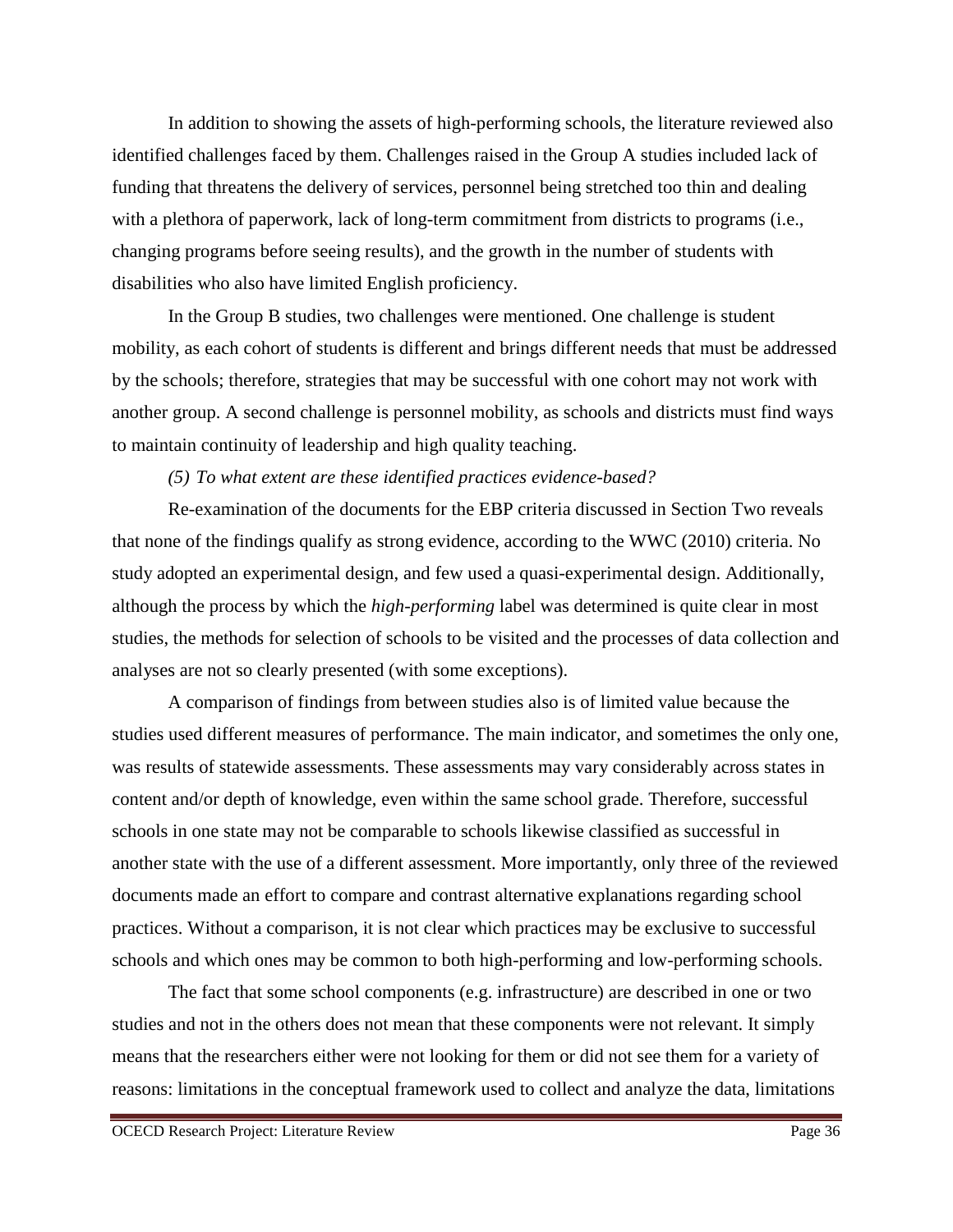in the data collection process, or limitations in researchers' ability to observe and understand the complex world around them. Yet, within limitations, these studies provide important information about the organization and functioning of schools that help disadvantaged students achieve academic success.

### **The First Steps of a Conceptual Framework**

The five common findings in Group A and Group B studies suggest a framework by which to identify components of schools that may (or may not) be related to improved student academic achievement. As a foundation, researchers must identify the schools' defining principles; that is, the schools' educational ideology that inform their practices. Upon this foundation grow two pillars: school leadership and teacher organization. According to the literature findings, school leadership should focus on the teaching-learning dyad, and the faculty should be open to collaboration with each other. Ongoing and targeted professional development supports and ensures the quality of the teaching component of the dyad. For the learning component, three strategies appear relevant: (1) Students should be monitored frequently using a variety of measures, and teachers and principals should use the data collected to plan and modify instruction; (2) Students who are struggling academically should be supported to succeed in challenging courses rather than pulled out to remedial or foundation courses that may jeopardize their ability to complete college preparatory credits before graduation; and (3) Schools and districts should focus on maintenance of the alignment of their curricula with standards (state or home-grown) to ensure the quality of the program of studies offered to all students. Although district support was a finding only in the Group A studies, any research on public schools must take into account the role of districts in supporting or hampering school functioning. Figure 1 reflects an attempt to display graphically this incipient framework.

Certainly, other elements intervene in this initial framework and must be added to it, even if they are not highlighted in the literature. For instance, public school districts and schools must comply with federal legislation that influences both general (NCLB) and special (IDEA) education. Infrastructure, such as funding, imposes limitations on hiring of personnel, availability of resources, and the presence of a warm physical environment. The current literature suggests that these structural elements have little influence on schools' ability to excel. Yet an exploration of the impact of infrastructure did not appear to have been a focus of most of the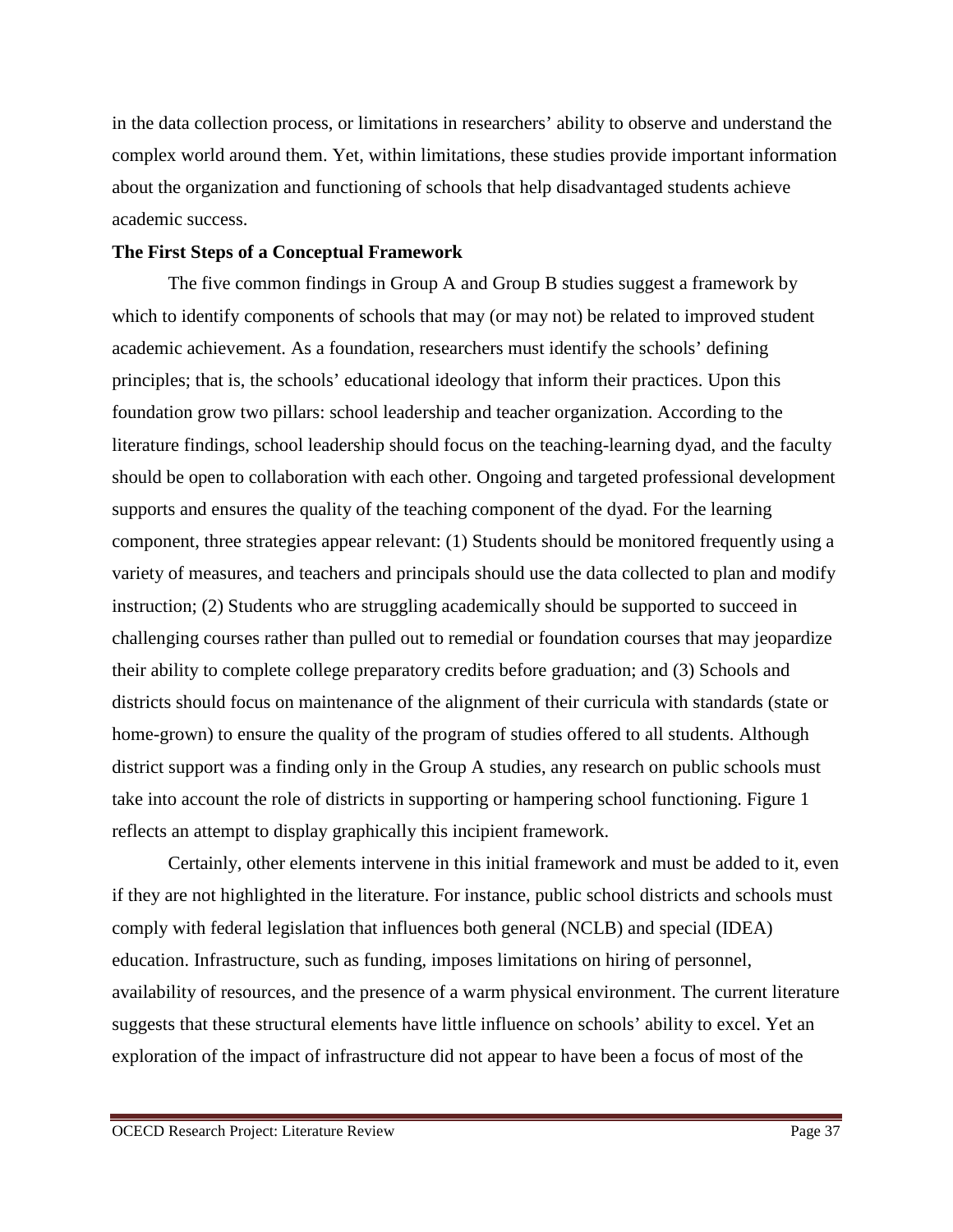studies. Additionally, the absence of comparison groups makes findings more difficult to interpret.



**Figure 1. Essential elements in the investigation of components of high-performing schools (initial proposal).** 

Despite the threat of ending this report with a cliché, the major finding from this review is that more research is needed that uses comparison groups and that is clear on the elements investigated (i.e., on the conceptual framework used). It is essential to know whether a component or characteristic of districts or schools is not mentioned because it was not investigated. It is even more important to understand whether or not the components observed in high-performing schools also are present in their low-performing counterparts. We hope that the OCECD Special Education Research Project, for which this review of the literature is a foundation, will further clarify this essential question that baffles educators and education researchers alike: What makes a school (or school district) successful in improving learning for all students, including students with disabilities?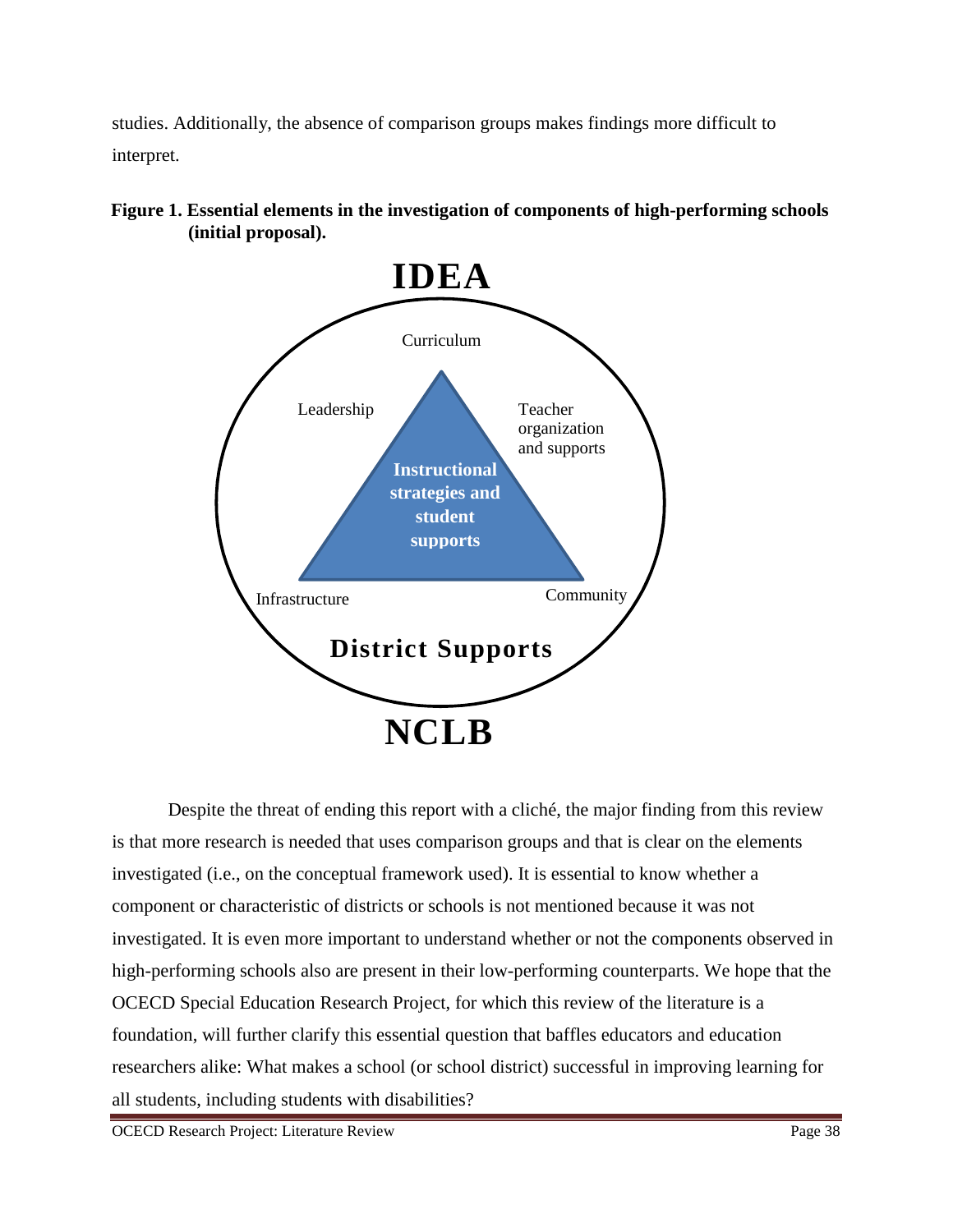# **References**

- Anderson, A. B., & DeCesare, D. (2008). Profiles of success: eight Colorado schools that are closing the achievement gap*.* Donnell-Kay and the Piton Foundation. Retrieved January 13, 2013, from http://www.dkfoundation.org/sites/default/files/files/profilesofsuccess-3- 4-2008.pdf
- Boardman, A. G., Arguelles, M. E., Vaughan, S., Hughes, M. T., & Klingner, J. (2005). Special education teachers' view of research-based practices. *The Journal of Special Education*, *39*(3), 168-180.
- Boaz, A., & Ashby, D. (2003). *Fit for purpose? Assessing research quality for evidence based policy and practice.* London, England: ESRC UK Centre for Evidence Based Policy and Practice.
- Brantlinger, E., Jimenez, R., Klinger, J., Pugach, M., & Richardson, V. (2005). Qualitative studies in special education. *Council for Exceptional Children, 71*(2), 195-207.
- Bowers, A. (2008). Promoting excellence: *Good to Great*, NYC's District 2, and the case of a high-performing school district. *Leadership and Policy in Schools, 7,* 154-177.
- Coalition for Evidence-Based Policy. (2003). *Identifying and implementing educational practices supported by rigorous evidence: A user friendly guide*. Washington, DC: U.S. Department of Education, Institute of Education Sciences, National Center for Education Evaluation and Regional Assistance
- Cook, B. G., & Cook, S. C. (2011). *Communicating clearly about evidence-based practices in special education*. Washington, DC: Division for Research, Council for Exceptional Children.
- Cook, B. G., & Schirmer, B. R. (2006). An overview and analysis of the role of evidence-based practices in special education. In B. G. Cook & B. R. Schirmer (Eds.), *What is special about special education: The role of evidence-based practices* (pp. 175-185). Austin, TX: Pro-Ed.
- Cook, B. G., Tankersley, M., & Harjusola-Webb, S. (2008). Evidence-based special education and professional wisdom: Putting it all together. *Intervention in School and Clinic, 44*2), 105-111.
- Cook, B. G., Tankersley, M., Cook, L., & Landrum, T. J. (2008). Evidence-based practices in special education: Some practical considerations. *Intervention in School and Clinic, 44*(2), 69-75.
- Cook, B. G., Tankersley, M., & Landrum, T.J. (2009). Determining evidence-based practices in special education. *Exceptional Children*, *75*, 365-383.
- Craig, J., Butler, A., Cairo, L. III., Wood, C., Gilchrist, C., Holloway, J. & Moats, S. (2005). *A case study of six high performing schools in Tennessee*. AEL at Edvantia. Retrieved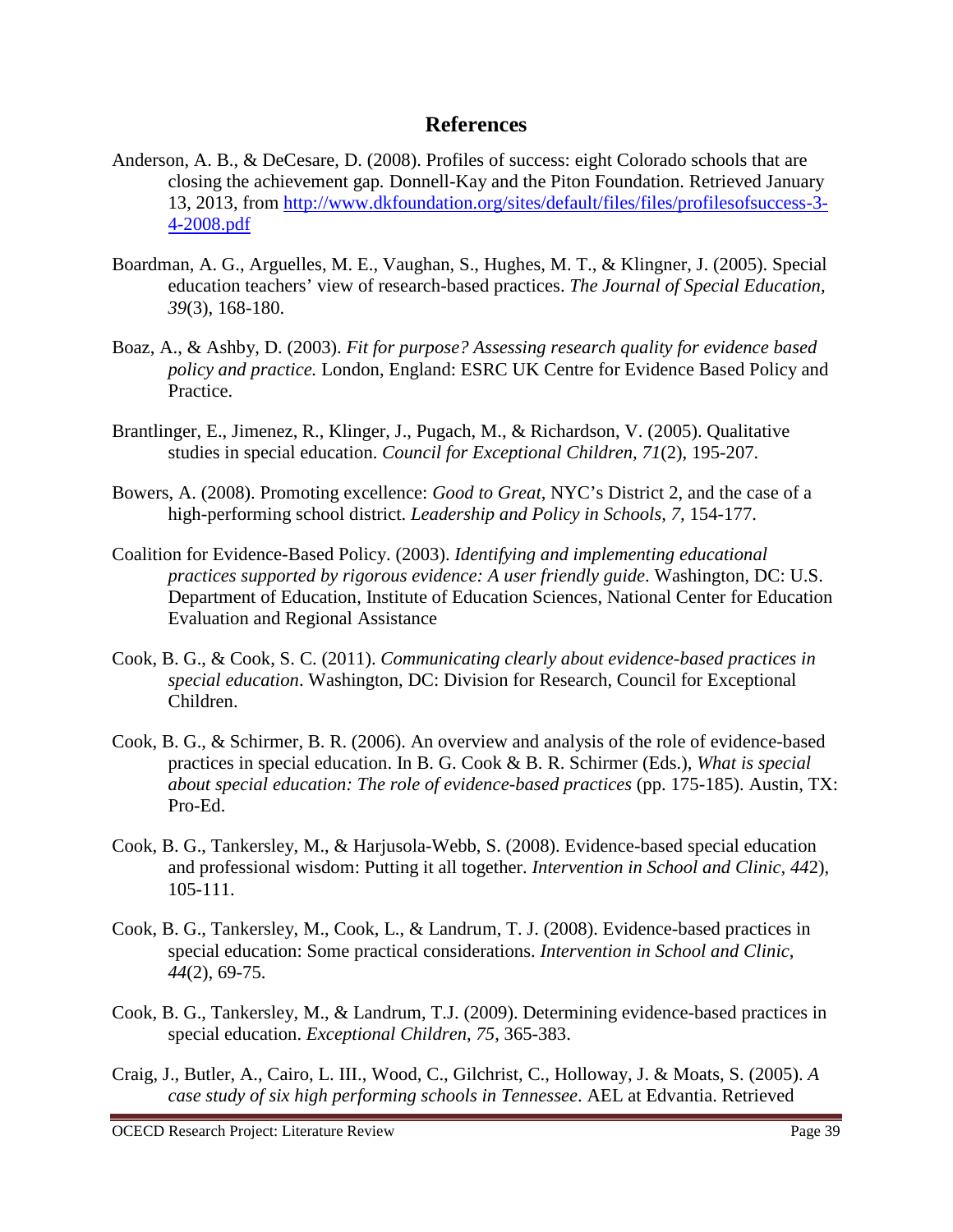December 12, 2012, from http://www.edvantia.org/products/pdf/TN\_High\_Performers.pdf

- Dailey, D., Fleischman, S., Gil, L., Holtzman, D., O'Day, J., & Vosmer, C. (2005). *Toward more effective school districts: A review of the knowledge base*. Washington, DC: American Institutes for Research. Retrieved January 10, 2013, from http://www.ped.state.nm.us/ div/psb/dl10/AIR%20Toward%20more%20effective%20school%20districts.pdf
- Denzin, N. K., & Giardina, M. D. (2008). *Qualitative inquiry and the politics of evidence.* Walnut Creek, CA: Left Coast Press.
- Edmonds, B. C., & Spradlin, T. (2010). What does it take to become a high-performing special education planning district? A study of Indiana's special education delivery service system. *Remedial and Special Education*, *31*, 320-329.
- Ellis, S., Gaudet, R., Hoover, M., Rizoli, C. K., & Mader, M. (2004). *A study of MCAS achievement and promising practices in urban special education. Report of field research findings.* University of Massachusetts, Donahue Institute. Retrieved from http://www.donahue.umassp.edu/docs/field\_rsrch\_findings
- Fixsen, D. L., Naoom, S. F., Blase, K. A., Friedman, R. M., & Wallace, F. (2005). *Implementation research: A synthesis of the literature*. Tampa, FL: University of South Florida.
- Gersten, R., Baker, S., & Lloyd, J. W. (2000). Designing high quality research in special education: group experimental design. *The Journal of Special Education, 34*(1), 2-18.
- Gersten, R., Fuchs, L. S., Compton, D., Coyne, M., Greenwood, C. R., & Innocenti, M. S. (2005). Quality indicators for group experimental and quasi-experimental research in special education. *Exceptional Children*, *71*(1), 149-164.
- Hagelskamp, C., & DiStasi, C. (2012). *Failure is not an option: How principals, teachers, students, and parents from Ohio's high-achieving, high-poverty schools explain their success*. Sponsored by the Ohio Business Roundtable, the Ohio Department of Education, and the Ohio State University. Retrieved December 12, 2012, from http://www.publicagenda.org/pages/failure-is-not-an-option
- Horner, R. H., Carr, E .G., Halle, J., McGee, G., Odom, S., & Wolery, M. (2005). The use of single-subject research to identify evidence-based practice in special education. *Exceptional Children*, *71*, 165-179.
- Huberman, M., & Parrish, T. (2001). *Lessons from California districts showing unusually strong academic performance for students in special education*. California Comprehensive Center at WestEd. Retrieved from http://www.schoolsmovingup.net/cs/smu/view/rs/25889
- Huberman, M., Parrish, T., Arellanes, M., Gonzalez, R., & Scala, J. (2012). *Raising all boats: Identifying and profiling high-performing California school districts*. California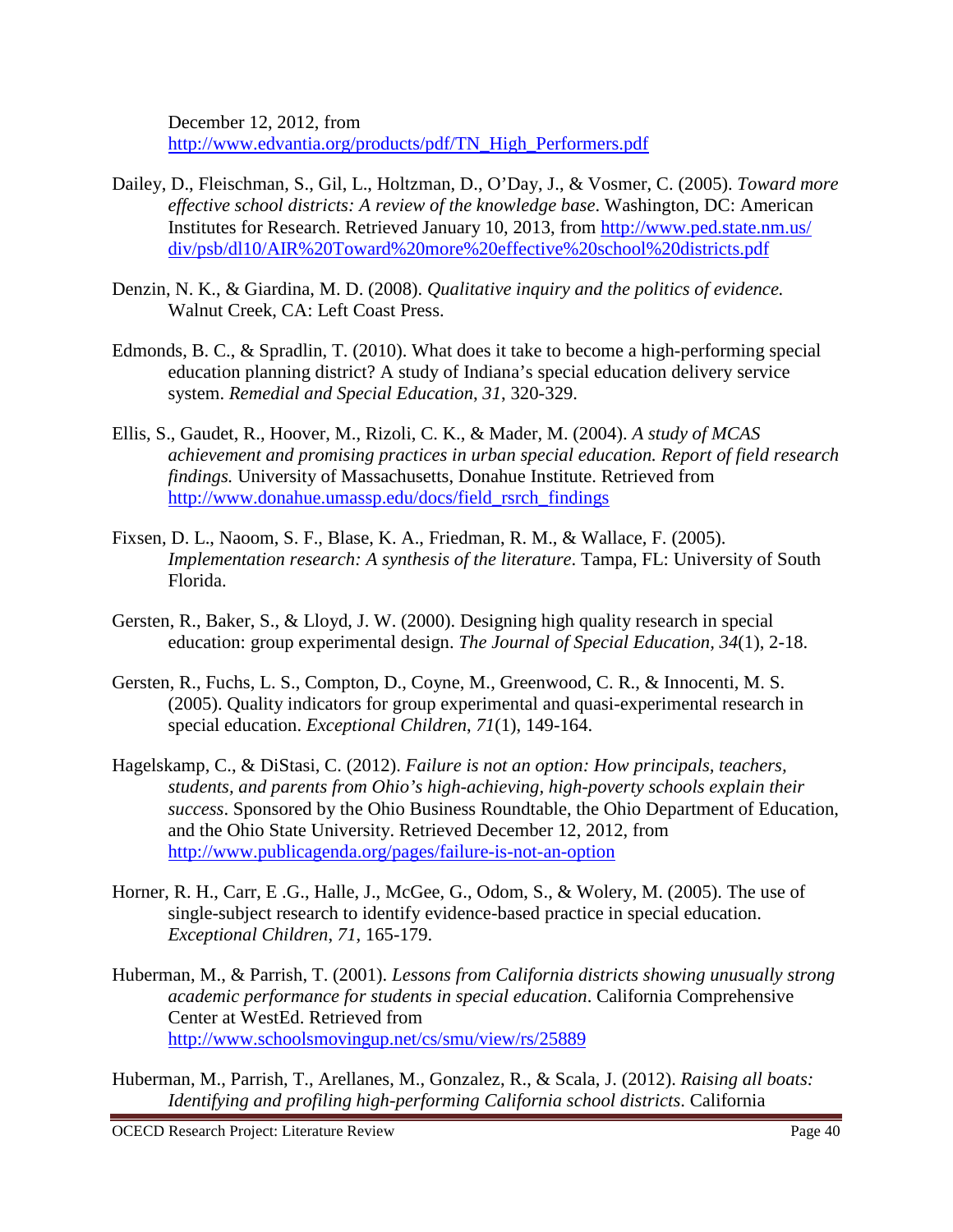Comprehensive Center at WestEd. Retrieved from http://www.schoolsmovingup.net/cs/smu/view/rs/28429

- Institute of Education Sciences (IES), What Works Clearinghouse. (n.d.). *Evidence for what works in education*. Retrieved from http://www2.ed.gov/about/offices/list/ies/ncee/wwc.html
- Kannapel, P., & Clements, S. K. (2005). *Inside the black box of high-performing high-poverty schools.* Lexington, KY: Prichard Committee for Academic Excellence. Retrieved from http://www.cdl.org/resource-library/pdf/FordReportJE.pdf
- Mandlawitz, M. (2003). A tale of 3 cities: Urban perspectives on special education. Center on Education Policy. Retrieved from http://www.cepdc.org/publications/ index.cfm?selectedYear=2003
- McDuffie, K. A., & Scruggs, T. E. (2008). The contributions of qualitative research to discussions of evidence-based practice in special education. *Intervention in School and Clinic, 44*(2), 91-97.
- Metz, A. J. R., Espiritu, R., & Moore, K. A. (2007). What is evidence-based practice? *Researchto-Results, Brief. Child Trends,* Washington DC. Retrieved from http://www.childtrends.org/Files//Child\_Trends-2007\_06\_04\_RB\_EBP1.pdf
- National Center for the Dissemination of Disability Research (NCDDR). (2003). Evidence-based research in education. *The Research Exchange, 8*(2), 16.
- Odom, S. L., Brantlinger, E., Gersten, R., Horner, R. H., Thompson, B., & Harris, K. R. (2005). Research in special education: Scientific methods and evidence-based practices. *Exceptional Children*, *71*(2), 137-148.
- Ohio State University (OSU), Center for Special Needs Populations. (2005). *Schools of promise for students with disabilities.* Ohio Department of Education. Retrieved from http://www.ode.state.oh.us/GD/Templates/Pages/ODE/ODEDetail.aspx?page=3&TopicR elationID=1369&ContentID=4082&Content=115420
- Peters, M., & Heron, T. E. (1993). When the best is not good enough: An examination of best practice. *The Journal of Special Education*, *26*, 371-385.
- Ragland, M., Clubine, B., Knight, D. L., Schneider, C. L., & Smith, P. A. (2001). *Opening doors: Promising lessons from five Texas high schools*. Charles A. Dana Center, The University of Texas, Austin. Retrieved from http://www.utdanacenter.org/products/research.php
- RMC Research Corporation. (2003). *Multiple case study on effective practices in urban schools: Piloting of the SOP implementation inventory.* Ohio Department of Education, Schools of Promise. Retrieved January 10, 2013, from http://www.ode.state.oh.us/GD/Templates/Pages/ODE/ODEDetail.aspx?page=3&TopicR elationID=1369&ContentID=4082&Content=115420